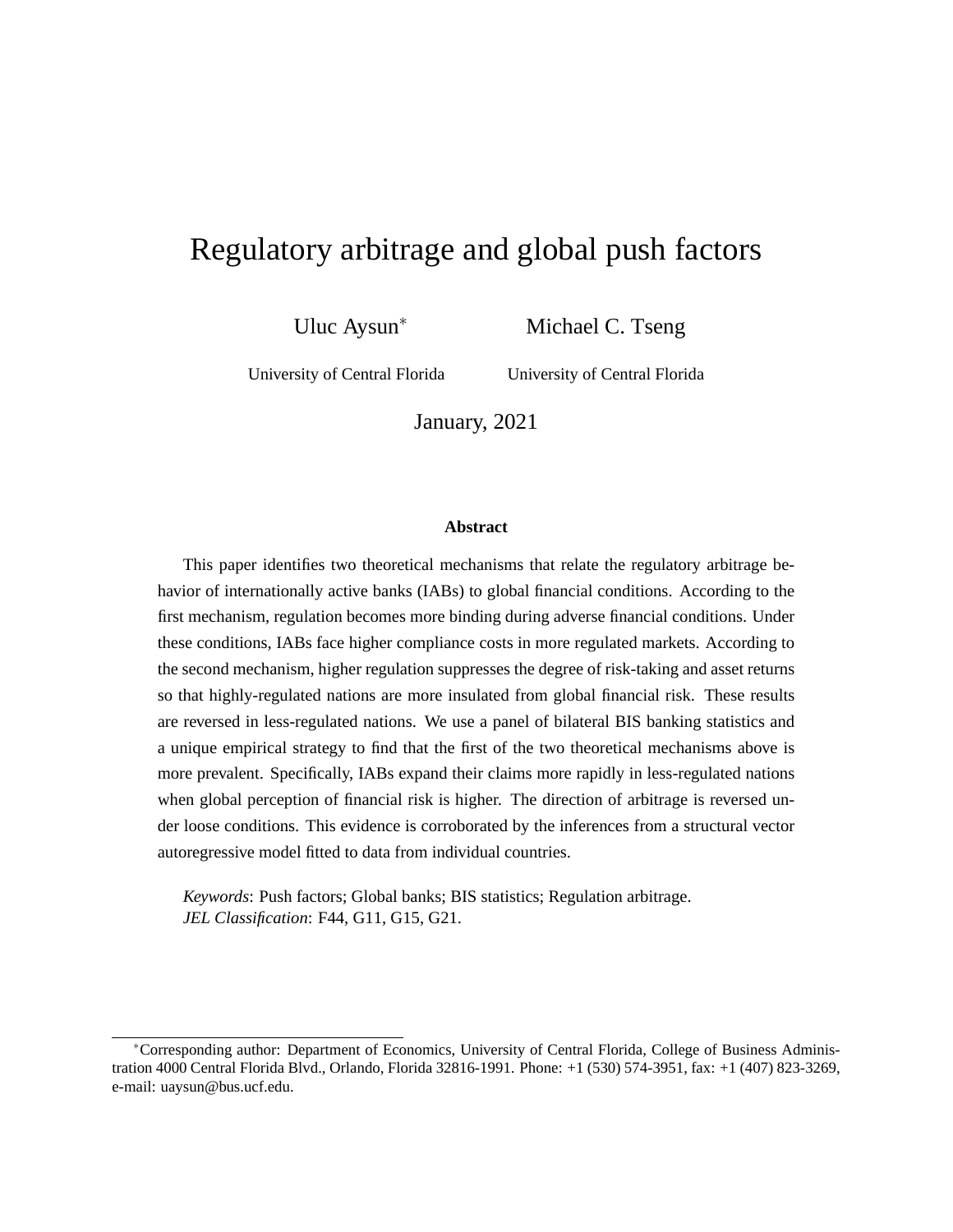# **1 Introduction**

Despite efforts to harmonize bank regulation in the past 30 years, regulation of internationally active banks (IABs) remains fragmented.<sup>1</sup> The regulatory differences that IABs face across the host nations where they hold claims would be irrelevant if these claims were stable. Evidence shows otherwise. IABs, use their internal capital markets effectively and frequently to shift large amounts of funds across countries (Avdjiev et al., 2019; Cetorelli and Goldberg, 2012; Fratzscher, 2012). This mobility, given the size of funds, has dramatic implications for local and global financial markets and economies.

Amongst other factors, such as changing local and global economic conditions, changes in the regulatory stringency in host-nations is often identified as the reason why IABs reshuffle their global portfolios. Studies such as Houston et al. (2012), Bremus and Fratzscher (2015), and Ongena et al. (2013) find that IABs direct funds to countries (especially advanced economies) with less regulation. In this paper, we predict and find that this negative relationship between a hostnation's regulatory stringency and its IAB claims is observed only under adverse global financial conditions. By contrast, if global financial conditions are loose, we find evidence showing that countries with more stringent banking regulation experience a higher growth in IAB claims.

To explain this seemingly conflicting effects of regulation on bank claims, we build a two bank, two country model in which one country regulates banking while the other does not. The model is characterized by two counteracting mechanisms. According to the first mechanism, more stringent regulation decreases returns due to high compliance costs in the regulated country. By contrast, higher regulation benefits banks by decreasing the riskiness of their asset holdings in the regulated market. While these two mechanisms have not been investigated jointly, to the best of

 $<sup>1</sup>$ In the World Bank surveys that we use in this paper, the coefficient of variation (CV) for the overall restrictiveness</sup> of financial conglomerates, our basline regulatory variable, is 0.27. While this amount of variation is small compared to most macroeconomic variables (real GDP growth, for example, has a CV of 1.08 in our sample), it is not too different, if not larger, than the CV for the other institutional variables in the World Bank surveys. For example, CVs for financial statement transparency and external governance indices are 0.18 and 0.12.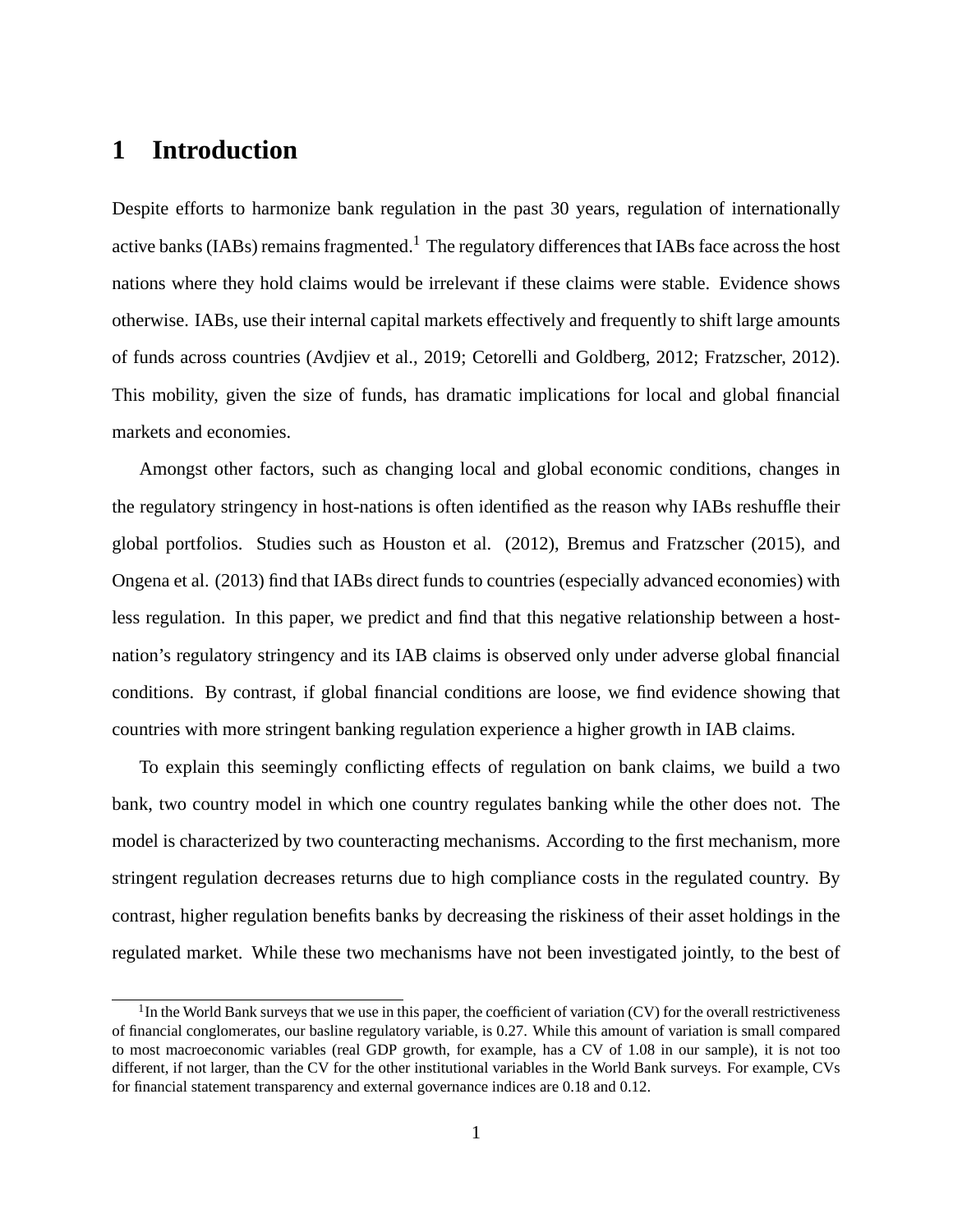our knowledge, there is empirical evidence, some of which we discuss below, showing that they are both alive.

We model banks' portfolio allocation decision as a simultaneous game in which the banks have mean-variance preferences over asset returns. The optimality conditions from banks' maximization problem produces a Sharpe ratio which includes indicators of regulatory stringency and global financial conditions. It should be pointed out here that the Sharpe ratio is an equilibrium quantity. Using this ratio we weigh the two counteracting effects of regulation on portfolio returns, variance and risk diversification across the two countries, and ultimately on the amount of IAB funds that the regulated country receives. The comparison shows that a country with a higher degree of bank regulation could experience a larger retrenchment of IAB claims (despite a setback in diversification benefits) if global financial markets conditions are sufficiently adverse. This result is reversed under loose global financial conditions and the more regulated country receives a higher share of banking assets.

In the second half of the paper, we empirically test our theoretical predictions by using country level banking statistics from the Bank for International Settlements (BIS). The key feature of the BIS statistics is that they are bilaterally available for country pairs and thus they provide a unique opportunity to investigate how regulatory differences interact with global financial conditions to determine the country-by-country allocation of IAB claims. More specifically, using the BIS database we are able to track the changes in the country-specific claims of IABs (local claims booked through the affiliates of IABs in host-nations) operating and/or headquartered in reporting countries. Our dataset is populated by annual observations of banking claims from 2000 to 2018. Matching these data with country-specific regulatory indices and indicators of global financial conditions (i.e, global push factors) for the same time period allows us to observe how IABs' reaction to regulatory differences, i.e., regulatory arbitrage, depends on global financial conditions.

The bilateral dimension of the data also proves advantageous for our identification strategy. By comparing the IAB claim growth rate of a reporting country across the host-nations where it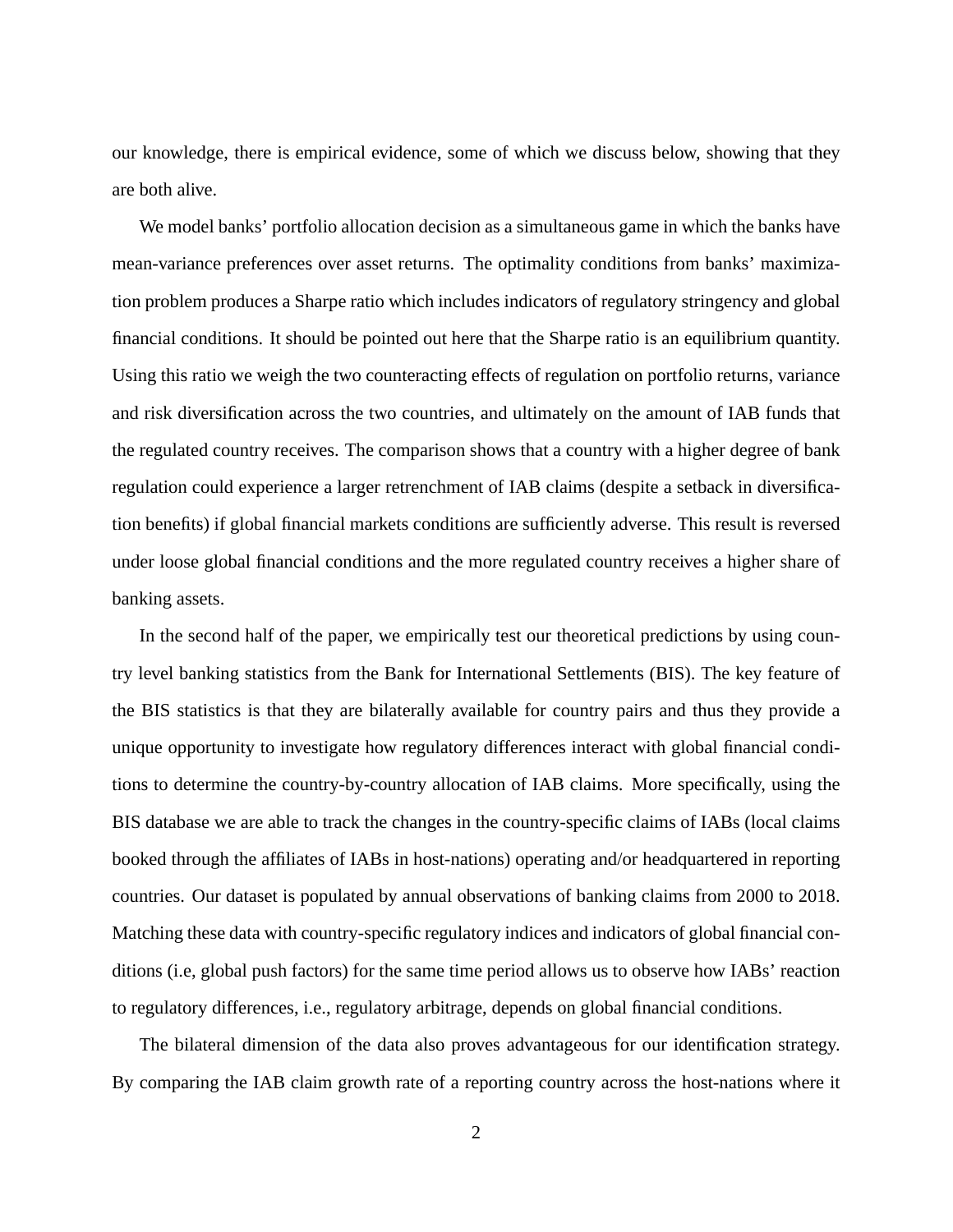holds these claims, we are able to control for any fixed and time-varying reporting-country-specific effects that may influence lending. Shutting down these so-called push effects allows us to uniquely identify the host-nation-specific effects on IAB claim growth. Doing so with a dynamic panel model estimator is more suitable for our dataset and identification as estimators with fixed effects cannot simultaneously control for both fixed and time varying reporting-country-specific effects. Besides push factors, we also control for the strength of local economies when determining the relationship between regulation and IAB claims.

To gauge regulatory stringency we use the indices in Barth et al. (2013) that are derived from World Bank Surveys of Bank Regulation. These surveys were conducted in years 1999, 2003, 2007 and 2011 and cover various dimensions of bank regulation such as restrictions on underwriting, owning non-financial firms, entry, and stringency in regulating asset risk and index that captures the transparency of bank financial statements. We add 5 push variables to our baseline dataset. These are amongst the widely-agreed indicators of global financial conditions (e.g., Miranda-Agrippino and Rey, 2015). Two of the push variables, VIX and VSTOXX, are volatility indices that measure the degree of risk aversion in the US and European financial markets respectively. We use the FED funds rate given evidence that links global push effects to US monetary policy. The remaining two, Baa-Aaa corporate bond spread and the Gilchrist and Zakrajsek (2012) credit spread are commonly-used measures of credit risk.

The main inference from our estimations is that there is a retrenchment of IAB claims in countries with high regulation only at higher values of the push variables (adverse global financial conditions). Otherwise, higher degree of regulation attracts IAB claims. These results imply that strict regulation could be more (less) costly during adverse (loose) global financial conditions and that the first mechanism in our theoretical framework may be the principal driver of IAB claims. This inference is drawn from an empirical model that includes global factors and allows these factors to interact with regulatory indices. When we exclude global push factors, we find, especially for advanced economies, that higher regulation drives away IAB assets. This finding corroborates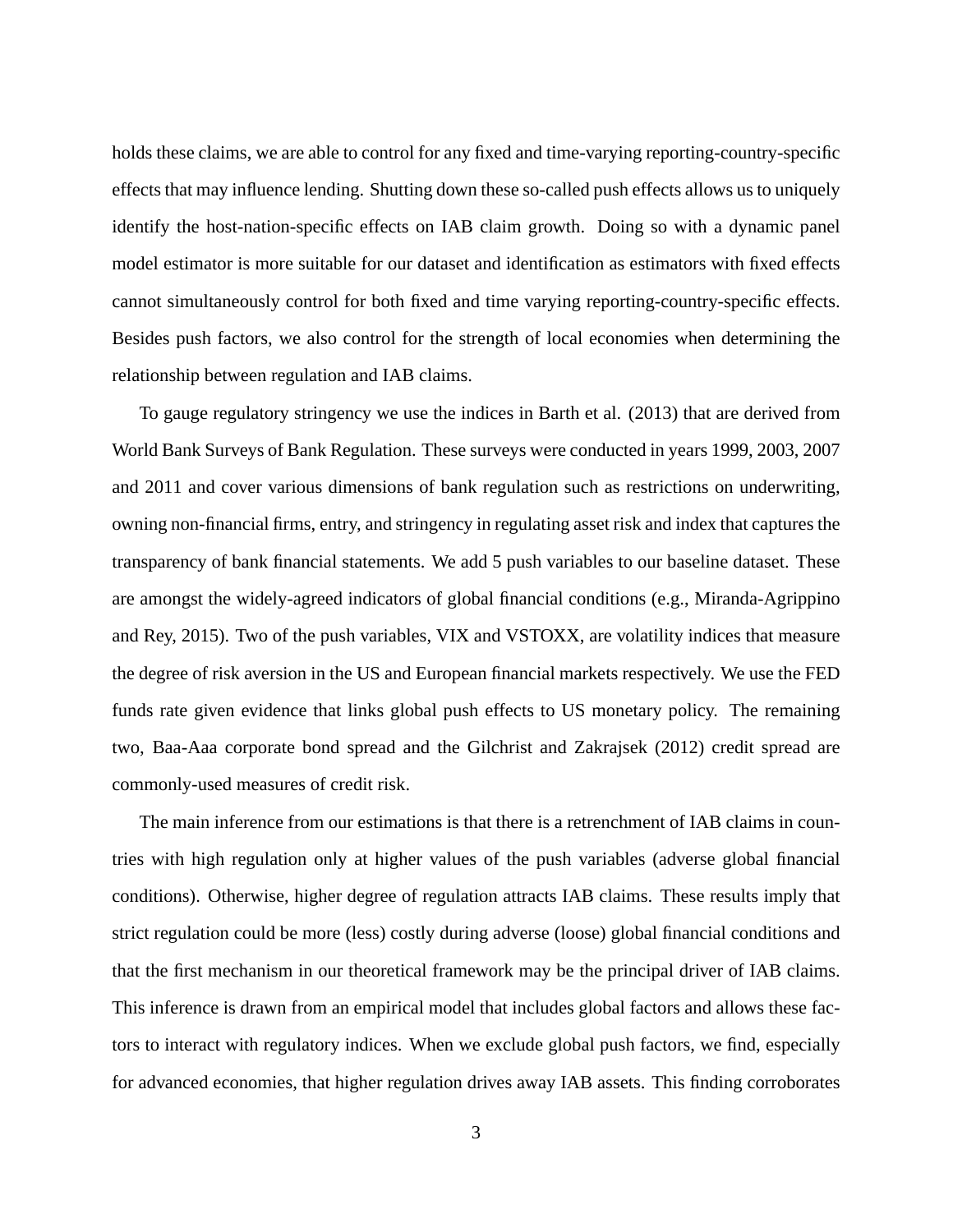the evidence for regulatory arbitrage in the literature (e.g., Houston et al., 2012). More critically, the disparity between this result and our main results imply that omitting global financial conditions when assessing the impact of regulation on IAB asset holdings could be misleading. In other words, the nature of the financial trilemma that countries face can depend on global financial conditions. A country that safeguards its financial markets with higher regulation, for example, may not have to sustain banking outflows during loose financial conditions.

In our empirical analysis, we also conduct various other tests. We use different regulatory indices, different periods, and we account for the 2008 financial crisis, exchange rate fluctuations and economic significance. All of these tests provide support for our main inference that the welldocumented regulatory arbitrage behavior of banks is observed only under adverse global financial conditions. By using a different identification strategy, we also infer that it is the regulatory stringency of host-nations, and not that of IABs home countries, that affect IAB claims and significantly interact with global factors.

In addition to this evidence from panel data, we investigate whether the same inference can be drawn on a country-by-country basis. We fit a structural vector autoregressive (SVAR) model individually to the reporting countries in BIS statistics. We allow for the interaction between regulation and global push factors by using a unique strategy and we find that reporting countries' claims grow by a smaller amount in more regulated host nations compared to those with less regulation. This stronger and more dynamic result reinforces our main inference.

We should note the two general perspectives in our paper. First, the paper reasonably treats regulatory stringency as an institutional variable that is much more stable across time compared to most macroeconomic and financial variables. It is further assumed that regulatory differences across countries are more stable compared to the global push factors across time. This is a reasonable assumption as we observe that while regulatory indices change from one survey to the other, the differences across countries remain relatively constant.<sup>2</sup> It is not the change in regula-

 ${}^{2}$ For example, the indices for overall financial conglomerates restrictiveness in the US were 9, 7, 8 and 10 accord-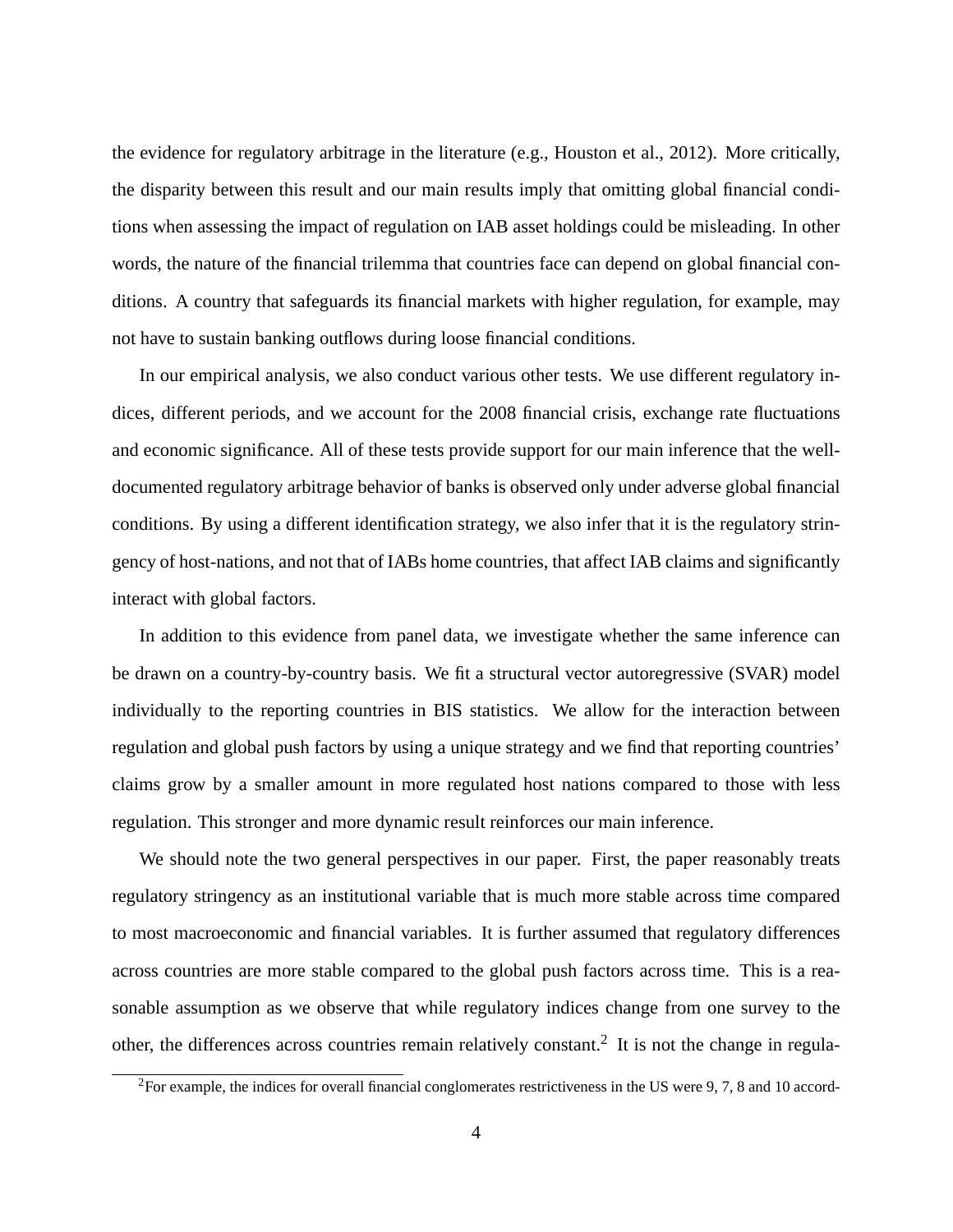tory stringency but rather the change in how regulation becomes more or less binding over time is the key factor in our analysis. Second the analysis primarily focuses on a non-crisis setting as the linear dynamic panel estimators that we use are a better fit for periods with smaller disturbances. Nevertheless, we investigate how our main inferences change when we allow for a more dynamic regulatory variable and incorporate the financial crisis periods, 2008 and 2009.

Our empirical results are driven by two theoretical mechanisms related to bank regulation, the higher costs of regulation during adverse financial conditions and the mitigating effects of regulation on asset market risk. There is evidence, albeit documented by separate strands of the literature, showing that both mechanisms exist and that they have shaped banks' decision-making during the time period that we analyze. On the first of these mechanisms, there is a vast literature on the relationship between economic/financial conditions and regulatory costs. While most studies focus on severe market downturns/upswings and financial crisis (Almasi, et al. 2017; Blinder, 2015; Dagher, 2018; Goldstein, 2009), others such as Angelini et al. (2009), Beatty et al. (2019) investigate more general business cycles. The inference, however, is the same: regulation is more costly for banks during downswings. According to this research, both the perception and quantity of risk rises during adverse economic/financial conditions, risk-based capital requirements become more binding for banks and regulatory agencies receive more funding and resources. By contrast these effects are reversed during upswings. The same principal applies to other institutional aspects such as accounting standards, managerial incentives (Trichet, 2009). There is additional evidence for higher regulatory costs during downturns. Kowalska et al. (2017) and Liu and Ryan (2006), for example, find that banks' in more regulated countries hold more loan loss provisions during downturns compared to banks in less regulated countries to avoid regulatory scrutiny. Studies such as Nodari (2014) and Mahoney (2019) similarly find that higher financial regulation uncertainty observed during downswings increases bank borrowing and regulatory compliance costs. Overall,

ing to the 2001, 2004, 2007 and 2011 surveys, respectively. The corresponding values for the UK were 3, 3, 5 and 5. A similar disparity is observed for most of the country pairs.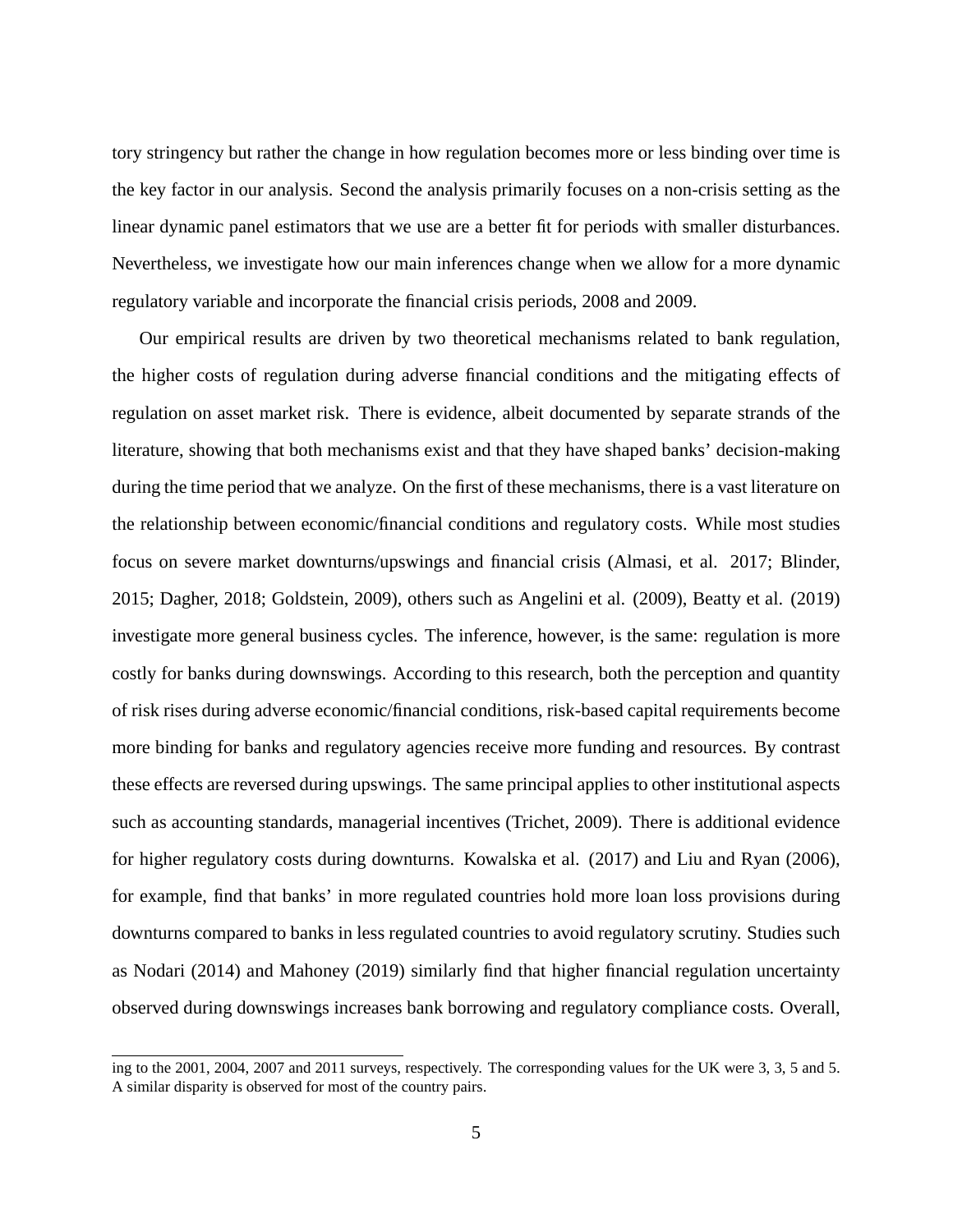as regulation becomes more binding in response to higher market risk, banks restrict lending by more than what capital crunch theory would predict. This incremental restriction is the difference between the two countries in our theoretical framework. We should also note that while the weaker interaction between global push factors and regulation after 2009 in our empirical results suggests that prudential regulatory policies in Basel III may have been effective, the interaction remains statistically and economically significant after 2009.

On the second mechanism, the risk mitigating effects of bank regulation, there is a large body of literature. Studies such as Barth et al. (2004), Buch and DeLong (2008), Kim and Santomero (1994), Laeven and Levine (2009) and Ongena et al. (2013) indicate that banks should and do take less risk in response to higher regulation. In addition, studies such as Delis and Staikouras (2011) and Klomp and de Haan (2012) find that the distance to default is shorter with more regulation such as stricter leverage restrictions, and that regulation generally reduces the riskiness of banks' assets. A branch of the literature (Ongena et al., 2013; Goldberg, 2009) further finds that banks facing higher regulation at home shift funds and lower lending standards abroad. Unlike this literature, we find that IABs' fund allocation is driven by asymmetric regulations in host-nations, not by those where they are headquartered. This is in spirit with the international regulatory arbitrage behavior (amongst host-nations) identified by Houston et al. (2012) and Bremus and Fratzscher (2015). As mentioned above the unique finding in our analysis is that this arbitrage behavior depends on global financial conditions – higher regulation causes a retrenchment (growth) in IAB claims during downswings (upswings).

# **2 Theoretical analysis**

In this section, we consider a model where banks allocate assets between countries with different degrees of regulatory stringency. In the model, regulatory measures can be interpreted as the capital requirements and leverage restrictions imposed on banks. The mechanical effect of forcing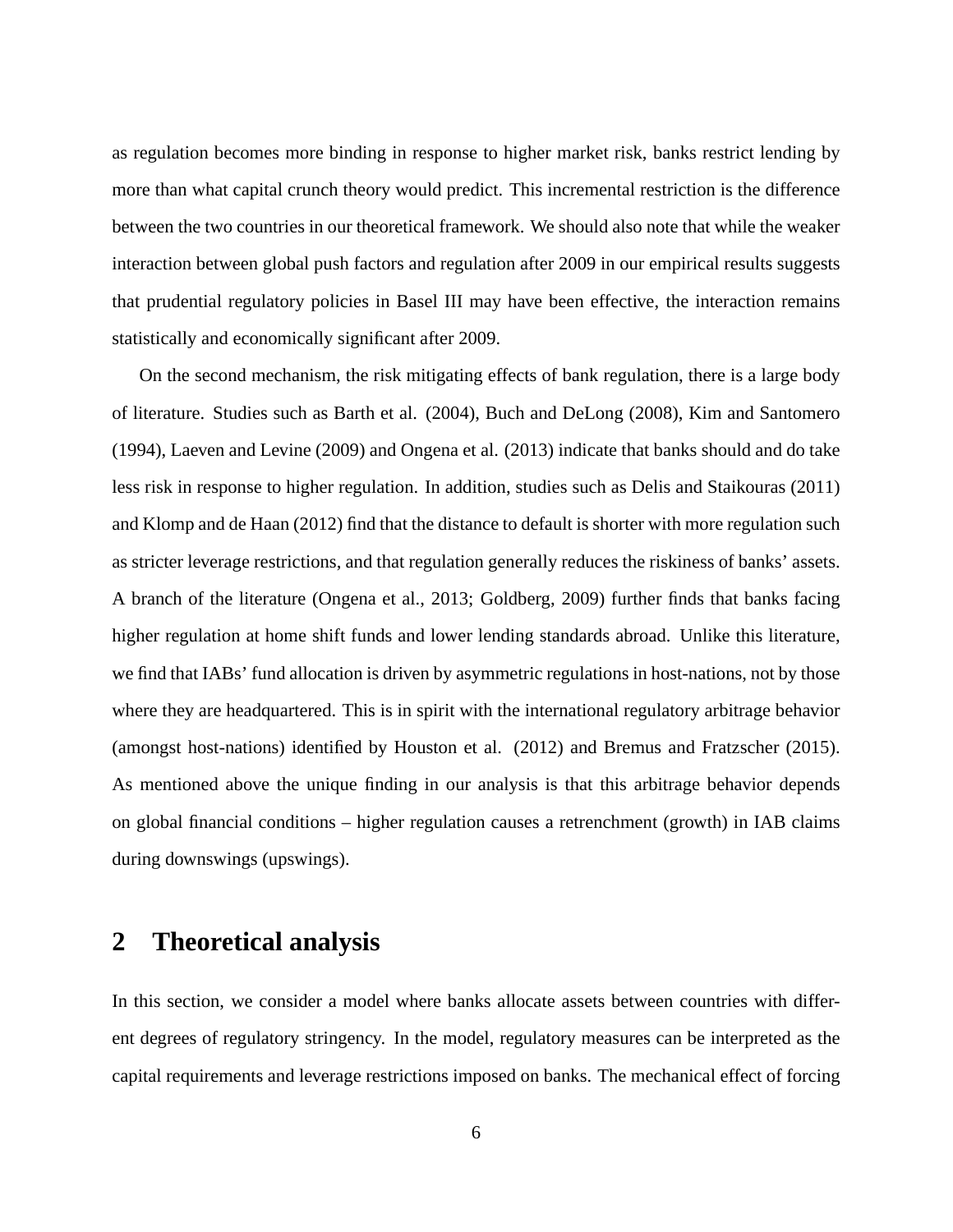banks to set aside capital, for example, is that it increases the cost of holding assets, thereby reducing the expected return of bank's assets. Similarly, leverage restrictions reduces variability of asset returns. In other words, regulatory measures affect the first and second moments of banks' asset returns. Therefore, banks' optimal asset allocation problem translates naturally into a standard mean-variance framework for a portfolio problem as the one first introduced in Markowitz  $(1952).$ <sup>3</sup> In partial equilibrium of this framework, where the covariance structure of asset return are exogenously given, it is clear that banks should diversify.

In our setting, the covariance structure of asset returns is an equilibrium quantity. For example, the optimal market portfolio—therefore the market risk, or beta, of banks' portfolios—in our setting would be endogenous. (see for example, Merton (1972) for a characterization of the market portfolio). With regard to asset risk in a given country (say, country *A*), banks' asset allocations are strategically complementary. If a rival bank already has a large holding in country *A*, allocating assets to country *A* leads to further concentration of assets, therefore higher risk. In equilibrium, the diversification effect emerges via banks' risk sharing. The beta of banks' equilibrium portfolio is the smallest beta, given its rival bank's portfolio.<sup>4</sup>

We proceed by describing the basic setup and the banks' problem. We then derive and discuss the impact of regulation on banks' asset allocation.

### **2.1 Framework**

In our model there are two countries, indexed by *A* and *B*, and two banks, indexed by 1 and 2. We assume that country *A* regulates banking and that country *B* does not. Each bank strategically chooses asset allocation between the two countries by taking into account that of the other bank.

<sup>&</sup>lt;sup>3</sup>See also, Grossman and Stiglitz (1976) and Dvbvig and Ingersoll (1982) for other examples.

<sup>&</sup>lt;sup>4</sup>The risk-sharing aspect of our result can be seen more directly in an equivalent formulation via the stochastic discount factor (SDF). The mean-variance setting is equivalent to one where the banks have CARA utility *u* and asset returns have normal density *p*. In equilibrium, banks' SDF's, or pricing kernels, differ by a multiplicative factor  $u'_{A}(x)p(x) \approx u'_{B}(x)p(x)$ , where *x* is realization of asset return, and the proportional constant is the ratio of the bank's Lagrange multipliers. In our case, *p* is a normal density with first and second moments determined in equilibrium.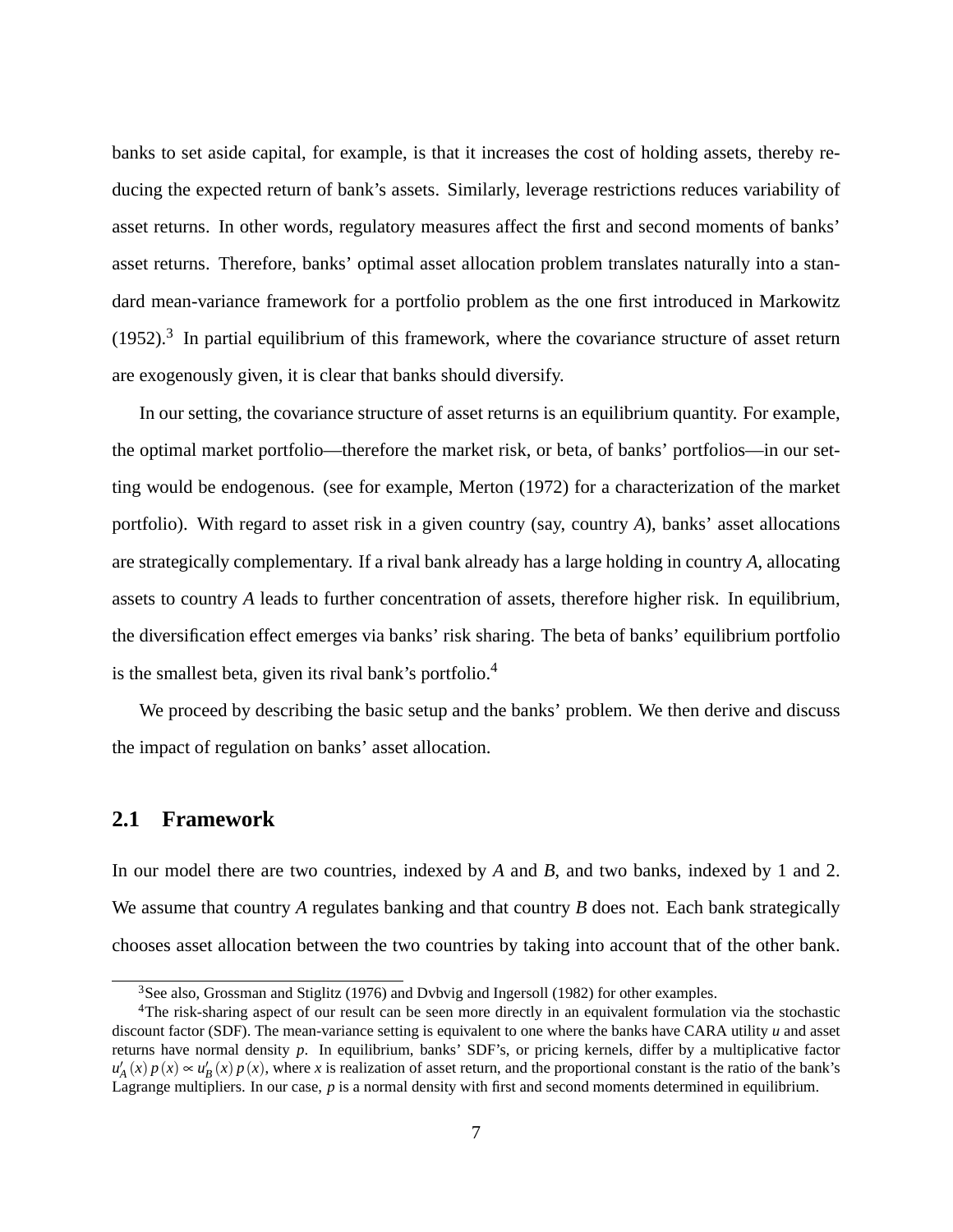Bank *i*'s portfolio claims in the two countries are denoted by  $\sqrt{2}$  $\overline{\phantom{a}}$  $\phi^i_A$ *A*  $\phi_B^i$  $\overline{1}$ for  $i = 1, 2$ . We assume that the two banks are similar in size and that  $\phi_A^i + \phi_B^i = 1$  for  $i = 1, 2$ .

For both banks, asset returns in country *A*, *RA*, are given by,

$$
R_A = \mu_A + \varepsilon_{A,D} + \varepsilon_{A,F} - (1 + \lambda)P
$$
\n(1)

where  $\mu_A$  is the expected level of asset returns that are related to country-specific factors.  $\varepsilon_{A,D}$ and  $\varepsilon_{A,F}$ , respectively, represent a macroeconomic and a financial shock that both originate in country *A* and affect asset prices in this country. Unlike these two shocks, *P* is a push factor that is determined in world financial markets and it symmetrically affects asset returns in country *A* and *B*. According to the formulation above, an increase in *P* corresponds to an adverse push effect that depresses asset prices. In addition, we assume that the costs of regulation are related to the push factor. Specifically, we assume that regulation becomes more binding in response to an adverse push effect and banks incur higher operating costs as a result. This sensitivity of regulatory costs is captured by the parameter  $\lambda$ . As mentioned above, the literature interprets this positive sensitivity as the higher perception of risk, more binding risk-based capital requirements, higher funding for regulatory agencies during adverse financial conditions.

 $\mu_A$  is a deterministic quantity and the shocks  $\varepsilon_{A,D}$  and  $\varepsilon_{A,F}$  have a mean of zero and are pairwise uncorrelated. The mean of *P* is not necessarily equal to zero and it is uncorrelated with the two shocks. However, the second moment of  $\varepsilon_{A,F}$  depends on the variance of *P* via the following ARCH specification:

$$
\varepsilon_{A,F} = \nu \sqrt{\eta_A \left(\phi_A^1 + \phi_A^2\right) \sigma_P^2}
$$
 (2)

$$
\sigma_{A,F}^2 = \eta_A \Phi_A \sigma_P^2 \tag{3}
$$

where  $\sigma_{A,F}^2$  and  $\sigma_P^2$  are the variances of  $\varepsilon_{A,F}$  and *P*, respectively, *v* is a mean-zero, variance-one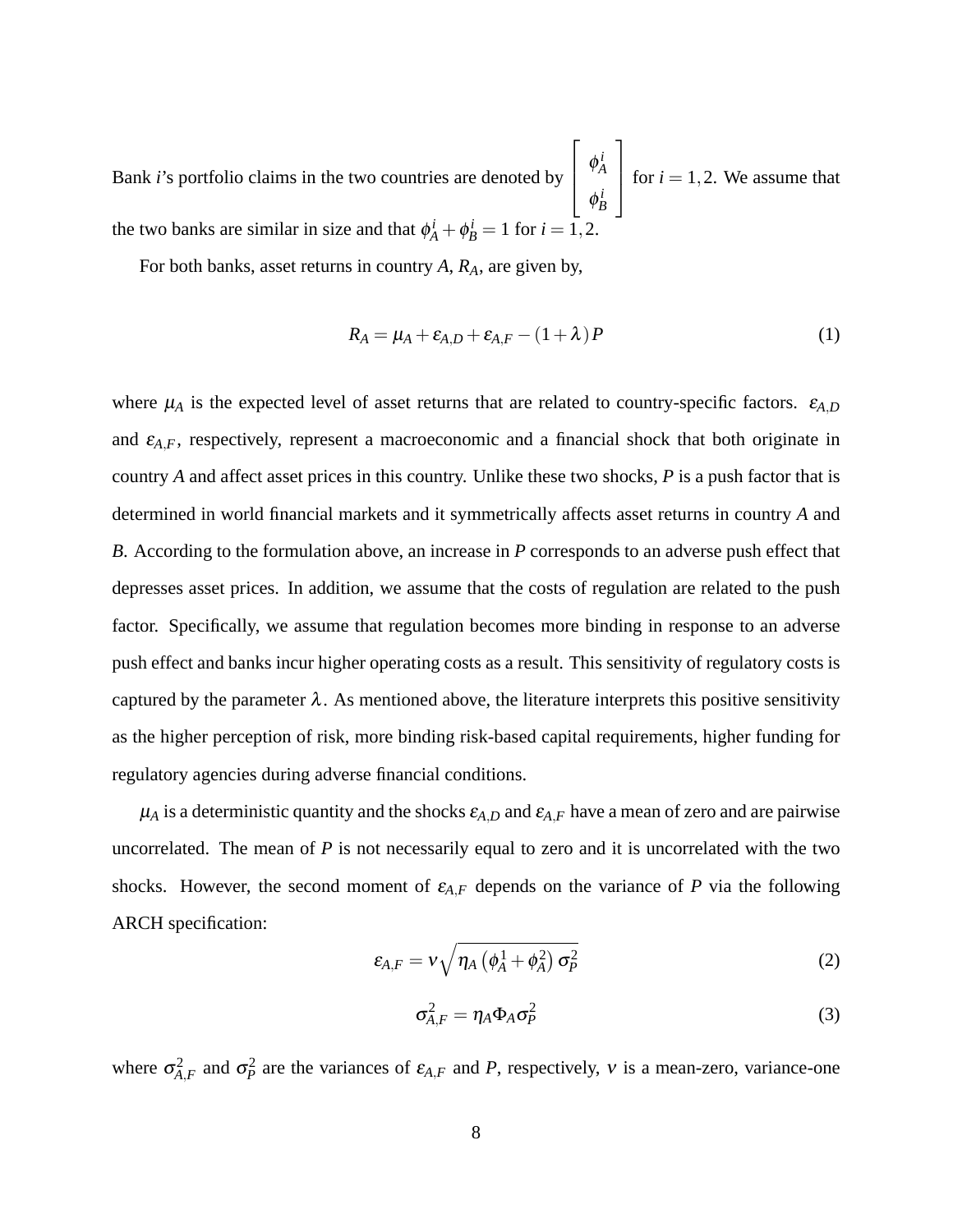random variable independent from *P*, and  $\Phi_A = \phi_A^1 + \phi_A^2$ , represents the total amount of banking claims in country A. Here we assume that the parameter  $\eta_A$  captures the effects of regulation on the riskiness of assets in country *A*. This relationship can be interpreted as the mitigating effects of bank regulation such as leverage restrictions on the volatility of asset returns (for example, asset returns are less volatile when leverage is low). We assume that  $\eta_A$  is between 0 and 1, and that smaller values of  $\eta_A$  imply more stringent regulation which in turn mitigates banks' asset risk in country *A*. In addition, we assume that asset market risk in country *A* is positively related to total banking assets in this country (representing scale effects) and the volatility of the push factor.

To summarize, the relationship between regulation and the push factor *P*, enters asset returns of country *A* via two parameters,  $\lambda$  and  $\eta_A$ .  $\lambda$  is a multiplier on the push factor that increases banks' operating costs under adverse push conditions (while also having second order effects on asset risk as explained below).  $\eta_A$  is a multiplier that captures the risk-reduction effects of regulation. These two counteracting effects of the two parameters introduce regulatory arbitrage considerations into the banks' return-risk trade-off.

Let  $\sigma_{A,D}^2$  denote the variance of  $\varepsilon_{A,D}$ , then the first and second moment of asset returns in country *A* are given by,

$$
E[R_A] = \mu_A - (1 + \lambda)E[P] \tag{4}
$$

$$
Var(R_A) = \sigma_{A,F}^2 + \sigma_{A,D}^2 + (1+\lambda)^2 \sigma_P^2 = \sigma_{A,D}^2 + \left[ \eta_A \Phi_A + (1+\lambda)^2 \right] \sigma_P^2
$$
 (5)

The return on assets in the unregulated country, country *B*, are then denoted as follows:

$$
R_B = \mu_B + \varepsilon_{B,D} + \varepsilon_{B,F} - P \tag{6}
$$

Unlike in country *A*, there are no additional regulatory costs stemming from adverse push shocks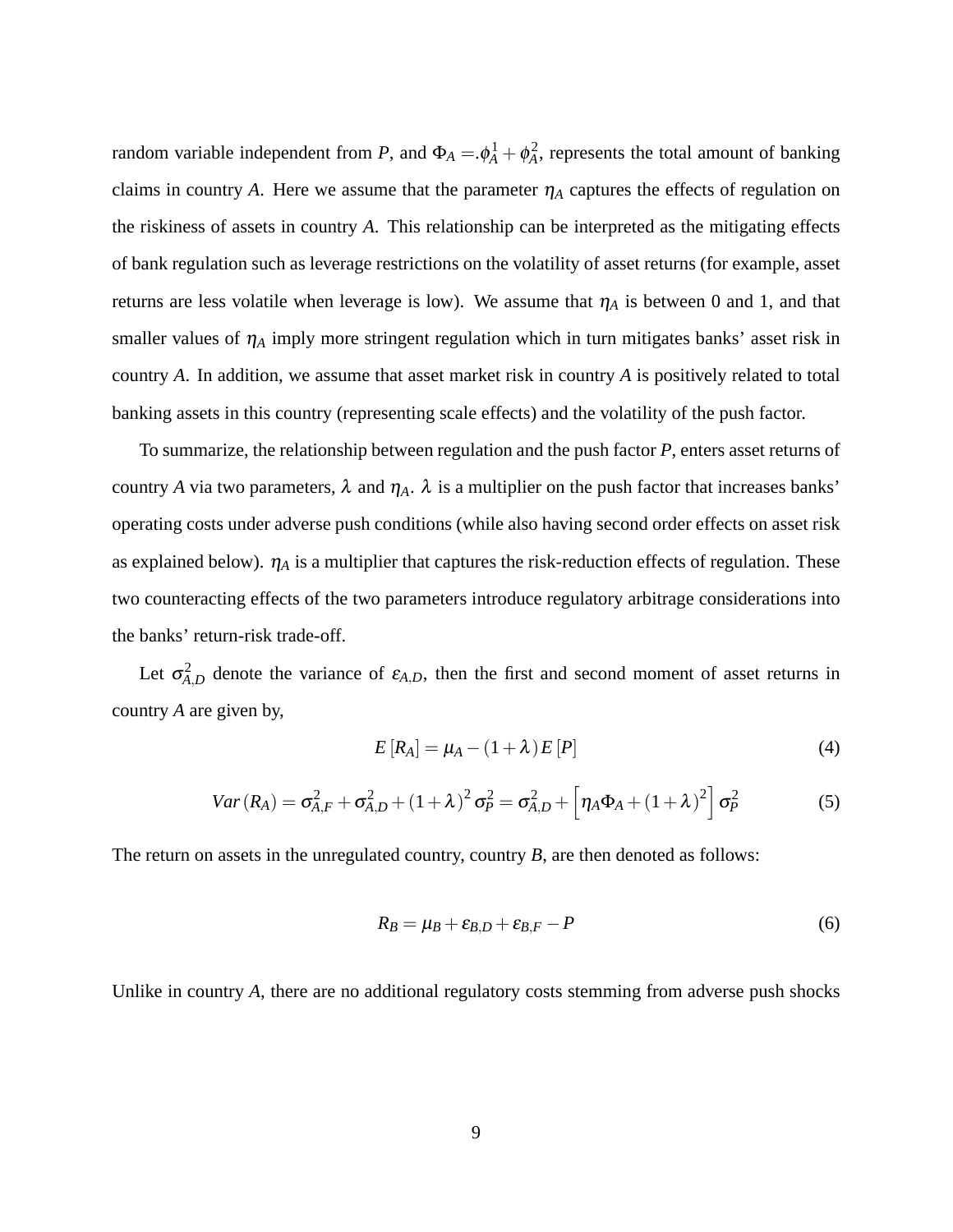in country *B*. The first and second moment of asset returns in country *B* are given by,

$$
E[R_B] = \mu_B - E[P] \tag{7}
$$

$$
Var(R_B) = \sigma_{B,F}^2 + \sigma_{B,D}^2 + \sigma_P^2 = \sigma_{B,D}^2 + [(\phi_B^1 + \phi_B^2) + 1] \sigma_P^2
$$
 (8)

where  $\phi_B^1 + \phi_B^2 = \Phi_B$  similarly represents the total amount of banking claims in country *B*.

# **2.2 Covariance of returns and banks' maximization problem**

We will assume that financial and macroeconomic shocks are not only uncorrelated within a country but also across the two countries. Given this restriction the covariance of the two asset returns are given by,

$$
Cov(R_A, R_B) = \rho_F \sigma_{A,F} \sigma_{B,F} + \rho_D \sigma_{A,D} \sigma_{B,D} + (1 + \lambda) \sigma_P^2
$$
  
=  $\rho_F \eta_A^{1/2} \Phi_A^{1/2} \Phi_B^{1/2} \sigma_P^2 + \rho_D \sigma_{A,D} \sigma_{B,D} + (1 + \lambda) \sigma_P^2$  (9)

where the parameter  $\rho_F$  and  $\rho_D$  determine the comovement of the two asset markets and macroeconomies, respectively, and their values are between -1 and 1. We do not impose any sign restrictions on these parameters.

Given banks' allocations  $\phi^i$  =  $\sqrt{2}$  $\left| \right|$  $\phi^i_A$ *A*  $\phi_B^i$ 3 for *i* = 1,2, the variance-covariance matrix  $\sum (\phi^1, \phi^2)$ of asset returns can be represented as,

$$
\Sigma(\phi^1, \phi^2) = \begin{bmatrix} Var(R_A) (\phi^1, \phi^2) & Cov(R_A, R_B) (\phi^1, \phi^2) \\ Cov(R_A, R_B) (\phi^1, \phi^2) & Var(R_B) (\phi^1, \phi^2) \end{bmatrix}
$$
(10)

We model banks' allocation decision as a simultaneous game in which the banks have meanvariance preferences over asset returns, or equivalently, constant absolute risk aversion (CARA)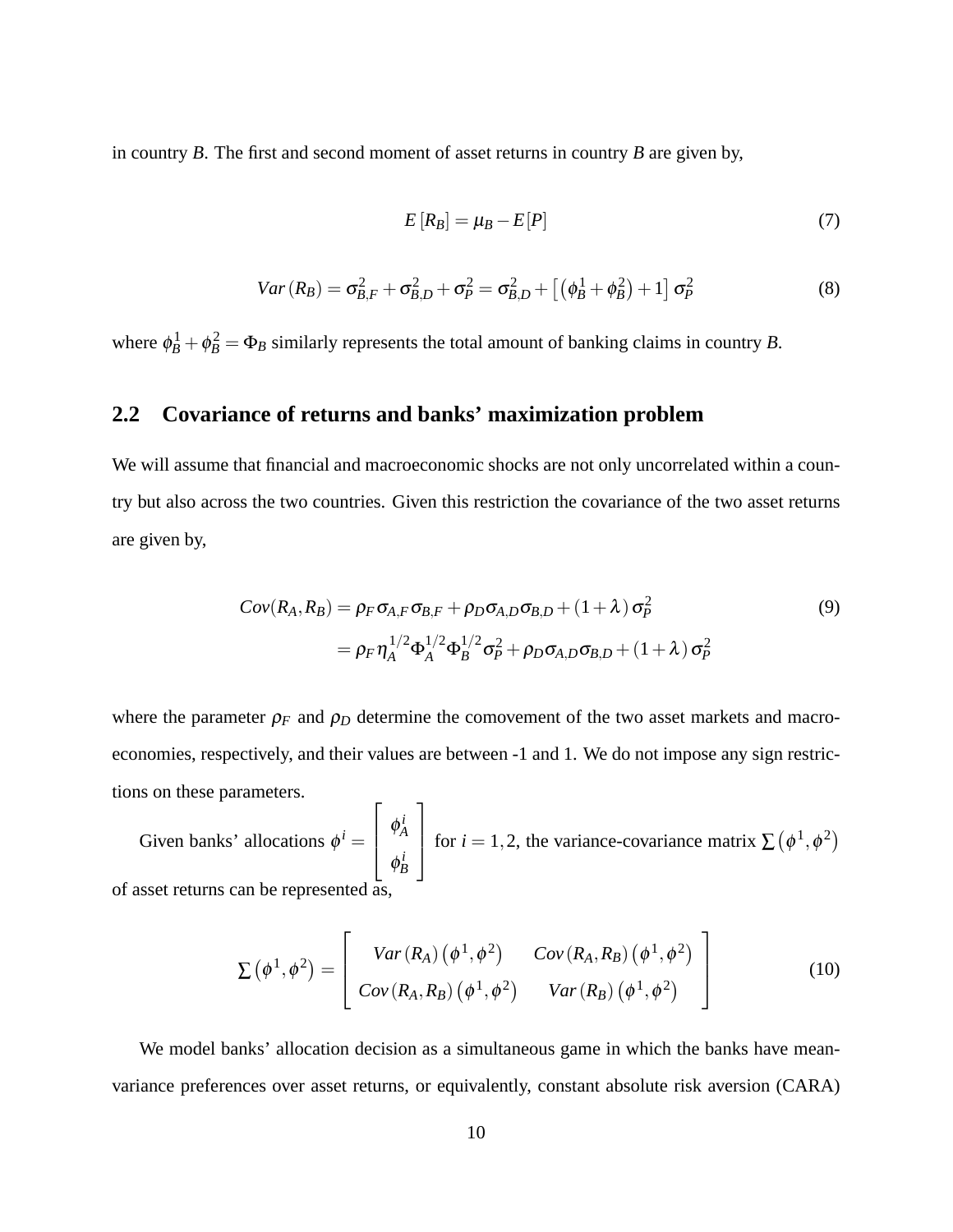preferences with normal asset returns. In this game, Bank 1's problem is maximizing

$$
\left[\begin{array}{cc} \mu_A - (1+\lambda)E[P] & \mu_B - E[P] \end{array}\right] \left[\begin{array}{c} \phi_A^1 \\ \phi_B^1 \end{array}\right] - \frac{\gamma}{2} \left[\begin{array}{cc} \phi_A^1 & \phi_B^1 \end{array}\right] \sum (\phi^1, \phi^2) \left[\begin{array}{c} \phi_A^1 \\ \phi_B^1 \end{array}\right] \tag{11}
$$

over  $\phi_A^1$  and  $\phi_B^1$  while taking  $\phi^2$  as given. In the expression above,  $\gamma$  is an exogenous risk aversion parameter that we assume is the same for each bank. More explicitly, bank 1's objective function is

$$
\left(\mu_A - (1+\lambda)E[P]\right)\phi_A^1 + \left(\mu_B - E[P]\right)\phi_B^1 - \frac{\gamma}{2}\left[Var(R_A)\left(\phi_A^1\right)^2 + Var(R_B)\left(\phi_B^1\right)^2 + 2\phi_A^1\phi_B^1Cov(R_A, R_B)\right]
$$
\n(12)

:

It should be noted that there is an analogous expression for bank 2's optimization problem. We omit this expression for brevity.

## **2.3 Optimality condition**

Bank 1's first order condition is given by,

$$
\mu_A - \mu_B - \lambda E[P] - \gamma \underbrace{\left(Var(R_A)\phi_A^1 - Var(R_B)(1 - \phi_A^1) + (1 - 2\phi_A^1)Cov(R_A, R_B)\right)}_{\text{non-strategic term}} - \gamma \underbrace{\left((\phi_A^1)^2 \frac{\partial}{\partial \phi_A^1} Var(R_A) + (1 - \phi_A^1)^2 \frac{\partial}{\partial \phi_A^1} Var(R_B) + 2\phi_A^1 (1 - \phi_A^1) \frac{\partial}{\partial \phi_A^1} Cov(R_A, R_B)\right)}_{\text{strategic term}} = 0
$$
\n(13)

The economic mechanism underlying our model can be inferred from the optimality condition above. If asset variance-covariance structure is exogenous, then the strategic term in equation (13)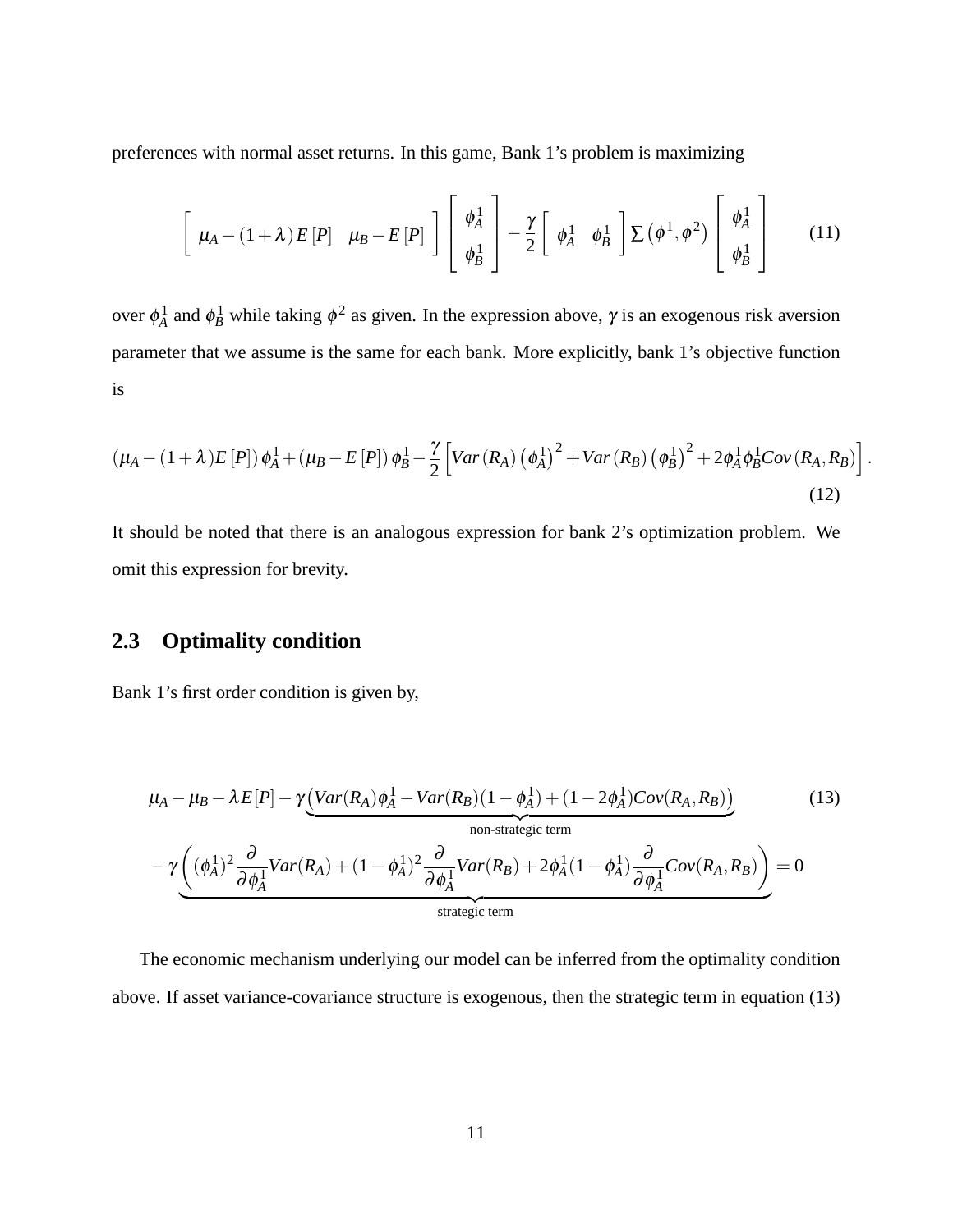vanishes and we recover the standard relationship

$$
\frac{\mu_A - \mu_B}{Var(A)\phi_A^1 - Var(B)(1 - \phi_A^1) + (1 - 2\phi_A^1)Cov(A, B)} = \gamma.
$$
 (14)

The left hand side can be viewed as risk-discounted relative asset returns, a quantity similar to the Sharpe ratio. The right hand side reflects banks' risk appetite. In other words, banks would choose the portfolio share in country *A* so that excess return of country *A* relative to country *B*, discounted by relative riskiness, is equal to risk appetite, and vice versa. In our setting, asset riskiness is endogenous and the expected excess return is discounted by the additional strategic term. The explicit expression for the first term in the strategic component is given by,  $\frac{\partial}{\partial \phi_A^1}Var(A)$  =  $(1+\eta_A)\sigma_p^2$ . This term is always positive implying that if banks shift assets towards country *A*, the riskiness of returns in country *A* increases. Conversely, the negative second term,  $\frac{\partial}{\partial \phi_A^1}Var(B)$  =  $-\sigma_p^2$ , implies that shifting assets towards country *A* decreases riskiness of country *B*. The partial derivative  $\frac{\partial}{\partial \phi_A^1}Cov(A, B) = \rho_F \eta_A^{\frac{1}{2}} \frac{\Phi_B - \Phi_A}{\partial \phi_A^2 \phi_A^2}$  $2Φ<sub>A</sub><sup>1</sup> Φ$ 1 2 *B*  $\sigma_p^2$  captures the strategic diversification effect. Suppose  $\rho_F$  < 0, i.e. it is beneficial for banks to diversify if asset riskiness is exogenous. The benefit of diversification is overturned when banks already collectively over-weight country *A* relative to country *B*, i.e.  $\Phi_B - \Phi_A < 0$ . Banks' asset allocations in the same country can therefore be strategic substitutes or complements, depending on total asset allocation Φ*<sup>B</sup>* and Φ*A*. The optimal portfolio is characterized by banks' indifference between two countries in the sense that risk-discounted asset returns are the same in each country.

### **2.4 Equilibrium**

The equilibrium in our model is characterized by banks' first order conditions, equation (13) for bank 1 and the analogous expression for bank 2, which is a system of two equations and two unknowns,  $\phi_A^1$  and  $\phi_A^2$ . Equilibrium asset allocations  $\phi_A^{1*}$  and  $\phi_A^{2*}$  in turn produce the equilibrium asset returns covariance structure  $\Sigma^*$  and the market portfolio  $\phi^*$ . The covariance of  $\phi^*$  with, say,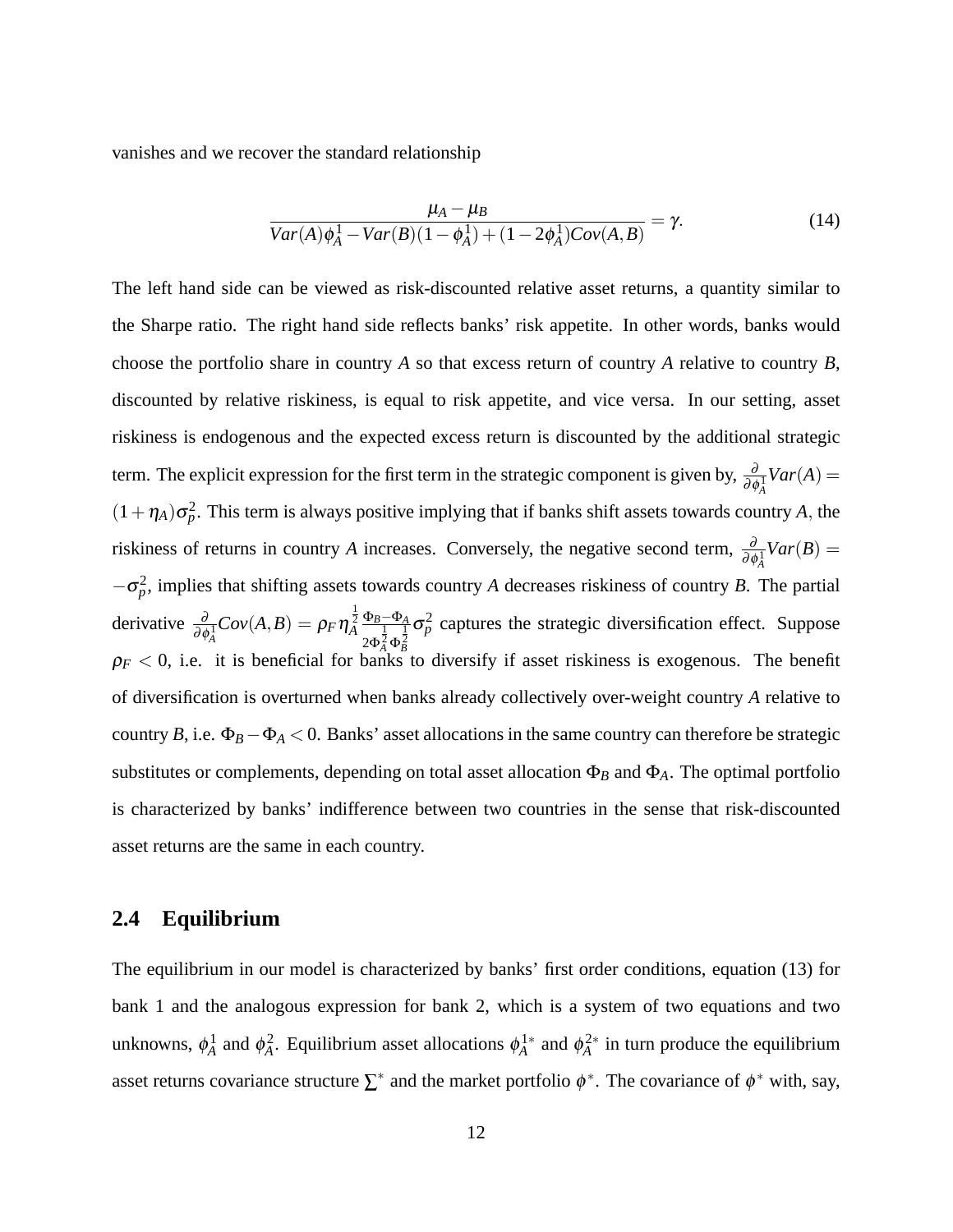bank 1's optimal allocation  $(\phi_A^{1*}, 1-\phi_A^{1*})'$  would be bank 1's endogenous beta.

### **2.4.1 Symmetric equilibrium**

To solve the model, we impose symmetry across the two banks so that  $\phi_A^{1*} = \phi_A^{2*}$ , which is then characterized by equation (13). Below we demonstrate the effects of regulation on  $\phi_A^{1*}$  and denote this variable by  $\phi$  for simplicity but it should be noted that given symmetry, the inferences that we draw for  $\phi_A^1$ <sup>\*</sup> (or  $\phi$ ) also hold for  $\phi_A^* = \phi_A^1$ <sup>\*</sup> +  $\phi_A^2$ <sup>\*</sup>. These inferences are reversed for  $\phi_B^* = (1 - \phi_A^*)$ .

The optimality condition above (equation 13) takes the following form under a symmetric equilibrium:

$$
\mu_A - \lambda E[P] - \mu_B - \gamma \phi \left[ \sigma_{A,D}^2 + \left( 2\phi \eta_A + (1+\lambda)^2 \right) \sigma_P^2 \right]
$$
\n
$$
- \frac{\gamma}{2} \phi^2 \eta_A \sigma_P^2 + \gamma (1-\phi) \left[ \sigma_{B,D}^2 + 2(1-\phi) \sigma_P^2 + \sigma_P^2 \right]
$$
\n
$$
+ \frac{\gamma}{2} (1-\phi)^2 \sigma_P^2 - \frac{5}{2} \gamma \rho_F \eta_A^{1/2} (1-2\phi) \left[ \phi (1-\phi) \right]^{1/2} \sigma_P^2
$$
\n
$$
- \gamma (1-2\phi) \rho_D \sigma_{A,D} \sigma_{B,D} - \gamma (1-2\phi) (1+\lambda) \sigma_P^2 = 0
$$
\n(15)

Our goal here is to determine how regulation affects the portfolio allocation of banks. To this end, we derive the marginal effects of the two regulatory parameters,  $\lambda$  and  $\eta_A$  on the optimal allocation of claims to country A,  $\phi$ , by differentiating the equation above. The following two expressions show how the optimal allocation to country *A* is related to  $\lambda$  and  $\eta_A$ , respectively:

$$
\frac{d\phi}{d\lambda} = -\frac{\frac{E[P]}{\gamma\sigma_P^2} + 2\phi\lambda + 1}{\frac{Var(\varepsilon_{A,D} - \varepsilon_{B,D})}{\sigma_P^2}\lambda^2 + 5\left[1 - (\eta_A - 1)\phi\right] - \frac{5}{4}\rho_F\eta_A^{1/2}g(\phi)}
$$
(16)

$$
\frac{d\phi}{d(1-\eta_A)} = \frac{\frac{5}{2}\phi^2 + \frac{5}{4}\rho_F\eta_A^{-1/2}f(\phi)}{\frac{Var(\varepsilon_{A,D}-\varepsilon_{B,D})}{\sigma_P^2}\lambda^2 + 5\left[1 - (\eta_A - 1)\phi\right] - \frac{5}{4}\rho_F\eta_A^{1/2}g(\phi)}
$$
(17)

where  $f(\phi)$  and  $g(\phi)$  are small for reasonable values of  $\phi$  and do not substantially alter the partial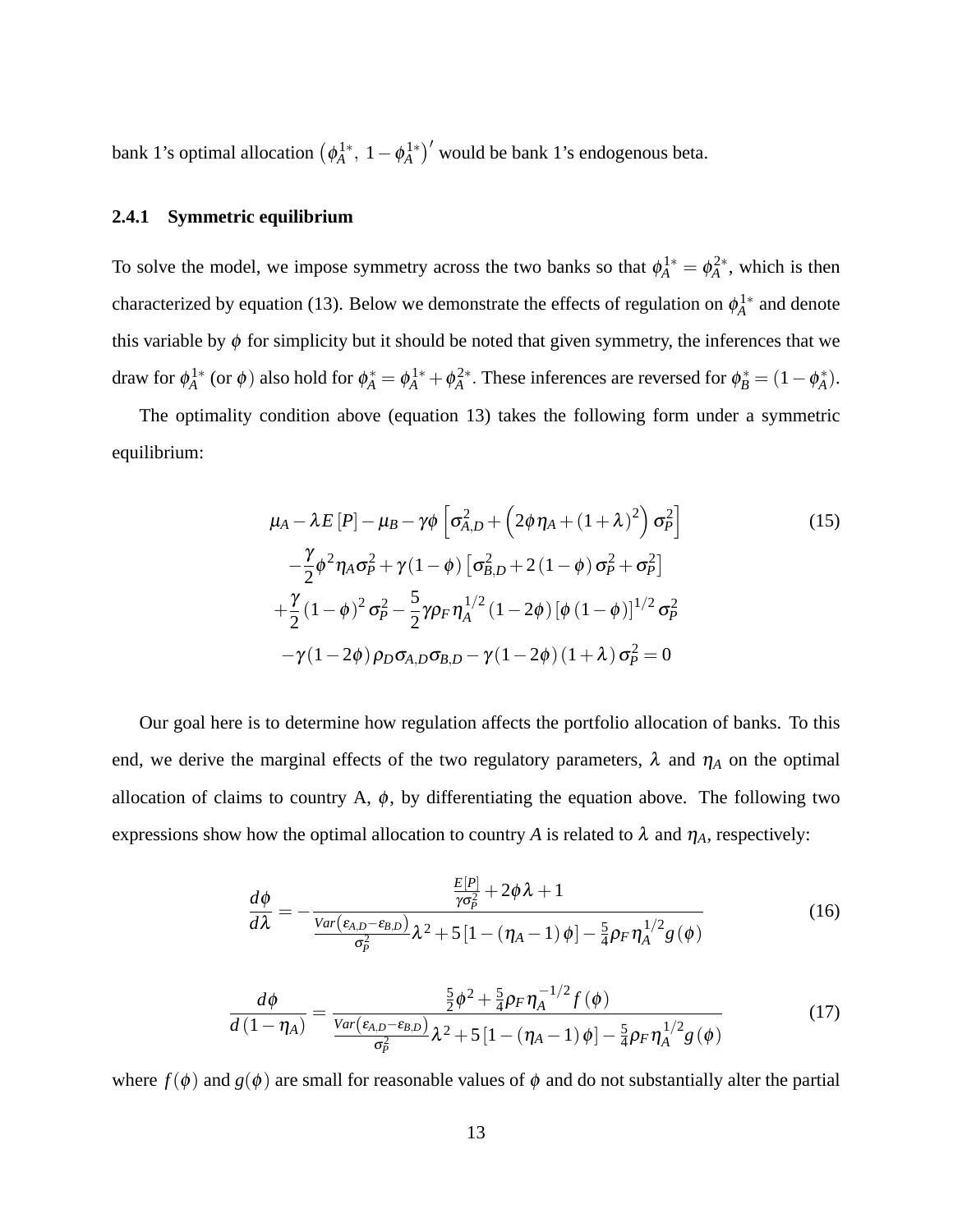derivatives above.<sup>5</sup> Notice that the expressions reveal two counteracting effects of regulation. According to the first expression, higher regulation causes a shift away from the regulated country. In other words, as the regulatory cost of an adverse push effect increases (as  $\lambda$  increases), the share of claims in country *A*, for both bank 1 and 2, decreases. This result is reversed when  $\lambda$  decreases. The mechanism that generates this result is simple. The regulatory multiplier  $\lambda$  has three effects on banks' portfolio decisions. Higher  $\lambda$  depresses expected asset returns while elevating (regulatory) risk in country *A*, and it increases the correlation of asset returns between the two countries. All three effects, prompt banks to divert assets out of country *A*, provided the expected push shock is sufficiently large.

Conversely, the second expression shows that higher regulation can prompt an increase in banking claims in the more regulated country. Here, we express the partial derivative with respect to  $(1 - \eta_A)$  instead of  $\eta_A$  to align the stringency of regulation in the two expressions; an increase in  $\lambda$ and  $(1 - \eta_A)$  both indicate higher regulation. The second expression has a positive sign, suggesting that banks allocate a higher share of their assets to country *A* when this country is more regulated. The regulatory multiplier  $\eta_A$  only affects banks' portfolio decision through asset risk in country *A*. For example, when regulation in country A becomes tighter, i.e.  $\eta_A$  decreases, assets in country A become less risky. There is also a second effect, captured by the second term in the numerator, on diversification benefits—reducing the asset variability in *A* also means lower correlation between *A* and *B*. The relative order of the two effects depends on total asset allocation. In an equilibrium where banks underweight country *A*, the asset correlation effect is second order compared to that of risk reduction in country *A*. This attracts bank capital to country *A*. In an equilibrium where banks overweight country *A*, asset correlation effect becomes first order and this leads to banks shifting assets away from this country. As explained above, however, the benefits and disbenefits

<sup>&</sup>lt;sup>5</sup>  $f(\phi) = (1-2\phi) [\phi (1-\phi)]^{1/2}$  and  $g(\phi) = (4\phi (1-\phi) - (1-2\phi)^2) [\phi (1-\phi)]^{-1/2}$ .  $f(\phi)$  is trivial for the 0-1 range of φ.  $g(φ)$  also does not play a major role unless φ is above 0.9 or below 0.1. If φ is outside of this range  $g(φ)$ becomes large but negative. Therefore the sign of the denominator in both of the expressions remain positive. The mechanisms that we describe above, however, become weaker as  $\phi$  approaches 0 and 1.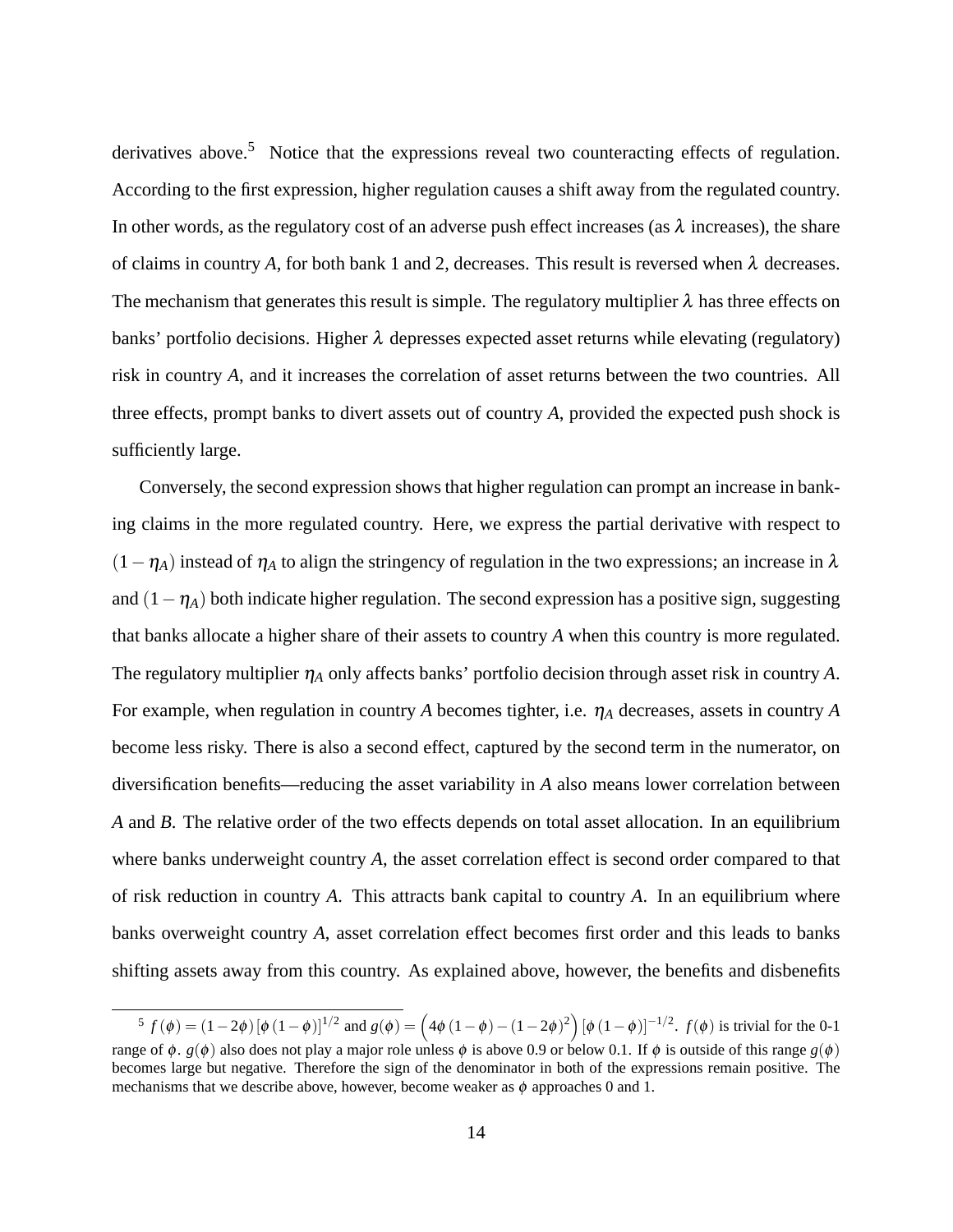of risk diversification are small for reasonable parameter values.<sup>6</sup>

To determine which of these two effects is stronger, we compare the numerators of the two expressions as the denominators are the same. In this comparison, the more critical variable for our paper is  $E[P]$ , or the push variable. Specifically, the main goal of our paper is to determine how the interaction of regulation and cross-country banking claims is related to global financial conditions (i.e., global push effects). The theory that we describe above, predicts that push effects can play a pivotal role. If  $E[P]$  is positive and large (compared to its variance), for example, this would increase the strength of the first mechanism (higher regulation causes a retrenchment of claims in country *A*). In other words, IAB claims decrease by more in country *A* when global financial markets are operating under adverse push conditions (higher *E*[*P*]) even when shifting assets to country *A* would offer diversification benefits.

In our empirical analysis below we will account for and investigate the role of expected push conditions when assessing the impact of regulation on the allocation of banking claims. The first mechanism described above is also stronger if the initial (optimal) portfolio share in country  $A$ ,  $\phi$ , and the regulatory costs of the push factor,  $\lambda$ , is large. The effects of  $\rho_F$  and  $\eta_A$  depend on the

$$
2\phi_A^{1*}Var(R_A) = \eta_A \Phi_A^* \sigma_P^2 + \underbrace{\cdots}_{\text{terms independent of } \eta_A}
$$
 (F.1)

$$
(\Phi_B^* - \Phi_A^*)Cov(R_A, R_B) = (\Phi_B^* - \Phi_A^*)\left(\rho_F \eta_A^{\frac{1}{2}} \Phi_A^{\frac{1}{2}} \Phi_B^{\frac{1}{2}} \sigma_P^2 + \dots \right)
$$
\n(F.2)

$$
(\phi_A^{1*})^2 \frac{\partial}{\partial \phi_A^1} Var(R_A) = (\phi_A^{1*})^2 \eta_A
$$
\n(F.3)

$$
\phi_A^{1*}(1-\phi_A^{1*})\frac{\partial}{\partial \phi_A^1}Cov(R_A,R_B) = \phi_A^{1*}(1-\phi_A^{1*})\rho_F\eta_A^{\frac{1}{2}}\frac{\Phi_B-\Phi_A}{2\Phi_A^{\frac{1}{2}}\Phi_B^{\frac{1}{2}}} \sigma_p^2
$$
(F.4)

which are the effects of portfolio choice on  $Var(R_A)$  and  $Cov(R_A, R_B)$ . Expressions F.1 and F.2 show the standard partial equilibrium effects, while F.3 and F.3 are derived from the strategic term. Expressions F.1 and F.3 show that decreasing  $\eta_A$  by a small increment  $\Delta \eta_A$  leads to a decrease in bank asset risk in country *A* of order  $\Delta \eta_A$ . On the other hand, expressions F.2 and F.4 show that the absolute value of the covariance of asset returns decreases by  $\Delta \eta_A^{\frac{1}{2}}$ , if  $\Phi_B^* - \Phi_A^* < 0$ . For reasonable parameter values, the first marginal effect dominates the second effect.

<sup>&</sup>lt;sup>6</sup>To obtain a more general intuition, consider the first order condition Equation 13.  $\eta_A$  enters into asset risk through the following terms: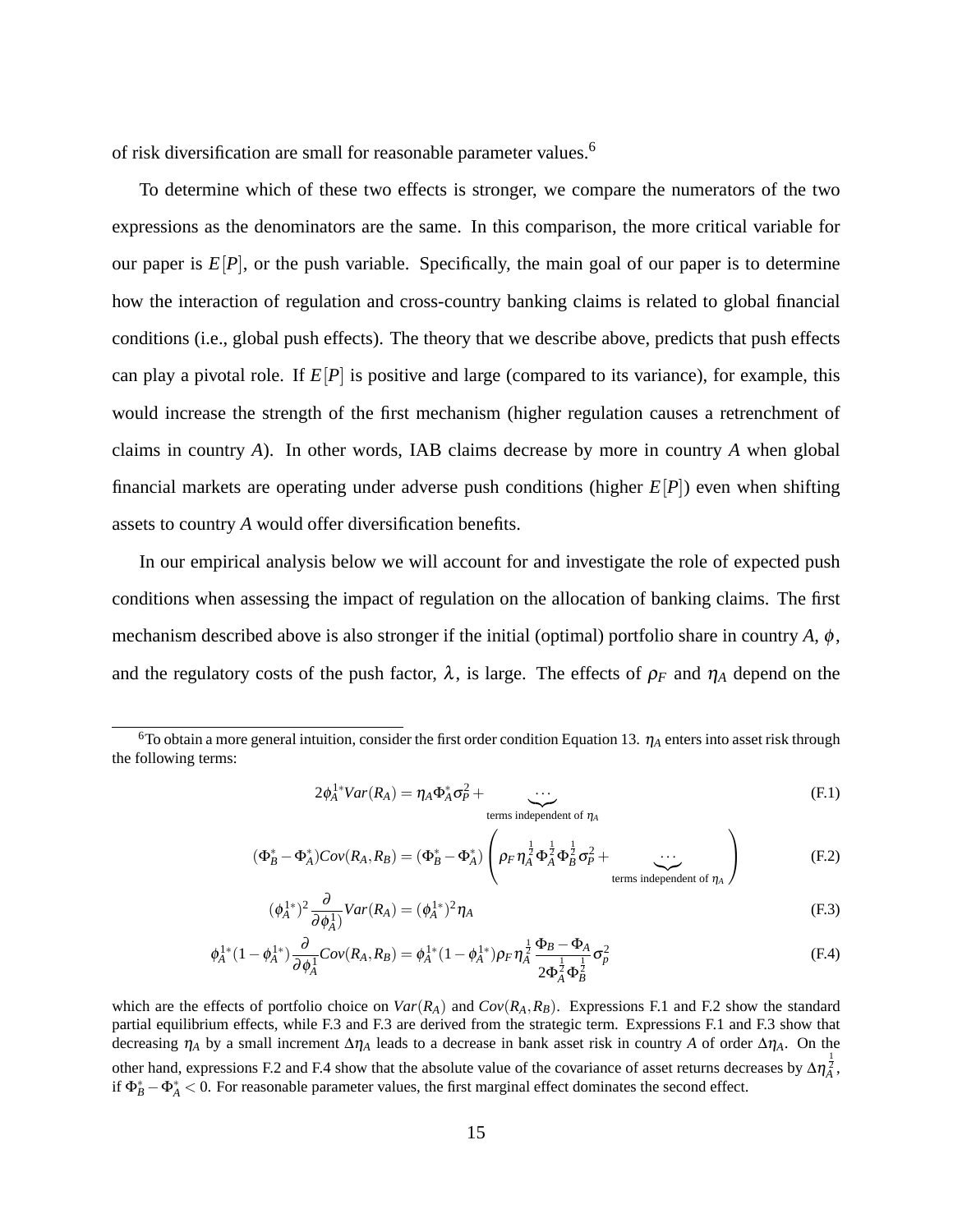initial value of  $\phi$  (whether it is greater than 0.5 or not). The latter effects are of second order since *f* is small for reasonable parameter values.

It is important to note here that these effects of regulation depend on the symmetry of the two economies. Specifically, we observe that regulation has a smaller impact on bank portfolio allocations when the macroeconomic shocks affecting the two economies are dissimilar (when  $Var(\epsilon_{A,D} - \epsilon_{B,D})$  is large). This is especially valid when the differences in domestic shocks are large compared to global push effects. It is, therefore, important to control for local macroeconomic conditions when identifying the independent effects of regulation.

# **3 Empirics**

In this section, we empirically investigate how regulatory arbitrage is related to global push factors. We proceed by describing the global banking data that we use. We then outline our empirical methodology. Finally, we discuss our baseline estimation results and those obtained from various other tests. The data definitions are provided in Appendix A.

### **3.1 Data**

The data used in our paper are from four different sources. The bilateral banking data are from the BIS, Consolidated Banking Statistics. These data are available for country pairs consisting of reporting and counterparty countries (host nations). The data represent the host-country-byhost-country consolidated positions of internationally active banks (including the positions of their foreign affiliates) headquartered in reporting countries. More specifically, the data that we use are the total claims, including both cross-border and local claims, of banks chartered by reporting countries. These total claims are on all sectors, they are of all maturities, all currencies and they include all reported instruments such as debt securities, loans and deposits.

Our baseline dataset is populated by annual observations from 2000 to 2018 and it includes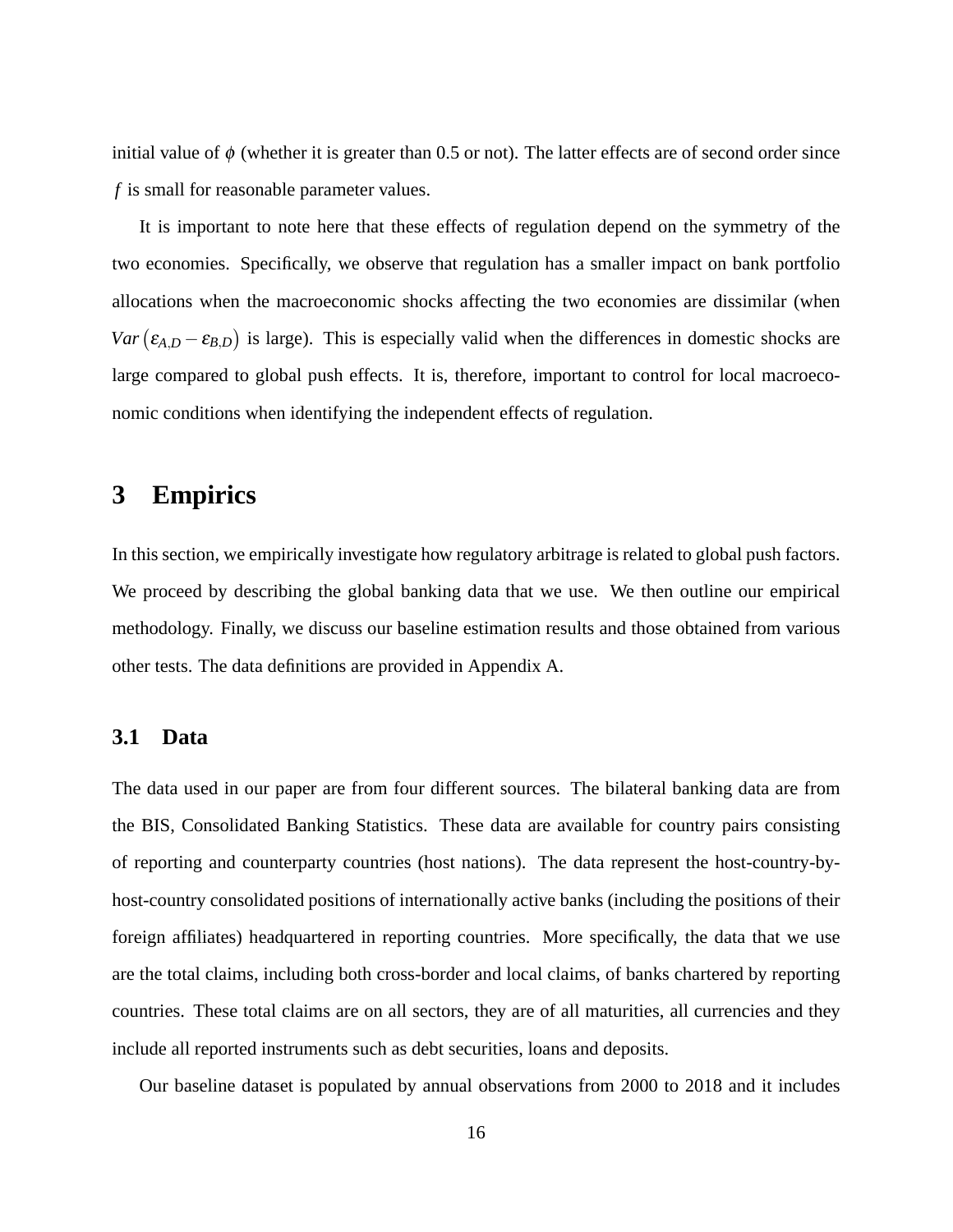31 reporting and 113 counterparty countries. These countries are listed in Table 1 but we should mention here that most of the reporters are advanced economies, and the counterparties include both advanced and developing economies. The table also shows that IAB claims, especially in advanced economies, are quite substantial when compared to the GDP of the nations where they hold claims. We choose year 2000 as our cutoff point as there are many missing observations for the country pairs that we use prior to this date. In our baseline estimations we omit the observations for years 2008 and 2009 that are subject to substantial global financial market instability. While the 31 reporting countries cover the entire set reported in BIS statistics, there are more than 113 host nations. The choice of the host nations is determined by the availability of other data that we describe next.

To approximate the strength of local economic conditions we obtain real GDP data from the International Financial Statistics (IFS) database. These data are available for 113 of the counterparty countries in the BIS database. Incorporating real GDP growth (obtained by log-differencing the GDP series) into our analysis allows us to account for any pull effects that could be related to IAB lending in host-nations besides regulatory stringency.

We obtain regulatory indices from Barth et al. (2013). The authors use responses to World Bank Surveys of Bank Regulation in years 1999, 2003, 2007, 2011 to construct 52 indices that capture bank regulatory stringency and institutional characteristics related to banking in 180 countries. The higher values of regulatory indices indicate higher stringency. We allocate the variables from the 4 surveys to our annual dataset as follows: For the periods 2000-2003, 2004-2007, 2008-2011, 2012- 2018, we use the indices from the 1999, 2003, 2007 and 2011 surveys, respectively. In a sensitivity analysis we use various indices from Barth et al. (2013) indices (these indices are listed and described in Appendix A) but in our baseline estimations we use Overall Financial Conglomerates Restrictiveness as the regulatory variable, an index ranging between 3 and 12. The mean and standard deviation of this variable, along with those for the main variables in our estimations, are reported in Table 1. In alternative estimations we also use the more dynamic regulatory index of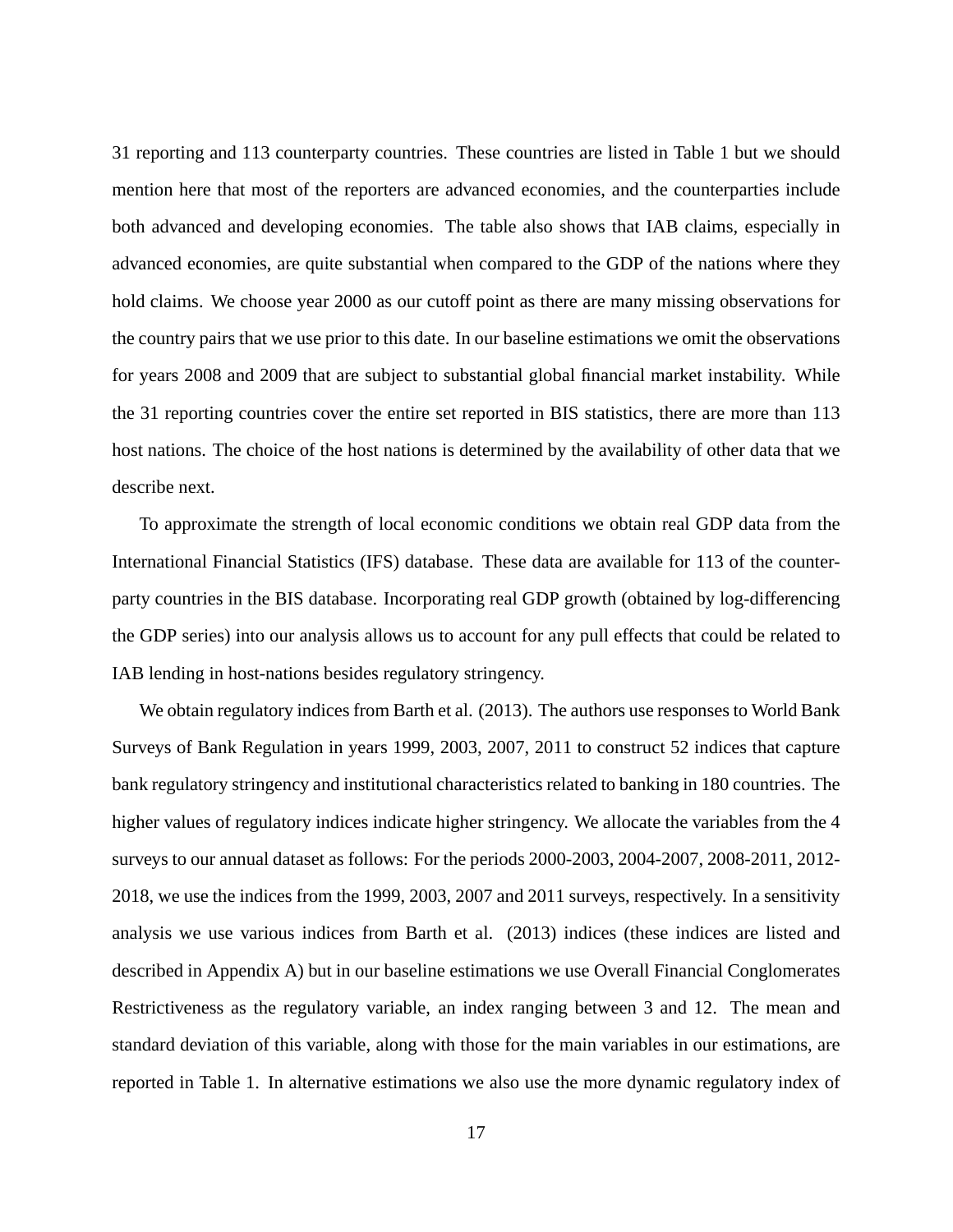Cerutti et al. (2017).

Finally, we obtain time series data for five global push factors, mostly from the Federal Reserve Bank of St. Louis, FRED database. The two volatility indices that we obtain, VIX and VSTOXX, are commonly-used measures to capture the degree of risk aversion in US and European markets, respectively. To capture risk perception, we also use the Moody's Seasoned Baa-Aaa corporate bond spread and the Gilchrist and Zakrajsek (2012) credit spreads. Finally, we use the effective federal funds rate as an alternative push factor given the well-documented close link between US monetary policy and global capital flows (Miranda-Agrippino and Rey, 2019). All of the variables except the G-Z spread are from the FRED database. G-Z spread is obtained from the authors' website.

### **3.2 Dynamic panel model and estimation methodology**

Our main goal is to determine how host-nations' regulatory stringency affects IABs' cross-country positions and how this relationship is affected by global push factors. The emphasis, therefore, is on the host-nation specific drivers of IAB asset holdings. The challenge we face here is that the changes in IAB asset holdings could also be simultaneously determined by the changes in reporting country conditions or more directly, those of the reporting banks. To shut-down this potential channel of transmission, we measure the annual growth rate of a reporter's claims in a given host nation relative to the mean growth rate of that reporter's claims across all other host nations. Specifically, let *ci jt* denote the growth rate of claims of country *i* in host country *j* at year  $t$ , and let  $\bar{c}_{it}$  denote the average growth rate of country *i*'s claims across all host nations that she holds claims then the relative claim growth rate of country *i* in country *j* is given by,

$$
\tilde{c}_{ijt} = c_{ijt} - \bar{c}_{it} \tag{18}
$$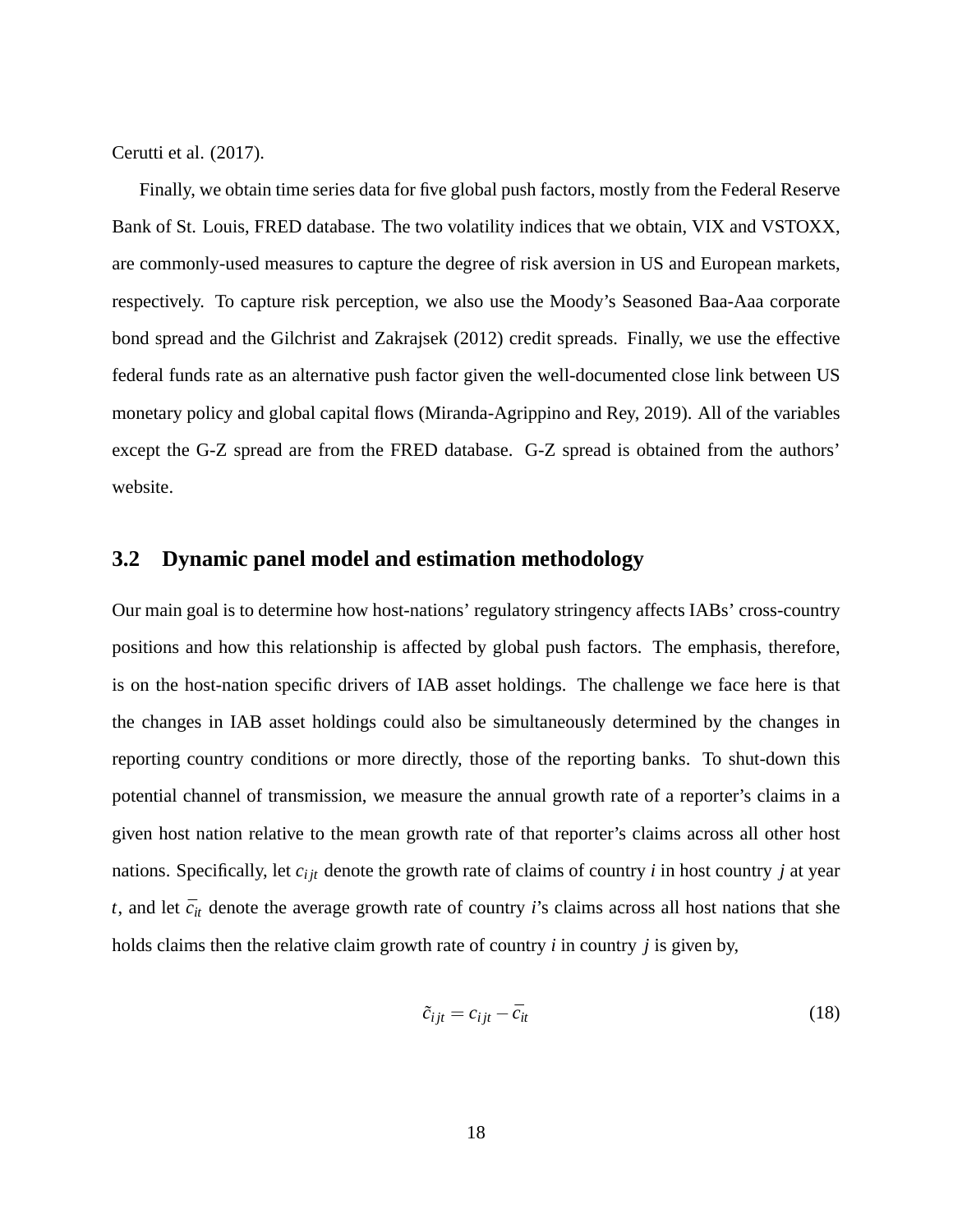We follow the same strategy to construct the relative growth rate of host-nations' real GDP,  $\tilde{g}_{it-1}$ , and relative regulatory stringency,  $\tilde{r}_{it-1}$ ,. We then estimate the following model:

$$
\tilde{c}_{ijt} = \sum_{k=1}^{3} \beta_k \tilde{c}_{ijt-k} + \gamma \tilde{r}_{jt-1} + \alpha p_{t-1} + \rho \tilde{r}_{jt-1} * p_{t-1} + \mu \tilde{g}_{jt-1} + \varepsilon_{ijt}
$$
\n(19)

where  $p_{t-1}$  represents the global push factors described above. In this equation, our focus is on both the coefficients of the regulatory variable and the interactive term,  $\gamma$  and  $\rho$ . By design, a positive and significant coefficient value for the regulatory variable would imply that banks in host nations with more strict regulations would experience a higher growth in local claims compared to their sister banks (banks affiliated with the same parent IAB) in other nations. A positive value of the interactive term coefficient would then imply that this positive relationship between regulatory stringency and growth in claims would be stronger under adverse global financial conditions (e.g. higher perception of risk in global financial markets). We should note that since global push factors affect each country symmetrically, we do not anticipate them to be significantly related to our dependent variable (measured as deviations from mean values).

To estimate equation (19), we use the two-step general method of moments (GMM) dynamic panel estimator of Blundell and Bond (1998). This methodology offers several advantages. First, it is designed for panels with a much longer cross-sectional dimension. While there are only 17 years in our baseline dataset, there are 1,050 country pairs. Second, it controls for fixed and random effects at the panel level and accounts for heteroscedasticity and serial correlation in errors. Third, it does not require strict exogeneity as it instruments endogenous variables with the lags of their first differences. In all our estimations, we use the first lags of the variables as instruments.<sup>7</sup>

It is important to note here that we prefer this methodology over a fixed effects estimator since it offers a distinct advantage not mentioned above. Specifically, by measuring our variables as

 $7$ In all of our estimations we also use the Windmeijer's finite-sample correction since the standard two-step estimation produces downward biased standard errors. We also use three lags of the dependent variable since this lag structure allowed us to avoid second order serial correlation throughout our different estimations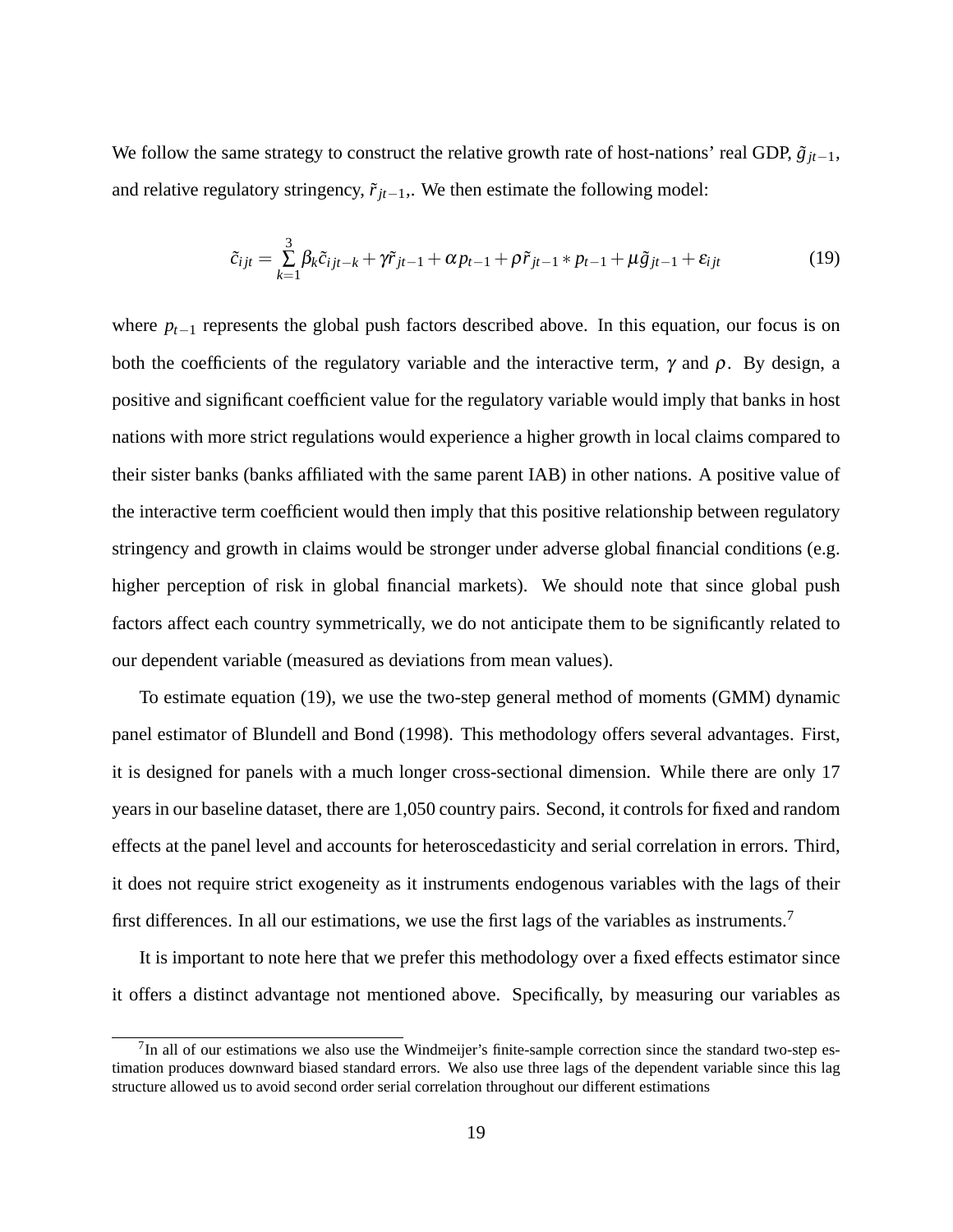deviations from mean values and incorporating them into the dynamic model estimation, we are able to control for any fixed effects (panel and country level) that may be varying across time. These fixed factors may symmetrically affect the regulatory stringency of countries and IAB claim growth, and that the strength of this effect may change over time. Our approach is a better fit for capturing these time-variant effects, that otherwise may not be accounted for with a standard fixed effects estimator. We do, however, check the robustness of our results by using a standard fixed effects estimator.

### **3.2.1 Baseline results**

The results from our baseline estimations are displayed in Table 2. The columns display the results obtained when different push factors are used. There are several inferences. Most importantly, tighter banking restrictions repel IAB funds only during adverse global financial conditions. This inference holds for all the different push factors that we use. The coefficient values of the regulatory variable and VIX, 0.0208 and -0.0013, have the following interpretation: Assume that a host nation's, say country *x*'s, banking regulatory stringency is a unit higher than all other nations. The coefficient value of 2.08 then implies that IAB claims grow 2.08 percent higher in country *x* than all the other countries that IABs operate in. This unit difference in regulation corresponds to 15% of the mean value of the regulatory variable (6.9). Now assume that there is a 1 percent increase in the VIX index, (i.e., the market expects  $S\&P$  to move  $+/-1\%$  more than it did before over the next year) then -0.0013 implies that IAB claims in country *x* would be 0.13% lower than if VIX had stayed the same. A similar thought process applies to all the other coefficient values for the regulatory and interactive variables. The regulatory variable coefficients for the estimations with VSTOXX and FFR are insignificant.

The more general message here is that it is misleading to conclude that regulatory stringency drives away or attracts IAB funds without considering global financial conditions. We quantify the economic importance of the interactive and regulatory variable coefficients later in the paper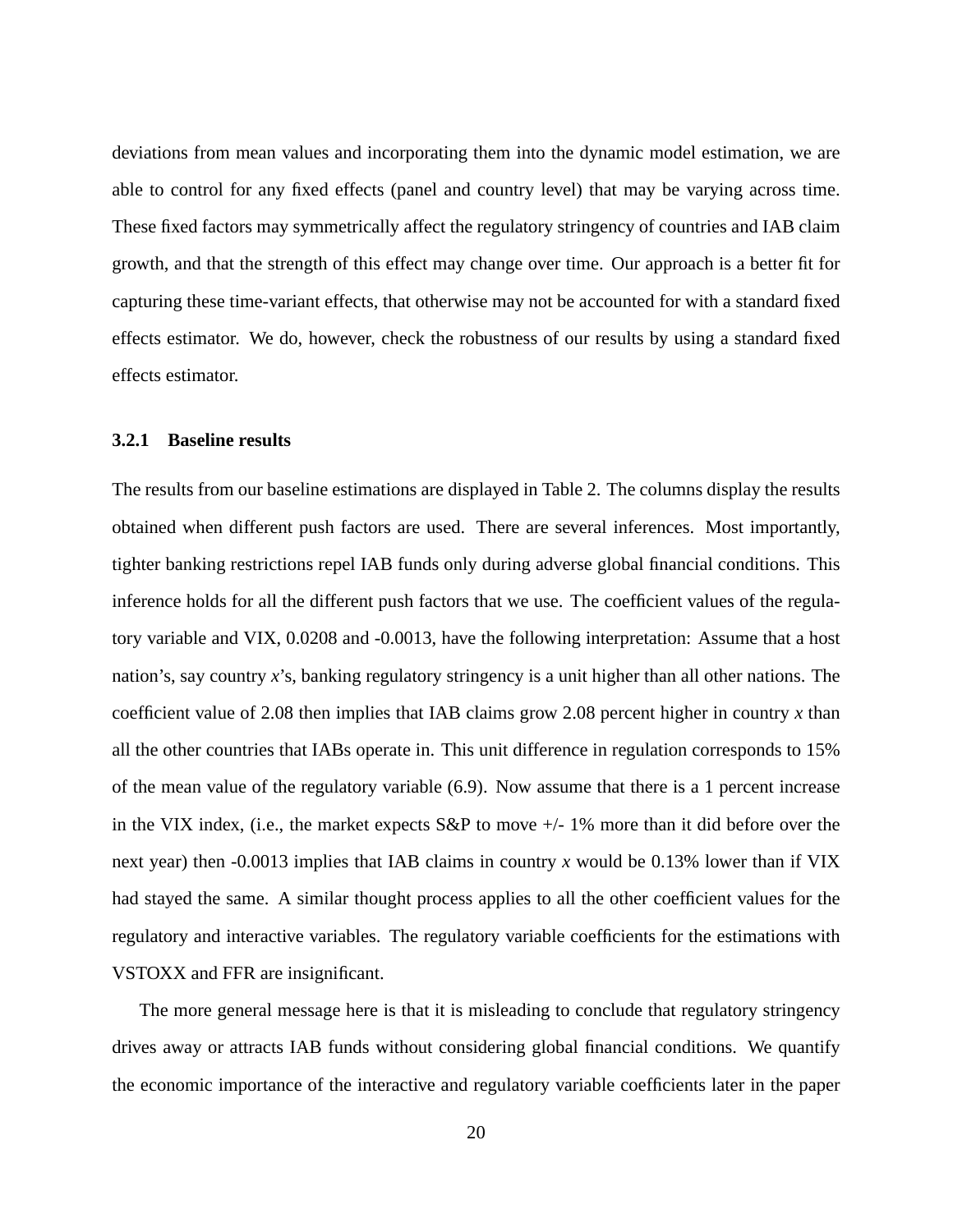to compare the two coefficient values of interest and to determine whether the interaction of push factors with regulation is economically significant.

Notice also that the coefficient value for the pull factor, relative GDP growth rate, is strongly significant for all the estimations. The coefficient values imply that if the real GDP growth rate of a host nation is 1 percent higher than other host nations, IAB claims grow roughly one percent more in this country than others. We make this observation also in all the other estimations below.

Consistent with our prior expectations, we find that the push factor is mostly insignificant. The significant values for the Baa-Aaa and the G-Z spread may be due to flight to quality and search for yield effects as the more numerous host nations are also the smaller economies in our sample and changes in the push factor could affect relative growth of claims.

The Hansen test for over-identifying restrictions indicate that the instruments are valid and exogenous, and we do not find any evidence for second order serial correlation in the error term.<sup>8</sup>

### **3.2.2 Other World Bank regulatory indices**

Next, we use 7 other regulatory indices to check the robustness of our results. These indices are chosen mostly based on data availability but they also provide a good representation of the different aspects of regulation in the surveys. For example, we use the overall restrictiveness of bank regulation which captures the strength of restrictions banks face when underwriting securities, insurance, and real estate investment. We also use the restrictions on security underwriting individually as there appears to be considerable variation in this variable across countries. As an additional variable in the financial conglomerate module, we use the index that measures the extent to which financial conglomerates can own non-financial firms. To gauge the level of regulatory obstacles that restrict competition, we use the index that measures the degree to which applications to enter banking are denied. We use a similar index that does the same for foreign banks. The capital

 ${}^{8}$ Instrument validity is also suggested by the Sargan test statistic. We report the Hansen statistic since it is more robust to heteroskedasticity and autocorrelation.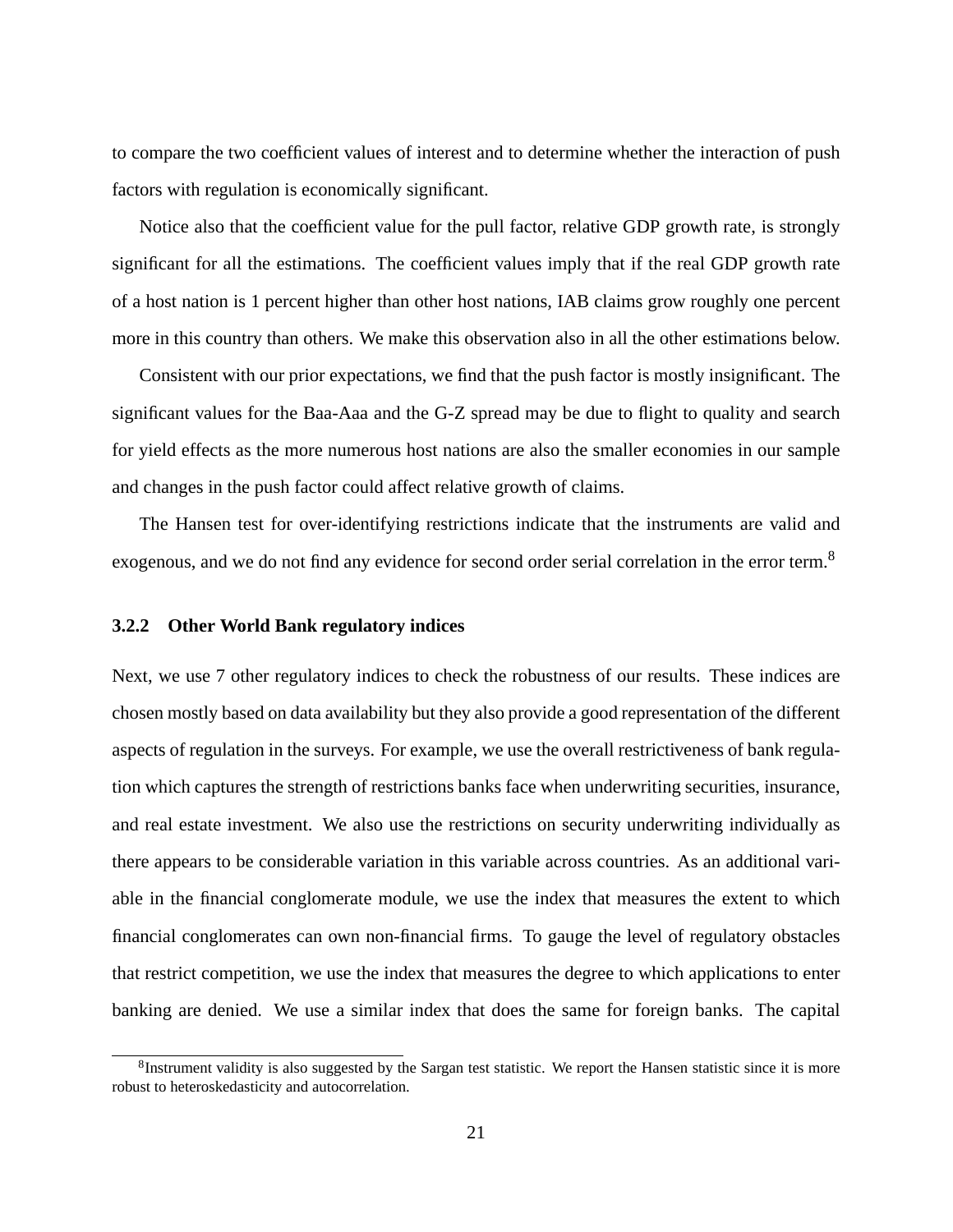regulatory index tracks the stringency in regulating asset risk and initial capital injections. Finally, we include an index that quantifies the transparency of bank financial statements to gauge the level of external scrutiny of corporate governance.

In this section, we use the VIX index to quantify global financial conditions.<sup>9</sup> The results obtained by using the alternative World Bank indices are displayed in Table 3 and they point to similar inferences. The interactive variable coefficients are once again negative and the regulatory variable coefficients are positive, albeit insignificant for half the estimations. Out of the eight interactive variable coefficients, only the ones including capital regulatory index and entry restrictions are insignificant. The later aspect of regulation is nevertheless significant for foreign entries.

Similar to earlier results, the push and pull factor coefficients are mostly insignificant and strongly significant, respectively.

### **3.2.3 Earlier periods and the 2008-09 crisis**

So far, we've only considered the period after year 2000 and omitted years 2008 and 2009 that are characterized by global financial market turmoil. In this section, we first investigate the period before 2000 to determine whether regulation and global push factors have similar effects on IAB claims. The bilateral banking data dates back to 1983. We are able to obtain federal funds rates, Baa-Aaa spreads and the GZ-spread including and after 1983. The VIX and VSTOXX indices, however, are available after 1989 and 1998, respectively. We, therefore, exclude VSTOXX from our analysis and consider the 1990-1999 period for the estimations with VIX. In addition, we include the Global Factor of Miranda-Agrippino and Rey (2019), a global factor that explains 20% of the variance in global financial variables in a dynamic factor model, as an additional variable. Next, we investigate the impact of the 2008/09 crisis by following two methodologies. First, we compare how our results change when we include years 2008 and 2009. Second, we generate a new variable by multiplying our interactive variable with a dummy variable that takes the value 1

 $9$ We obtain very similar inferences when we use the other push factors.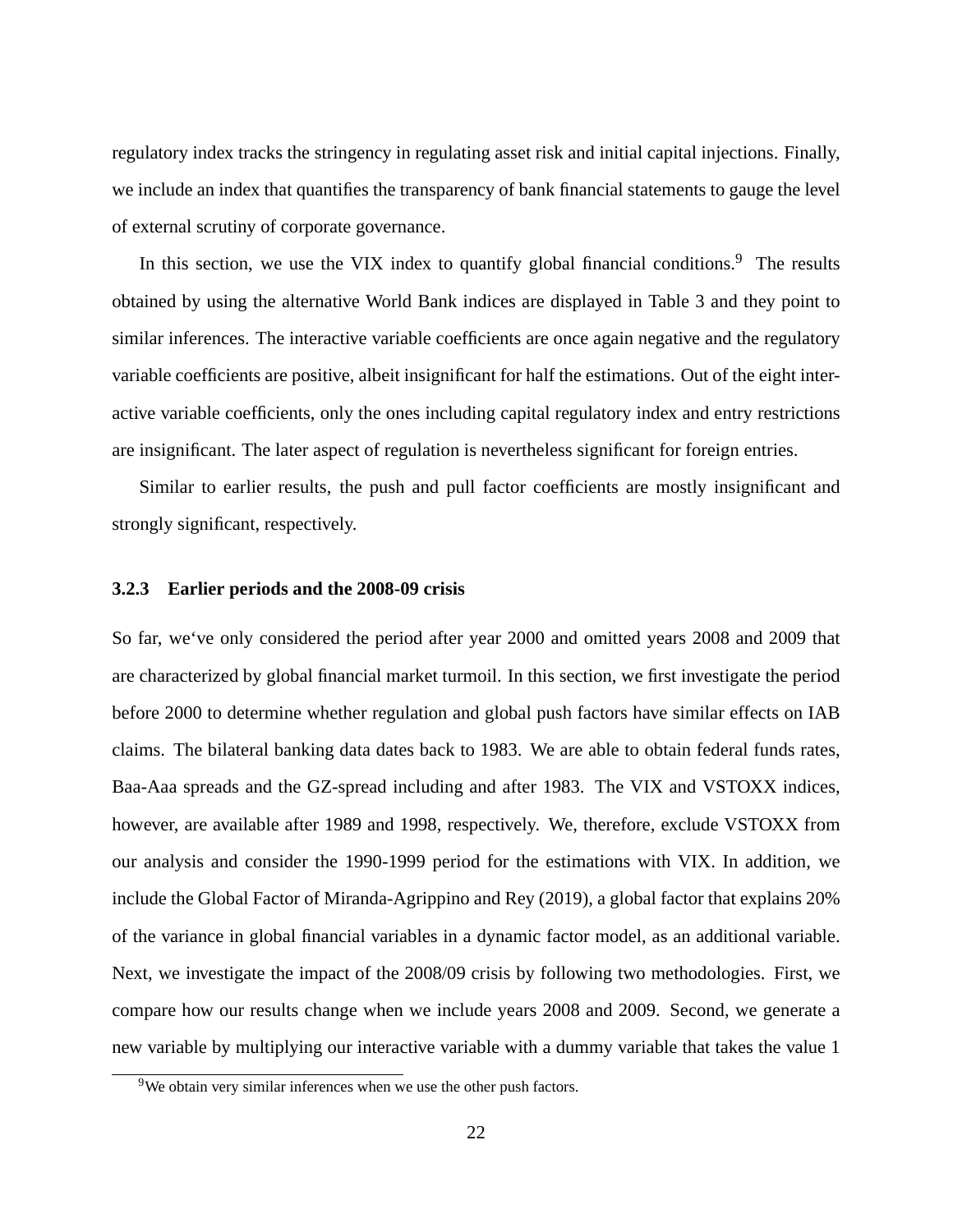after 2009. We then include this variable in our estimations to detect whether the interaction of push factors with regulation has been different in the aftermath of the crisis, especially given the considerable changes in the regulatory stance ensuing 2009.

Estimation results obtained for the earlier period, displayed in Table 4, show that both regulation and its interaction with push factors is less significant. While the interactive terms are still mostly negative, they are significant only for the VIX index and the Global Factor. Also, we observe that the pull factor, while significant, has a smaller impact on IAB claims in the earlier period. We should note, however, that there are many missing observations for the country pairs in this period.

Comparing the results obtained by including the crisis years, 2008 and 2009, to the baseline results we observe that the coefficients for both regulation and the interactive variable are less significant and smaller in magnitude. These results reveal the relatively minor role that regulatory differences played during the tumultuous period between 2008 and 2009. We infer that this diminishing effect of regulatory stringency is not only observed during the 2008-09 crisis but also after 2009 when we incorporate the crisis dummy variable in to our analysis. The positive and significant coefficient value displayed in the bottom panel of the table indicates that the negative effects of regulatory stringency on IAB claims during adverse global financial conditions, as suggested by the negative coefficient of the interactive term, were weaker after 2009.

### **3.2.4 Regulatory arbitrage**

It is generally accepted that IABs shift funds to countries with fewer regulations (e.g., Houston et al., 2012). Our results, so far, indicate that this may only be the case under adverse global financial conditions. If these conditions are loose, by contrast, we find that banks shift funds to countries with stronger regulations. In this section, we use the dataset that we constructed to investigate whether regulatory arbitrage exists and how it is related to the time period and the set of countries that we consider.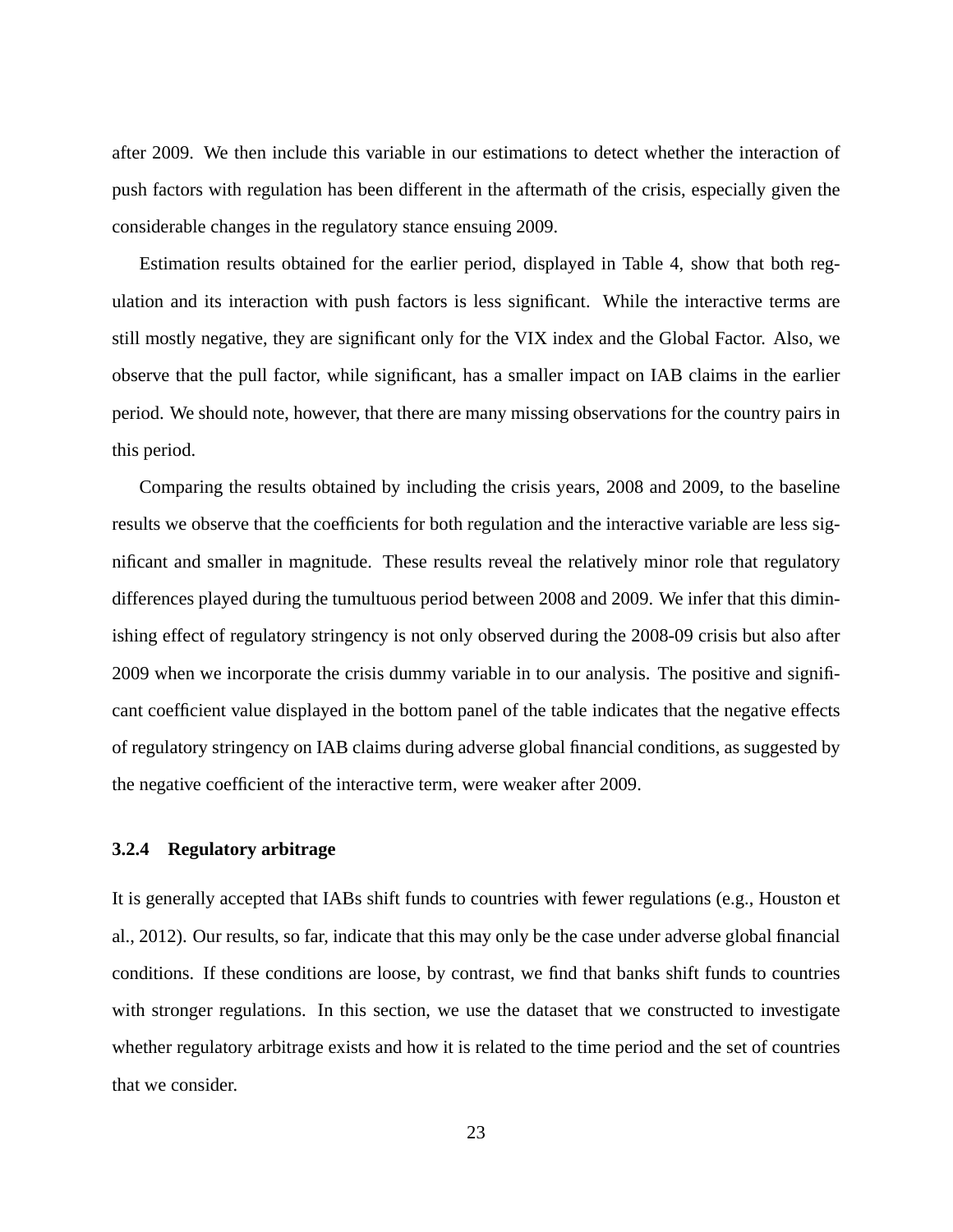To align our analysis with earlier methodologies, we omit the interactive variable and we focus solely on the effects of regulatory arbitrage on the growth of IAB claims. Throughout this experiment, we use the VIX as the global push factor.

The results are displayed in Panel A of Table 6. Using our baseline dataset, dataset that excludes years 2008 and 2009, we find first that regulatory differences are not significant determinants of IAB claims. Conversely, pull factors, measured by GDP growth rates, remain strongly significant. These observations are also made when we include the crisis periods. Next, we only include host nations that are also reporting countries to the BIS surveys. This group of countries are populated by most of the advanced economies in the world. We conduct this experiment since Houston et al. (2012) find a stronger link between regulatory arbitrage and bank flows amongst advanced economies. The results, consistent with Houston et al. (2012), reveal a retrenchment in bank claims in highly regulated countries. The pull factor in this estimation, and throughout all other estimations, is significantly and positive related to IAB claim growth.

Next, we check whether there has been a shift in how regulatory arbitrage operates following the crisis by considering the pre-crisis period (before 2008). This also makes our sample period more consistent with that of Houston et al. (2012). Our dataset, however, does include our baseline set of host-nations (including both advanced and developing countries). The results indicate a more significant and stronger relationship between regulatory differences and IAB claims before the crisis. This is consistent with the inferences drawn from our analysis above.

So far, we have only examined the relative regulatory stringency of host-nations. Here, we take a different angle and test whether differences in reporting country regulations affect the claims of IABs that they charter. Doing so, however, also requires a modification of our methodology to neutralize host-nations specific factors while honing in on reporting country regulations. We do this by measuring our variables as deviations from host-nations specific averages. For example, to measure our relative claim growth variable (our dependent variable), we first calculate the mean claim growth of all reporters in a host-nation,  $\bar{c}_{it}$ . We then measure the relative claim growth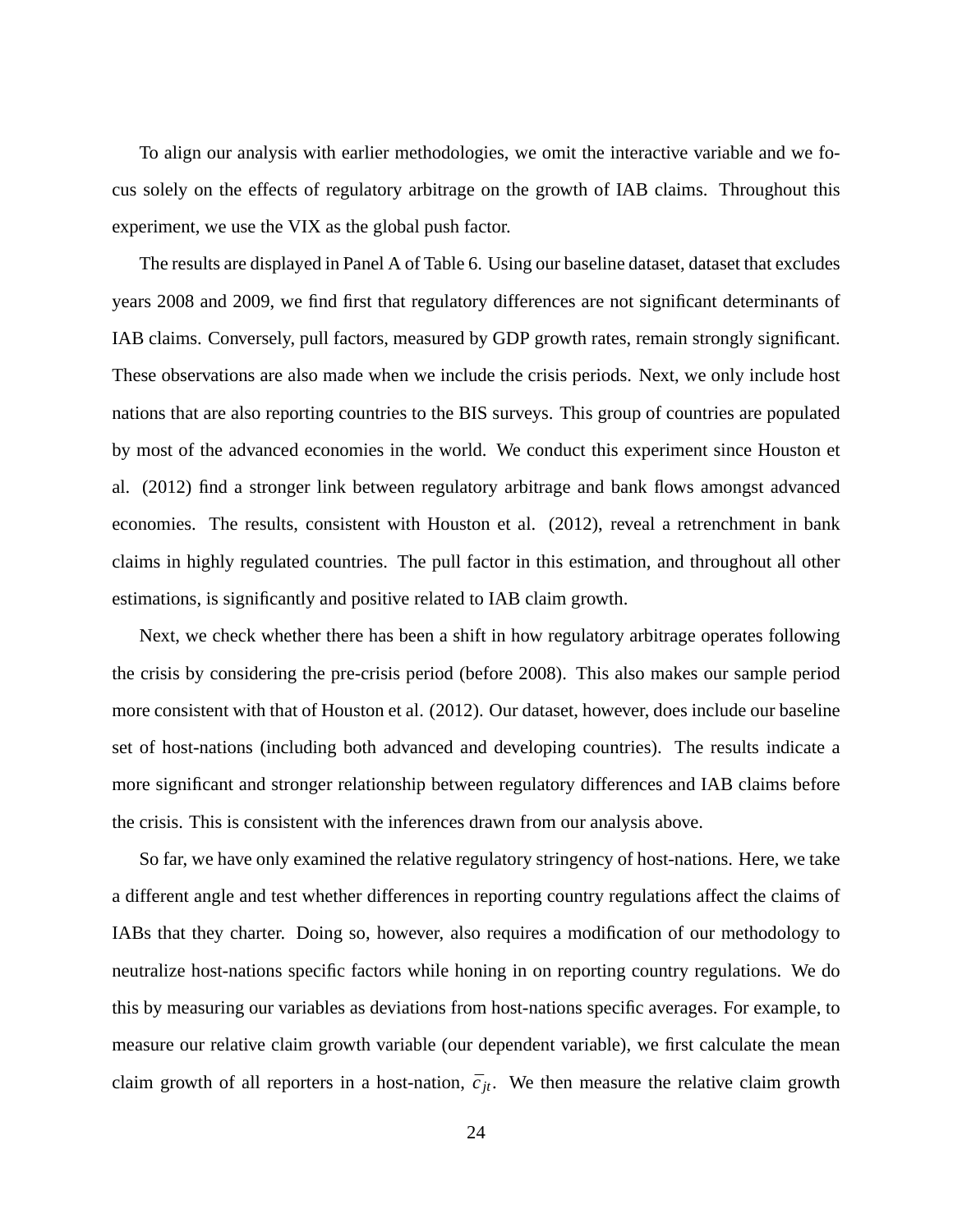variable as,

$$
\tilde{c}_{ijt} = c_{ijt} - \bar{c}_{jt} \tag{20}
$$

where *t*, *i* and *j* similarly denote, the time period, and reporting and host countries, respectively. We follow the same strategy when measuring our right hand side variables. The regulatory variable, for example, measures how strict reporter *i*'s regulations are relative to all other countries whose IABs also have claims in host-nation *j*. Similarly, the pull factor here is replaced by the GDP growth rate of country *i* relative to the GDP growth rate of all other countries that have claims in country *j*. Notice here that by following this strategy we are able to shut-down any time-invariant and time-variant host nation specific factors (such as GDP growth and regulatory stringency) that may affect IAB claims. The results obtained by using our baseline dataset show that a reporter's regulatory stringency is not a significant determinant of IAB claims. When we only include advanced countries, however, we find that reporters who face tighter regulations at home report a faster claim growth abroad.

As an alternative test, we include reporters' (lenders') regulatory variable, measured according to equation (20), and its interaction with VIX in our baseline model so that the model incorporates the regulatory variables of reporters and host-nations at the same time. In this model we also include the relative GDP growth of both reporter and host nations. We should also note that including the regulatory variables of both lenders and host-nations allows us to account for any potential effects of international claims (claims that are booked directly from the reporters' home countries). If a host-nation tightens regulation, for example, it is possible that while locally booked claims of IABs in this nation decline, international claims increase. The international claims of reporting countries would, therefore, depend on not only their home regulations but also those of host nations. By including both sets of regulatory variables we are able to account for the potential substitution effects of regulation more thoroughly. The results obtained by using VIX as the push factor are displayed in Panel B of Table 6. Consistent with our earlier inferences, we find that it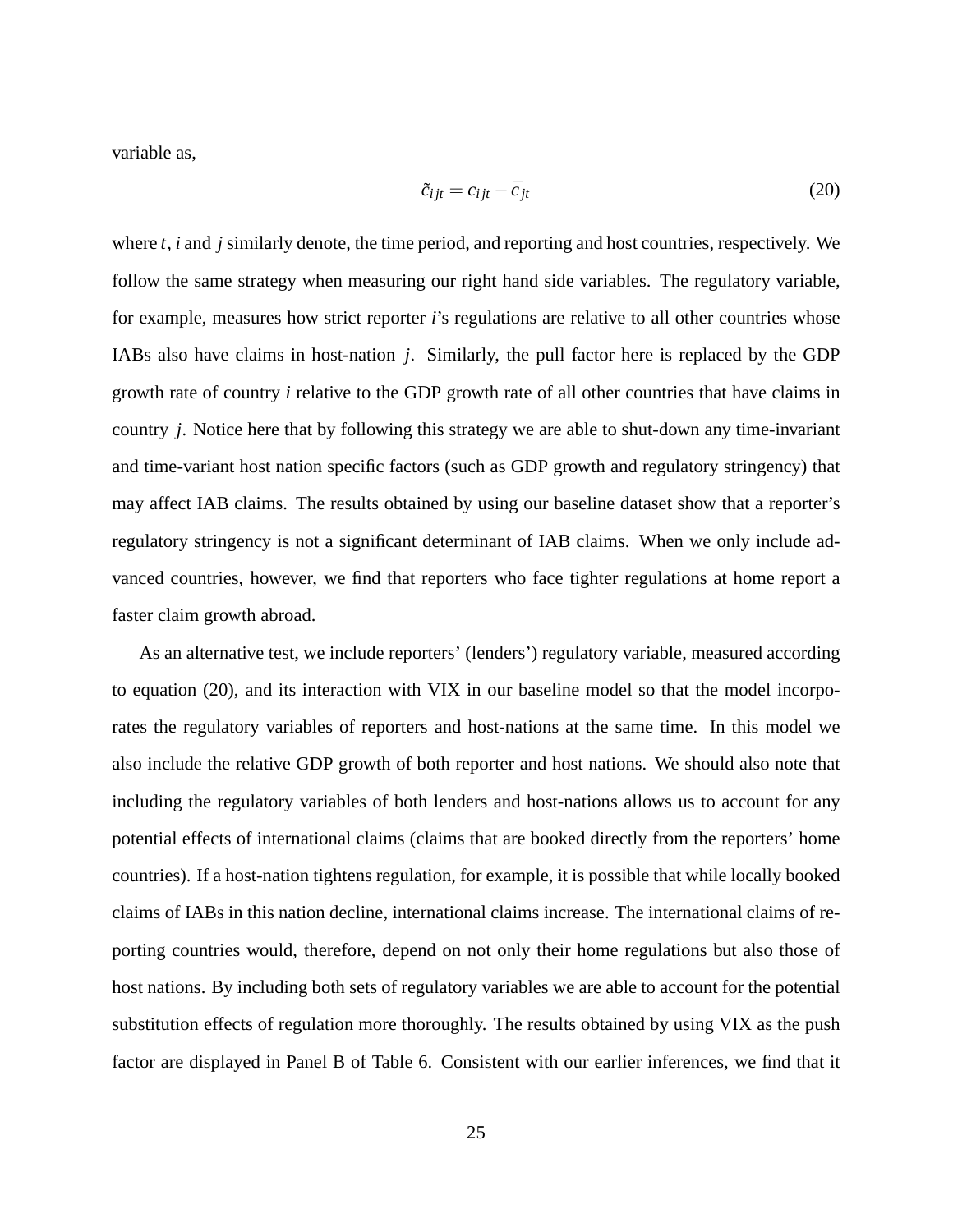is only the host-nations' regulatory stringency and its interaction with push factors that is significantly related to the growth of IAB claims in host nations. Also consistent with our earlier results, we find that only the GDP growth of host-nations is significant. This finding is omitted from the table for brevity.

### **3.2.5 A more dynamic regulatory indicator**

While there is considerable cross-sectional variation in the World Bank regulatory indices that we use so far, the indices are relatively stable across time. In this section, we check the robustness of our results by using regulatory data from Cerutti et al. (2017). These data include variables that capture the change in the intensity of macroprudential regulatory policies over time. These variables offer a more dynamic alternative to our baseline regulatory indices. From the set of regulatory variables, we choose two. First, we use the changes in the level of required capital buffers as it is an aggregate of sector-specific buffers in the database (sum of buffers across the residential, consumer, and other sectors). Second, we use the changes in capital requirements as a result of the implementation of Basel capital agreements as it is the most relevant regulatory variable in the dataset.

The results from our estimations with these alternative regulatory variables are displayed in Table 7. All except one of the interactive variable coefficients displayed in the table are negative and significant. These results similarly imply that stricter regulations prompt a retrenchment in IAB claims only under adverse global financial conditions. While this observation can be made for both of the regulatory indices that we consider, only the coefficients of the capital buffer regulations are significant. These coefficients, consistent with our baseline findings, are positive.

### **3.2.6 Economic Significance**

So far, the two coefficients of interest, those of the interactive variable and the regulatory index, have had opposite signs, implying that they have the opposite effects on IAB claims. A natural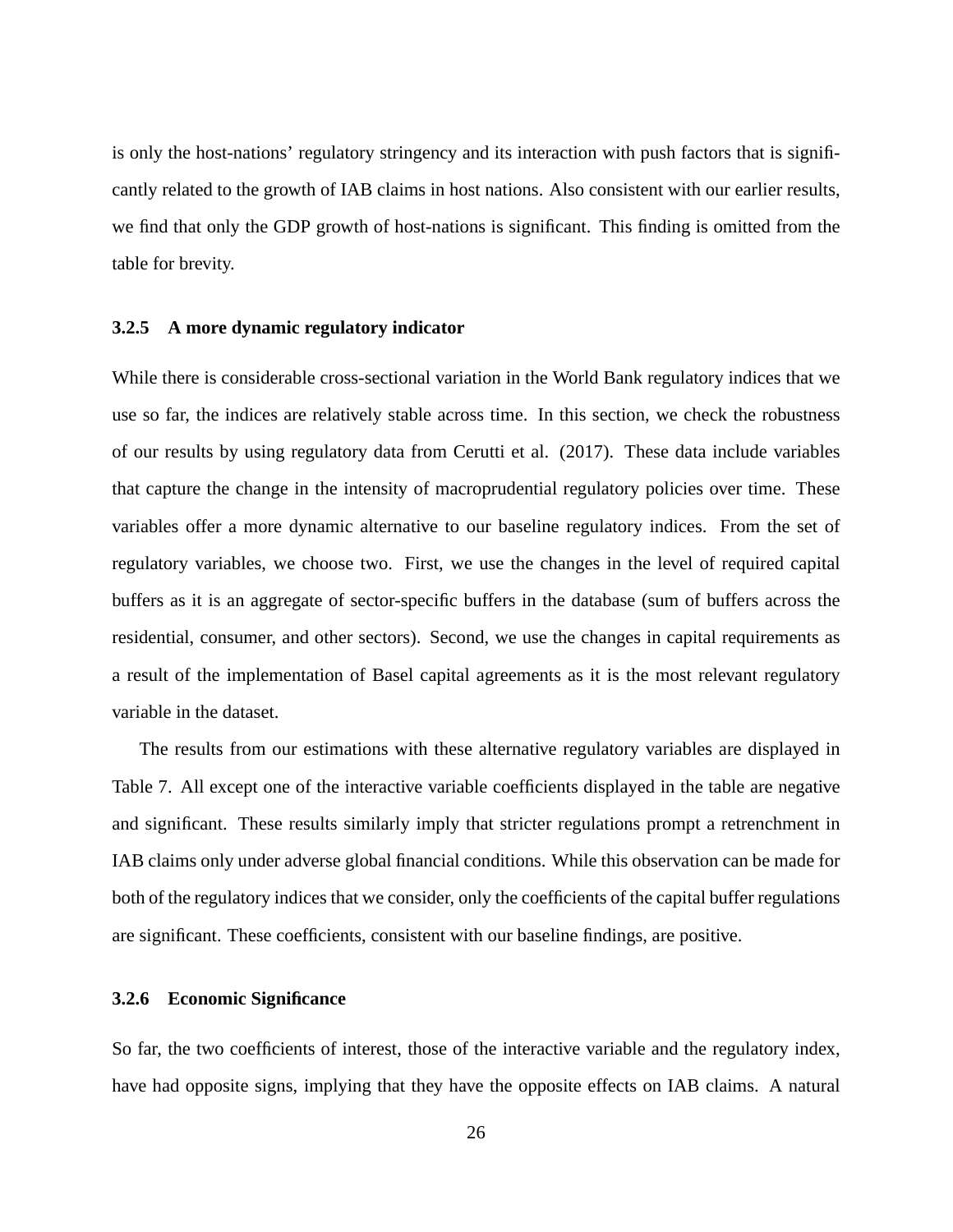way to proceed is to determine which of these relationships is stronger. In other words, if global financial conditions tighten, does a host-nation with tighter bank regulation experience a net growth or decline of IAB funds? Our earlier inferences that are based off of statistical significance fall short of answering this question.

In this section, we divide our right hand side variables by their standard deviations so that the coefficient values measure the impact of a one standard deviation change in the right hand side variable on IAB claim growth. The results from this exercise are reported in Table 8. Here, we only report the size of the significant coefficients. The results, displayed for different push factors and regulatory indices show generally that the size of the interactive variable coefficient is larger than that of regulation and thus push factors, or more specifically how they interact with regulation, is the more important driver of IAB claims.

To illustrate this point, let's take the results corresponding to the VIX index on the top panel for example. The coefficient value of 0.0371 implies that if a host-nation's regulatory stringency is one standard deviation higher than those of all other host-nations, IABs' claims in this country grow 3.7 percent more than their claims in all other host-nations. The interactive variable coefficient value of -0.0442 then implies that if at the same time there is a one standard deviation increase in the VIX index, the same host-nation (with stricter regulation) experiences 4.4 retrenchment in IAB claims compared to other host-nations. The net effect under this scenario is a 0.7 percent decline in IAB claims. The results indicate that this net effect of global push factors is largest for the Baa-Aaa spread. Notice also that if by contrast the VIX index decreases (lower risk perception), the tighter regulation country experiences 8.1 percent higher IAB claim growth. We find similar results for the two other regulatory indices in the bottom panel. The results also show that the push-regulation interaction is less important than regulation when we use transparency of bank statements.

Overall, these findings indicate that the inferences drawn from statistical significance are parallel to those from economic significance.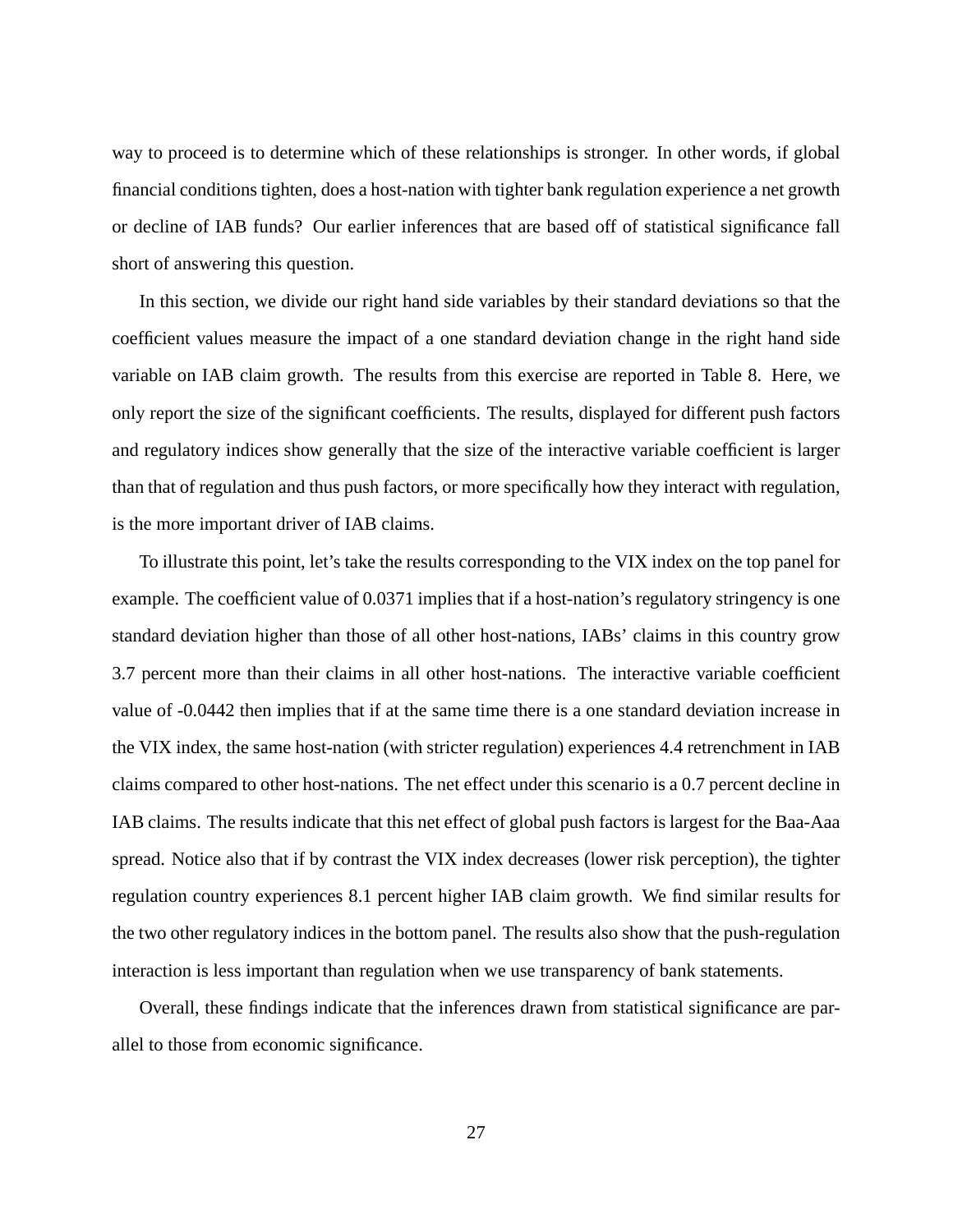### **3.2.7 Other tests**

We constructed our dataset by using BIS consolidated banking statistics (CBS). These data are measured for banks that are headquartered in BIS reporting countries. Alternatively, BIS also collects data to compile locational banking statistics (LBS), or the outstanding claims of all banks located in BIS reporting countries (banks that are not necessarily headquartered in these countries). In this section, we construct an alternative dataset by using data from LBS and investigate whether our results are similar. Using this alternative dataset also allows us to account for currency composition of the loans and any change in claims that could be due to exchange rate fluctuations. For example, if an IAB's claims in host-nation *x* are in Euros, while they are in US dollars everywhere else, its claims in host-nation *x* would grow faster *ceteris paribus* if there is a US dollar depreciation.

To measure changes in claims due to exchange rate fluctuations, total claims are first broken down by the currency in which they are denominated. These claims, reported in US dollars, are expressed in terms of the currency in which they are booked by using end of period exchange rates as follows:

$$
c_{ijt}^k = c_{ijt}^{k,usd} / e_t^{k,eop}
$$
 (21)

where  $c_{ijt}^{k,usd}$  denotes the US dollar value of the claims booked in terms of currency  $k, e_t^{k,eop}$  denotes the end of period exchange rate expressed as US dollar per currency  $k$  and  $c_{ijt}^k$  is the currency  $k$ equivalent of  $c_{ijt}^{k,usd}$ . We should note here that we are using the end of period exchange rates to convert US dollar claims to claims in other currencies since total US dollar claims represent end of period amounts. The change in claims in currency *k* are then measured as,

$$
\tilde{c}_{ijt}^k = c_{ijt}^k - c_{ijt-1}^k \tag{22}
$$

After doing this for every currency that reporting country *i* holds their claims in host-nation *j*, the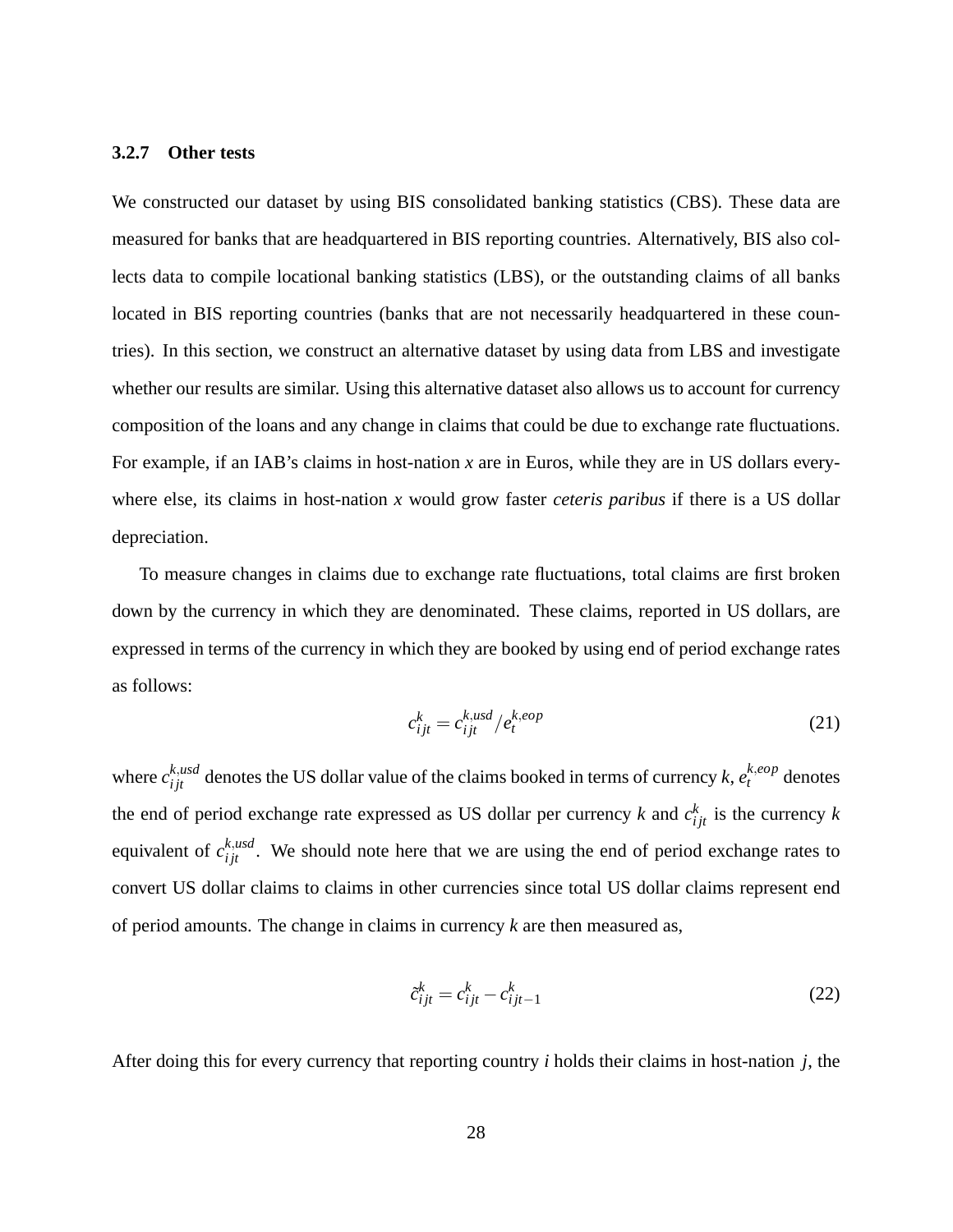exchange rate adjusted change in claims are measured as follows:

$$
\tilde{c}_{ijt} = \sum_{k=1}^{M} e_t^{k,a} \tilde{c}_{ijt}^k
$$
\n(23)

where  $\tilde{c}_{ijt}$  ,  $e^{k,a}_t$  $t_t^{\mu, a}$  and *M* are the total exchange rate adjusted change in claims, the average US dollar exchange rate in year *t* for currency *k*, and the number of currencies that reporting country *i*'s claims in host-nation *j* are held in. We use this exchange rate adjusted change to re-construct our dependent variable,  $c_{ijt}^a$ , as follows:

$$
c_{ijt}^a = \log(c_{ijt} + \tilde{c}_{ijt}) - \log(c_{ijt})
$$
\n(24)

The results obtained by using this alternative dependent variable and dataset are reported in the top panel of Table 9. These results point to similar inferences. Comparing with our baseline results we find that the coefficient values are larger and generally more significant (except for the federal funds rate).

As we mentioned above, it is also possible that regulatory changes in the countries of reporting banks can affect these banks' relative claim growth in host-nations. To check whether this effect is observed, we transform our analysis as described in Section 3.2.3 above so that we put the focus on the variation amongst parent reporting banks (in terms of both claim growth and regulation). For example, our dependent variable now measures the claim growth of reporting country *i*'s IABs in country *j* relative to the IABs of other reporting countries. Similarly, the regulatory variable represents the relative stringency of reporting country *i*'s regulations compared to all other reporting countries whose IABs have claims in host nation *j*. The results from this exercise are reported in the Panel B of Table 9. These results show that reporting country regulations and their interaction with global push factors are not significant drivers of IAB claims in host-nations as none of the interactive variable coefficients, except the G-Z index, are significant.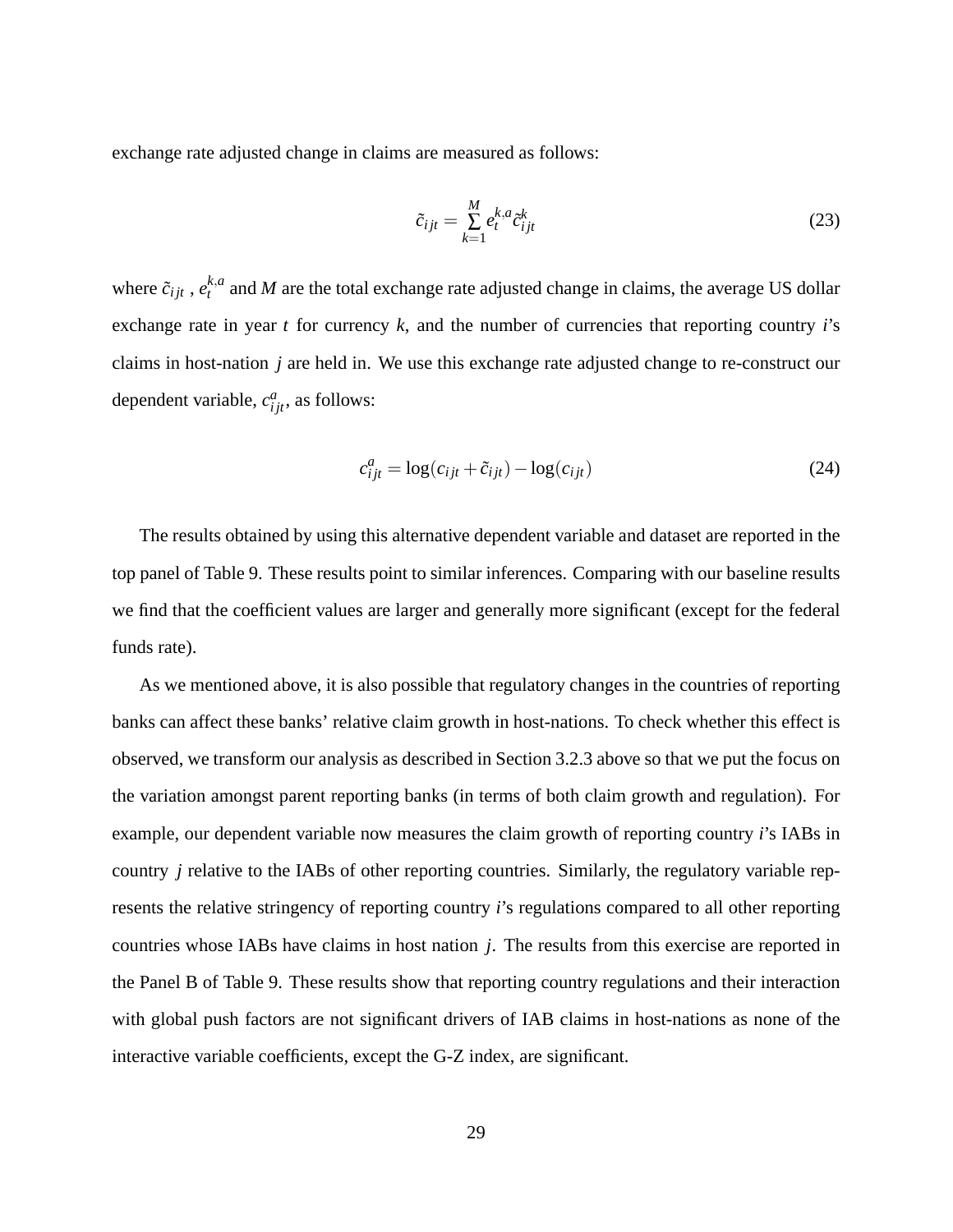One disadvantage of the difference GMM estimator is that the large number of instruments that it uses decreases the degrees of freedom and the sample substantially. As an alternative test we use a more standard method and estimate our model with country and time fixed effects. In so doing, we still include the first lags of the independent variable and the two lags of the dependent variable on the right hand side to decrease the chances of reverse casuality and to account for the serial correlation in the error term, respectively. We should note, however, that lagged dependent variables on the right hand side could cause a dynamic panel bias and the results reported here are only a part of our robustness tests. To obtain our results we use areg with robust standard errors in STATA since this estimator is designed for large panels with many groups such as ours. The estimation results are reported in Panel C of Table 9. Overall, these results reveal similar inferences as all of the interactive and regulatory variable coefficients, except those from the estimation with VSTOXX, have the same signs and they are significant.

### **3.3 Evidence from individual reporting countries**

In this section, we use a Structural Vector Autoregression (SVAR) model to determine whether our main mechanism is observed on a country-by-country basis. We conduct this experiment at the reporting country level and we investigate whether these countries' claims in highly regulated host-nations grow faster in response to adverse push shocks. To do so, we first construct a measure that captures the relative growth of claims in highly-regulated host-nations as follows:

$$
rc_{it} = \frac{\sum_{j=1}^{R^i} (r_{jt}c_{ijt} - c_{it})}{\sum_{j=1}^{R^i} r_{jt}}
$$
(25)

This relative growth variable, denoted by, *rcit* for reporting country *i*, gives higher weight to the claim growth of highly-regulated host nations that country *i* holds claims in. Subtracting the total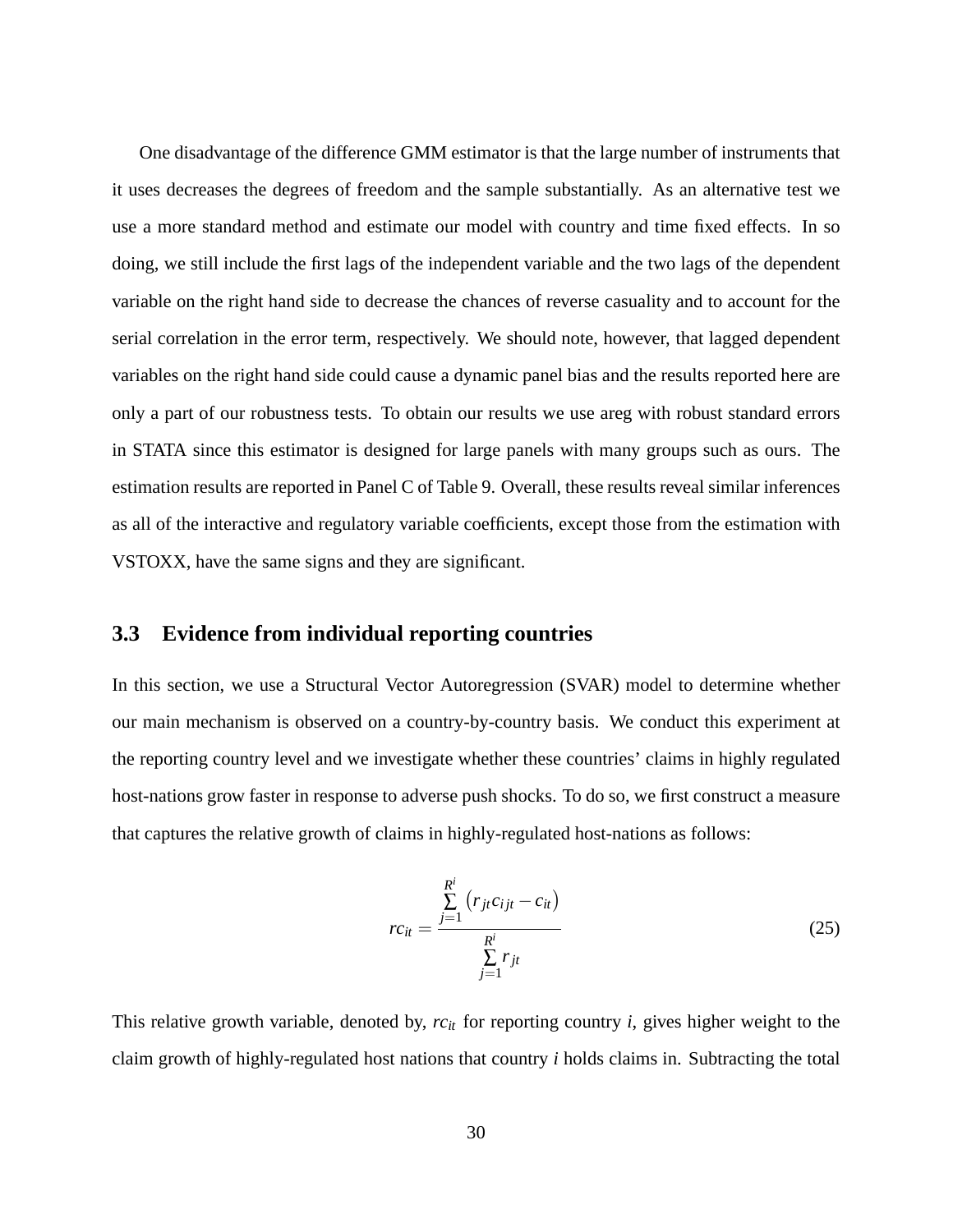claim growth of reporting country *i* from the regulation weighted claim growth variable ensures that the sign of the relative growth variable depends mainly on the direction of claim growth in more regulated nations. If, for example, country *i* shifts its funds/claims out of less regulated to more regulated host-nations, the relative claim growth variable would be positive. This would also be true if claims grow faster in highly regulated countries.

Our main goal is to observe how the variable constructed above responds to push shocks (measured by shocks to the VIX index in this section). In doing so, however, it is important to also account for changes in pull factors as changes in relative claim growth could also be related to changes in domestic pull conditions prompted by push shocks. To match the relative claim growth variable, we construct a regulation weighted GDP growth rate for host nations by using the formulation above. As with claim growth, if GDP growth is faster in more regulated nations, the relative GDP growth variable becomes positive, and negative otherwise.

To derive the responses to orthogonal shocks in the SVAR model, we use a Cholesky decomposition with the following ordering of the variables: push factor, relative GDP growth, relative claim growth. The corresponding restrictions on the contemporaneous correlation matrix imply that push factor growth is not contemporaneously affected by host nations' GDP or claim growth, that relative GDP growth is not affected by the relative claim growth within the same period. These are reasonable restrictions since forward looking expectations based, global measures such as VIX would not be too sensitive to current economic conditions in an individual host nation. By contrast ordering, claim growth last implies that this variable depends on not only past shocks but also current shocks to push and pull factors.

We use the 1990-2018 sample period, similarly excluding 2008 and 2009, and estimate our SVAR model individually for each reporting country. The reason we extend the time period back to 1990 is to obtain sufficient number of observations to conduct our time series analysis. After doing so, there were 14 reporting countries with sufficient observations in our dataset. Figure 1 displays the responses of relative claim growth of these 14 countries to a one percent increase in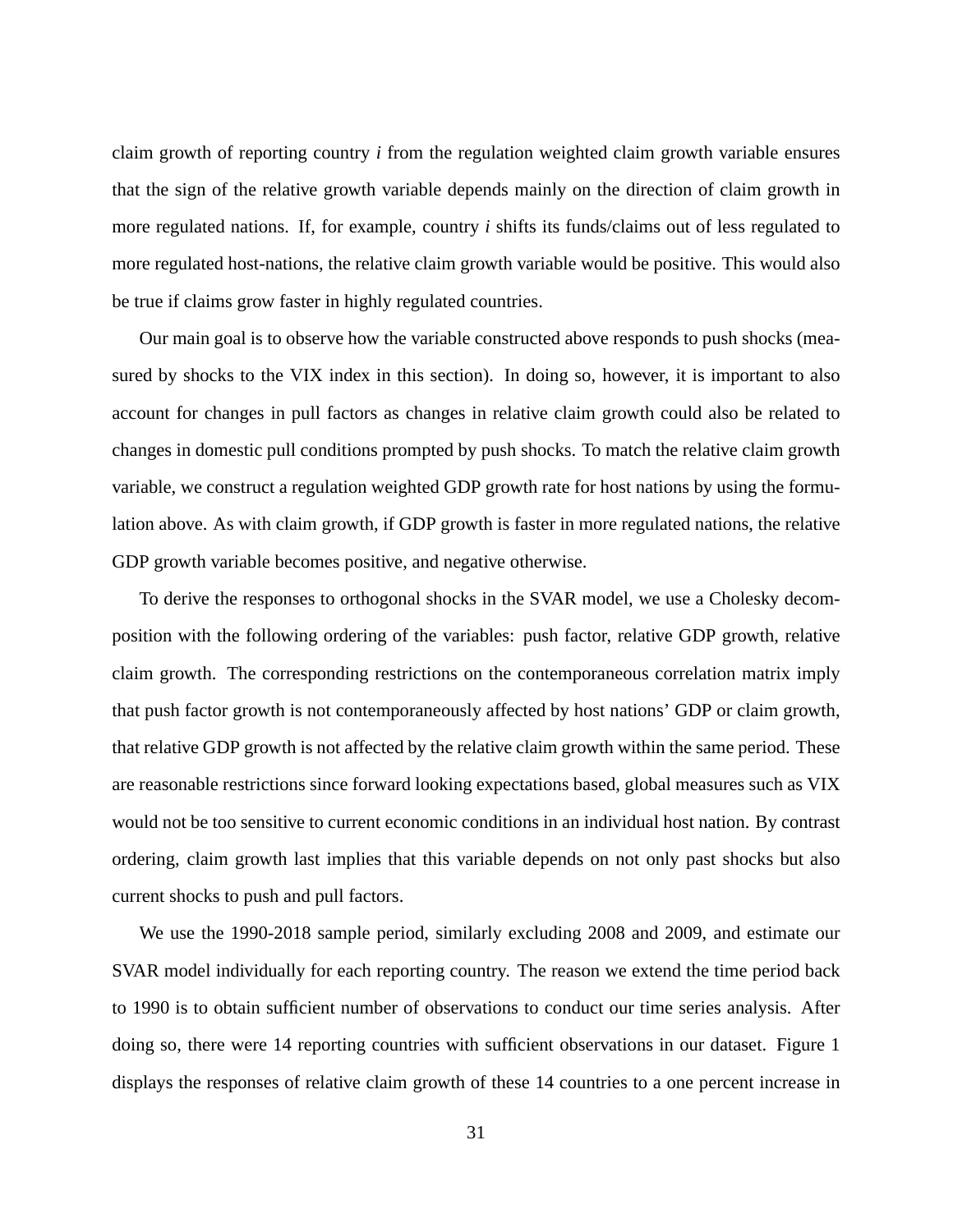the VIX index.

Consistent with our earlier inferences, reporting banks shift funds out of highly-regulated countries in response to an adverse push shock. More specifically the negative impulse responses imply either that claim growth in more regulated countries, following an exogenous increase in VIX, is smaller or that the retrenchment in claims is more substantial in these countries. The responses of claim growth to an orthogonal one percent shock to the pull factor (relative growth of GDP) are by contrast positive. This indicates that if more regulated nations' economies grow faster, they receive a larger amount of IAB funds compared to less regulated host nations.

In Table 10, we compare the shares of claim growth forecast error variance explained by push and pull shocks. If the reported statistic is greater than one, this implies that push factor's share in the forecast error variance decomposition is higher than that of the pull factor. The results generally indicate that the shares are about the same at the earlier horizons and that the shares explained by push shocks increase as the horizon gets longer.

# **4 Concluding remarks**

This paper identified two theoretical reasons why regulatory arbitrage behavior of IABs may depend on global financial conditions (i.e., global push factors).Under adverse global financial conditions, for example, IABs can face higher compliance costs in more regulated markets if regulation becomes more binding under these conditions. Conversely, if higher regulation suppresses the degree of risk-taking, the asset returns in highly-regulated nations may be more insulated from the rise in global financial risk under the same conditions.

In the second half of the paper, we let banking data inform us on which of these two reasonable effects of regulation dominates. Using a unique identification strategy, we found that the standard regulatory arbitrage behavior is only observed under adverse push conditions, proving that the first of the two theoretical mechanisms above is more prevalent. More specifically, IABs expand their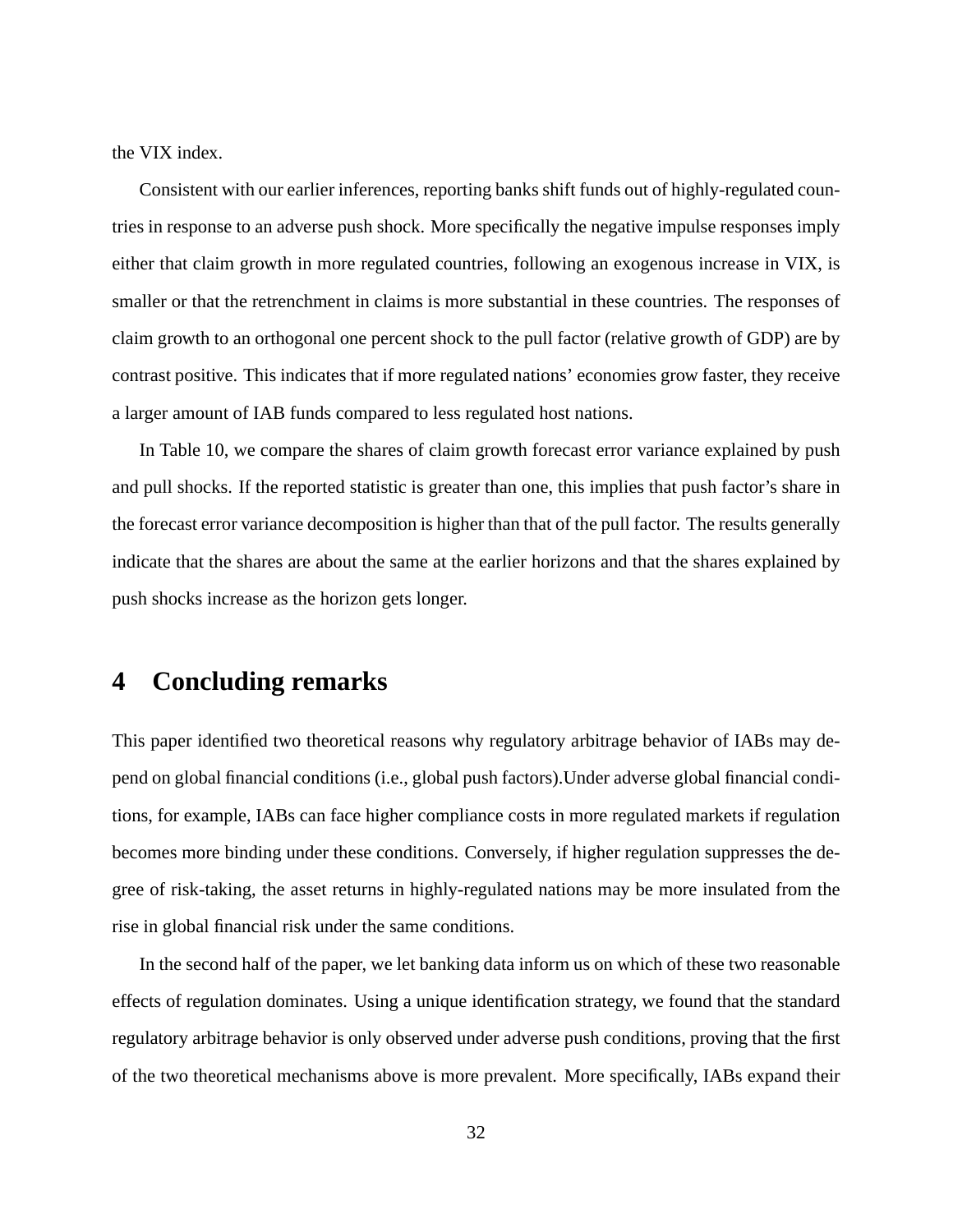claims more rapidly in less regulated countries only when global perception of financial risk is higher. This direction of arbitrage is reversed under loose conditions as countries with more strict banking regulation experience a higher growth in IAB claims. We found that our results are not driven by a few country pairs in our panel by extracting corroborating evidence from a SVAR model fitted to data from individual countries.

A natural way to proceed would be to investigate the systematic risk implications of the pushfactor-regulation interaction. For example, does the finding that IAB funds grow faster in lessregulated nations during high asset market risk also imply that global financial volatility is higher during these periods? It would be reasonable to postulate that the answer is yes if most countries with weaker banking regulations also have volatile/high-risk financial markets. If this were to be true, it would also reveal that the second mechanism in our theoretical framework (the riskmitigation effects of regulation) is alive and strong.

Also, our results are based on country-level data. While for most of the country pairs in the BIS database, the number of reporting banks is small (the number of banks per country pair is 5.24 on average in Avdjiev et al, 2019, for example), it could be interesting to determine whether the significant interaction between push factor and regulation that we find is observed also at the bank-level. This type of research would also allow one to determine the banking characteristics (such as size and breadth of global activities) that are more closely related to regulatory arbitrage and the sensitvitiy to global conditions.

# **References**

[1] Albertazzi U., P. Angelini, F. Columba, W. Cornacchia, A. Di Cesare, F. Panetta, A. Pilati, C. Salleo, G. Santini, 2009. "Financial sector pro-cyclicality: lessons from the crisis," Questioni di Economia e Finanza (Occasional Papers) 44, Bank of Italy, Economic Research and International Relations Area.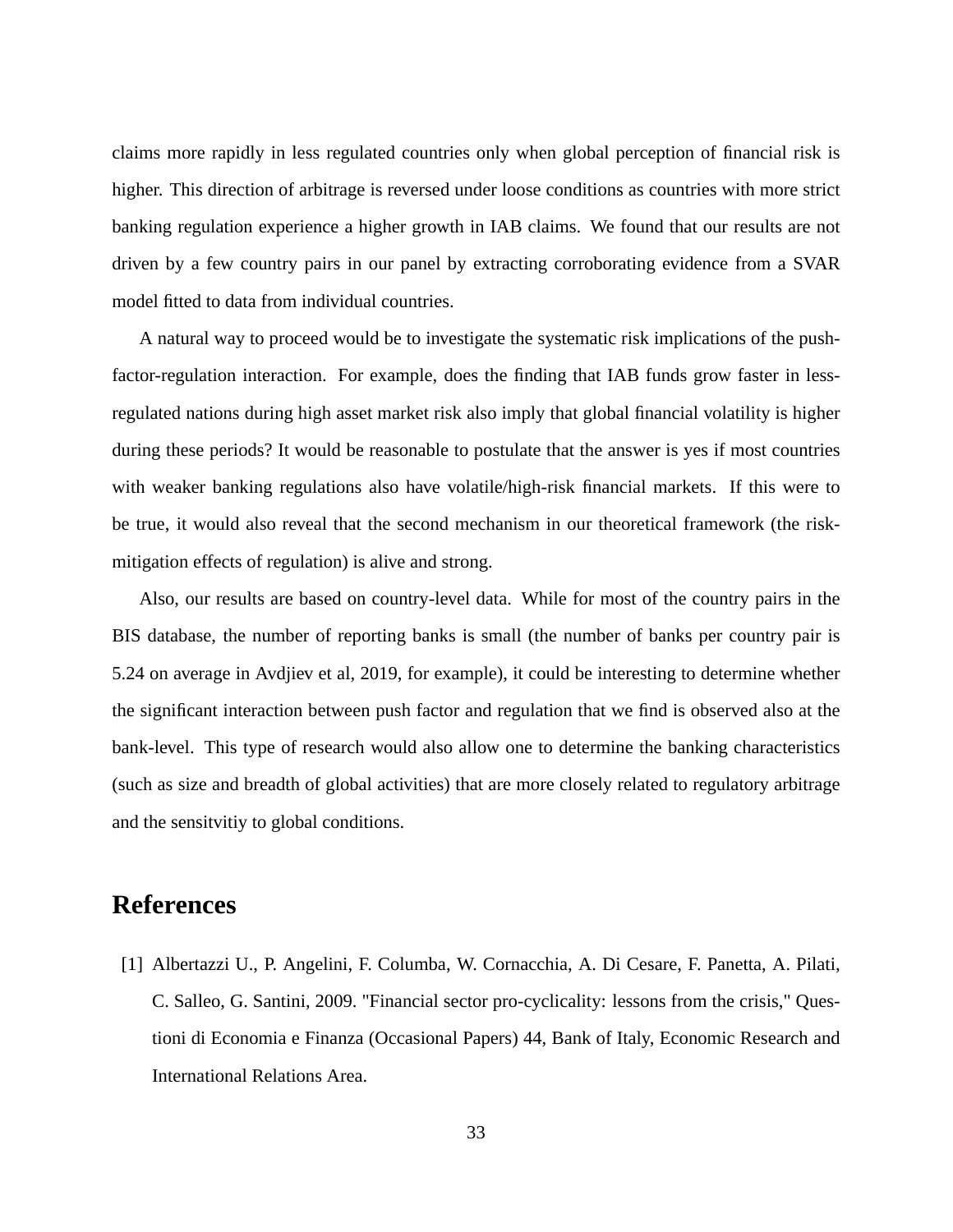- [2] Almasi, P., J. Dagher, C. Prato, 2018. "Regulatory Cycles: A Political Economy Model," Working Paper.
- [3] Avdjiev, S., U. Aysun, R. Hepp, 2019. "What drives local lending by global banks?" Journal of International Money and Finance, 90(C), 54-75.
- [4] Barth, J.R., G. Caprio, R. Levine, 2013. "Bank Regulation and Supervision in 180 Countries from 1999 to 2011." National Bureau of Economic Research Working Paper 18733.
- [5] \_\_\_\_\_\_\_\_\_\_\_\_\_\_\_\_\_\_\_\_\_\_\_\_\_, 2004. "Bank regulation and supervision: What works best?" Journal of Financial Intermediation 13, 205-248.
- [6] Beatty, A., S., Liao, H. Zhang, 2019. "The effect of banks' financial reporting on syndicatedloan structures," Journal of Accounting and Economics, 67(2), 496-520.
- [7] Blinder, A.S., 2015. "Financial Entropy and the Optimality of Over-regulation," The New International Financial System: Analyzing the Cumulative Impact of Regulatory Reform, 48, 3.
- [8] Blundell, R., S. Bond, 1998. "Initial conditions and moment restrictions in dynamic panel data model,". Journal of Econometrics, 87, 115–143.
- [9] Bremus, F., M. Fratzscher, 2015. "Drivers of structural change in cross-border banking since the global financial crisis," Journal of International Money and Finance, 52, 32-59.
- [10] Buch, C., and G. DeLong, 2008. "Do weak supervisory systems encourage bank risk taking?" Journal of Financial Stability 4, 23-39.
- [11] Cetorelli, N., and L.S. Goldberg, 2012. "Banking Globalization and Monetary Transmission," Journal of Finance, 67, 1811-1843.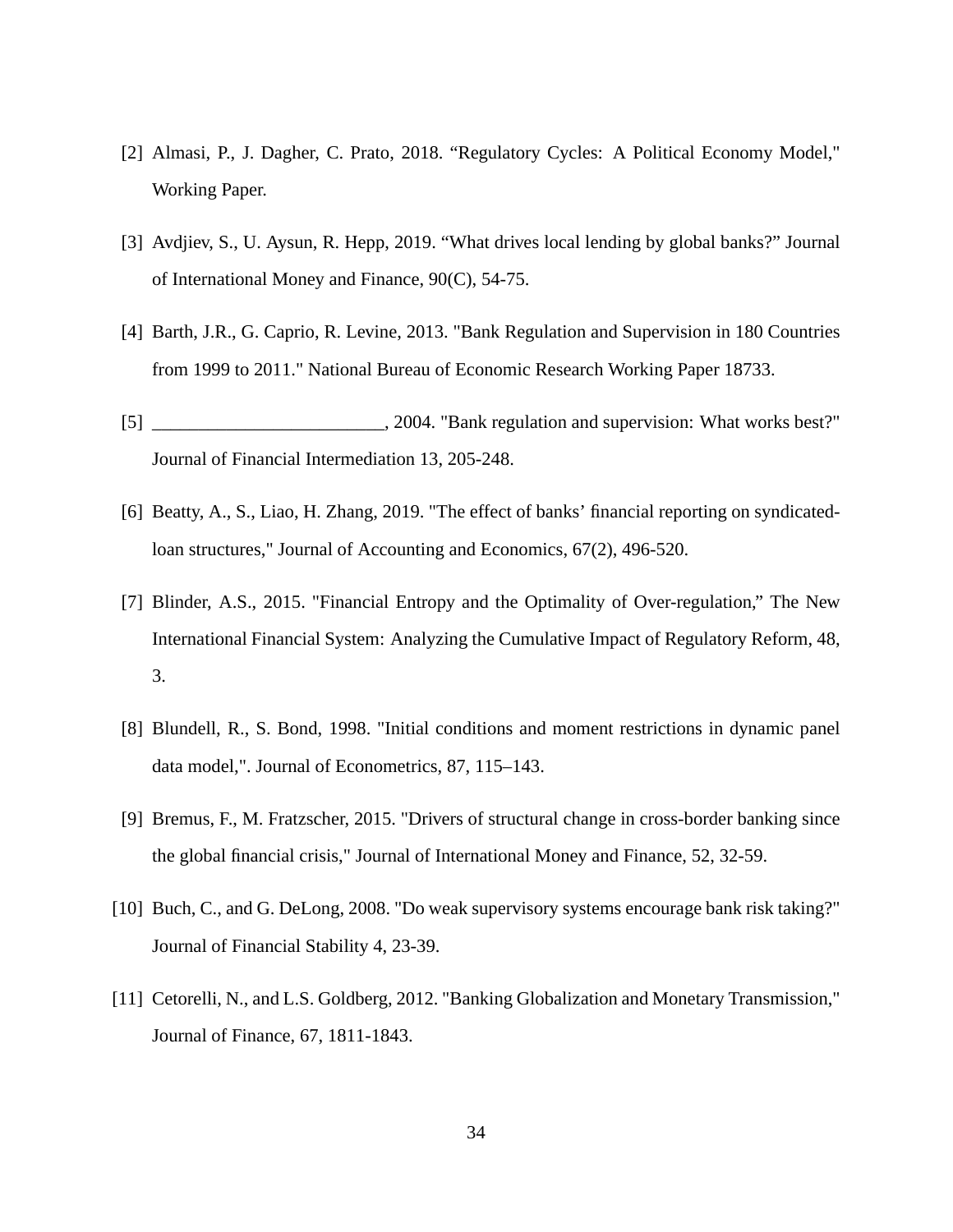- [12] Dagher, J. 2018. "Regulatory Cycles: Revisiting the Political Economy of Financial Crises", IMF Working Paper, WP 18/8.
- [13] Delis, M., and P. Staikouras. 2011. "Supervisory Effectiveness and Bank Risk." Review of Finance 15, 3, 511–543.
- [14] Dybvig, P. and Ingersoll, J., Jr. 1982. "Mean-variance theory in complete markets," Journal of Business 55(2), April, 233-51.
- [15] Fratzscher, M., 2012. "Capital zows, push versus pull factors and the global financial crisis," Journal of International Economics, 88(2), 341-356.
- [16] Gilchrist, S., E. Zakrajsek, 2012. "Credit Spreads and Business Cycle Fluctuations," American Economic Review, 102(4), 1692–1720.
- [17] Goldberg, L., 2009. "Understanding banking sector globalization," International Monetary Fund, Staff Papers, 56(1), 171-197.
- [18] Goldstein, M., 2009. "Reforming financial regulation, supervision, and oversight: What to do and who should do it," VoxEU.org, 24 February.
- [19] Grossman, S. and J. Stiglitz. 1976. "Information and Competitive Price Systems," American Economic Review. 66. 246-53.
- [20] Houston, J F., C. Lin, Y. Ma, 2012. "Regulatory Arbitrage and International Bank Flows", Journal of Finance 67(5): 1845-1895.
- [21] Klomp, J., and J. de Haan. 2009. 2012. "Banking Risk and Regulation: Does One Size Fit All?" Journal of Banking and Finance 36, 12, 3197–3212.
- [22] Kim, D., A. Santomero, 1994. "Riks in banking and capital regulation," Journal of Finance, 43, 1219-1233.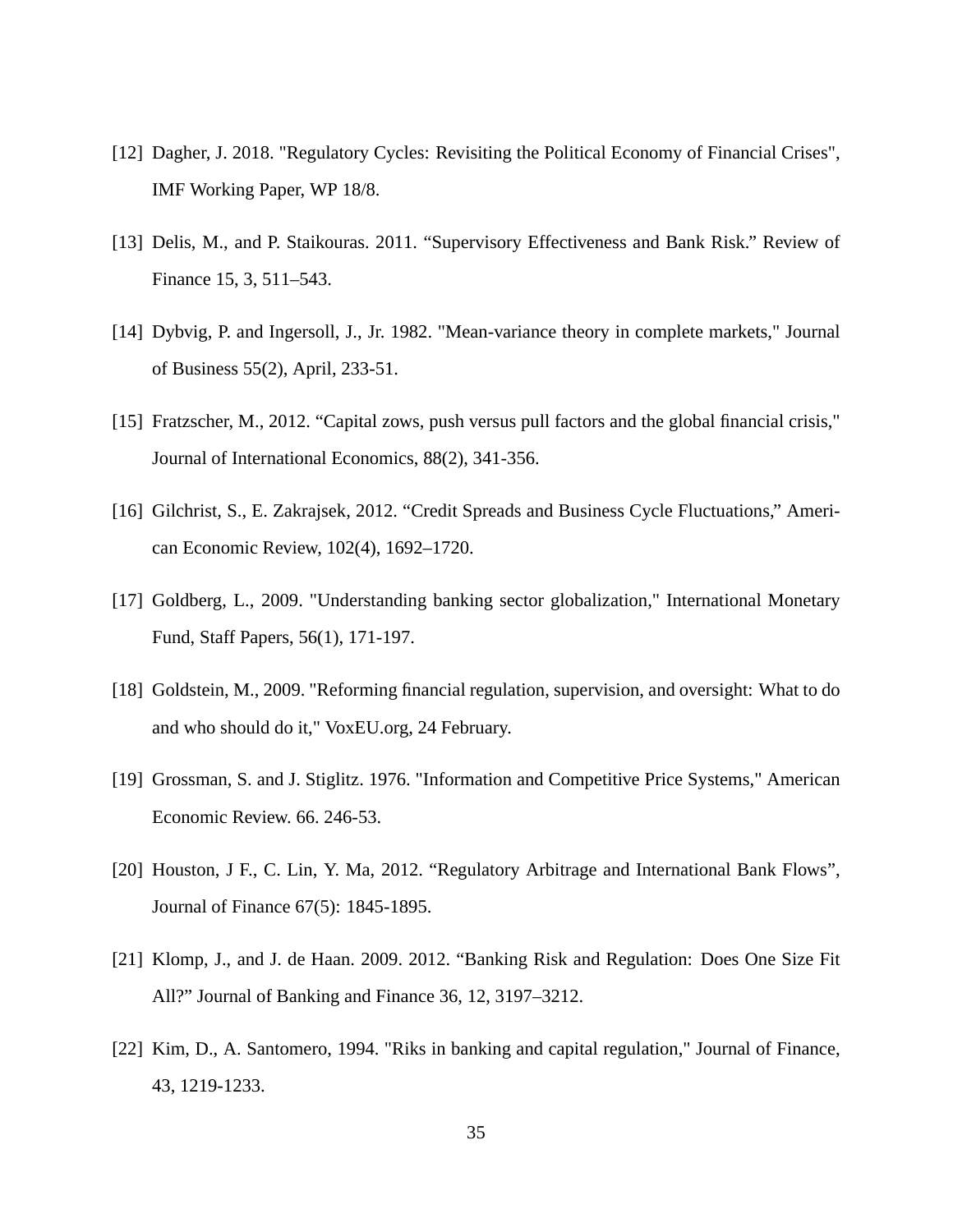- [23] I. Kowalska, M. Olszak, M. Pipień, S. Roszkowska, 2017. "What Drives Heterogeneity of Cyclicality of Loan-Loss Provisions in the EU?," Journal of Financial Services Research, 51(1), 55-96.
- [24] Laeven, L., R. Levine, 2009. "Bank governance, regulation and risk taking," Journal of Financial Economics, 93, 259-275.
- [25] Liu, C.C, G.S. Ryan, 2006. "Income smoothing over the business cycle: changes in banks' coordinated management of provisions for loan losses and loan charge-offs from the pre-1990 bust to the 1990s boom," The Accounting Review, 81, 421-441.
- [26] Mahoney, P.G., 2019. "The Regulatory Effect: Did Regulatory Change Slow Credit Growth after the Great Depression and Great Recession?" Virginia Law and Economics Research Paper 2019-12.
- [27] Markowitz, H.M., 1952. "Portfolio selection,".Journal of Finance, 7(1), 77–91.
- [28] Merton, R.C., 1972. "An analytical derivation of the efficient portfolio frontier,".Journal of Financial and Quantitative Analysis, 7(4),1851–1872.
- [29] Miranda-Agrippino S., H. Rey, 2015. "US Monetary Policy and the Global Financial Cycle," NBER Working Papers 21722, National Bureau of Economic Research.
- [30] Nodari, G., 2014. "Financial regulation policy uncertainty and credit spreads in the US," Journal of Macroeconomics 41, 122-132.
- [31] Ongena, S., A. Popov, G.F. Udell, 2013. "When the cat's away the mice will play: Does regulation at home affect bank risk-taking abroad?" Journal of Financial Economics, 108(3), 727-750.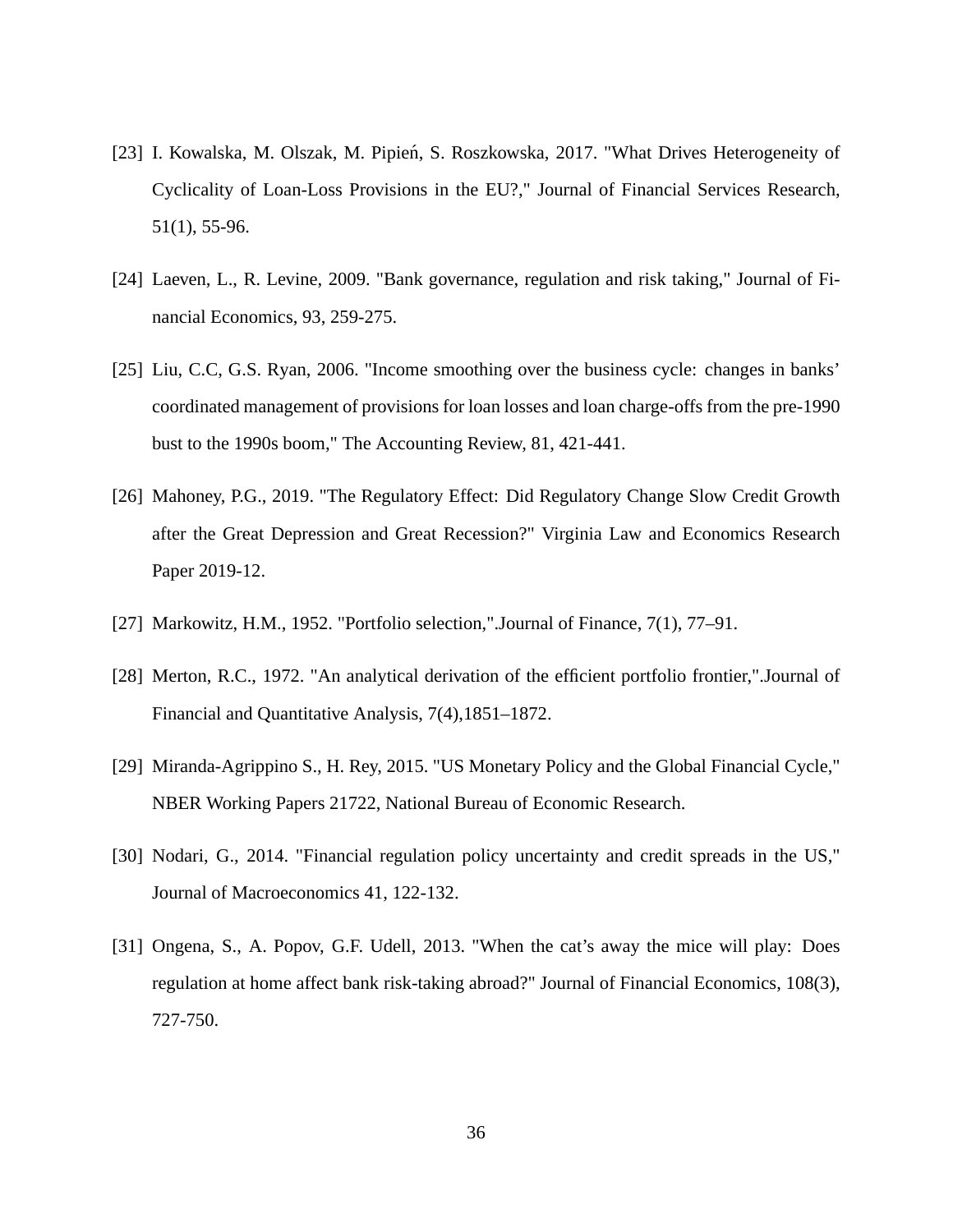[32] Trichet, J., (2009). "Credible Alertness Revisited". Intervention at the symposium on "Financial stability and macroeconomic policy" sponsored by the Federal Reserve Bank of Kansas City, Jackson Hole, Wyoming, August.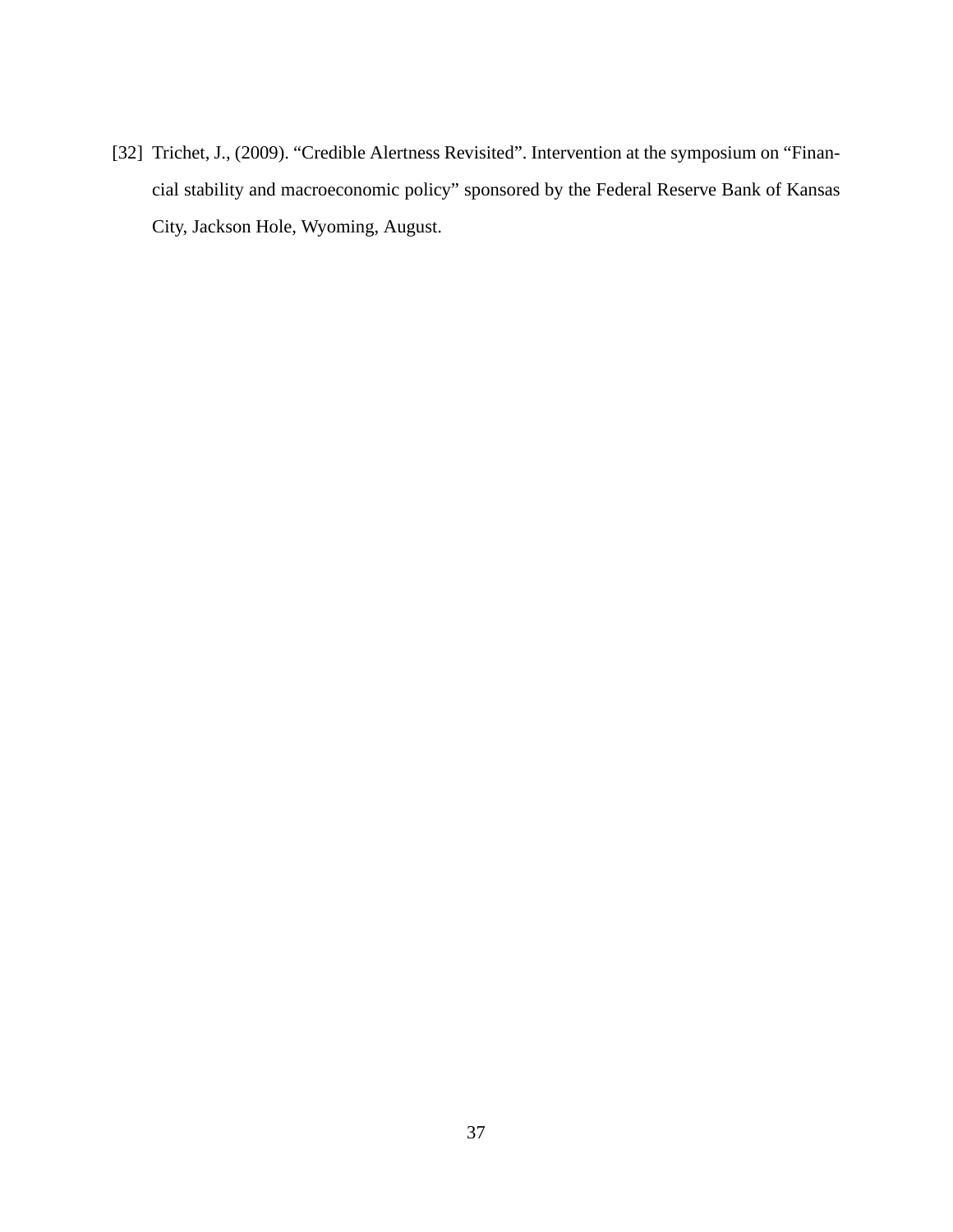# Appendix A. Data definitions

| Variables                                          | Description                                                                                                                                                                                                                                                                                                                                                                                                       |
|----------------------------------------------------|-------------------------------------------------------------------------------------------------------------------------------------------------------------------------------------------------------------------------------------------------------------------------------------------------------------------------------------------------------------------------------------------------------------------|
| BIS, Claims (Consolidated Banking)<br>Statistics)  | Consolidated positions of banks' worldwide offices, including the positions of banks' foreign<br>subsidiaries and branches but excluding inter-office activity. The positions are reported on<br>an immediate counterparty basis so that the funds are allocated to the country and sector<br>of the entity to which they were lent.                                                                              |
| BIS, Claims (Locational Banking)<br>Statistics)    | Outstanding claims and liabilities of banking offices located in BIS reporting countries,<br>including intragroup positions.                                                                                                                                                                                                                                                                                      |
| <b>GDP</b>                                         | Gross Domestic Product by Expenditure in Constant Prices. Seasonally adjusted index,<br>$2010=1.$                                                                                                                                                                                                                                                                                                                 |
| Exchange rate                                      | Annual average and end of period nominal exchange rates expressed as US Dollars per<br>currency.                                                                                                                                                                                                                                                                                                                  |
| Overall Financial Conglomerates<br>Restrictiveness | The sum of the regulatory indices for "Securities Activities", "Real Estate Activities",<br>"Insurance Activities".                                                                                                                                                                                                                                                                                               |
| Overall Banking Restrictiveness                    | The sum of the regulatory indices for "Bank Owning Nonfinancial Firms", "Nonfinancial"<br>Firms Owning Banks", "Nonbank Financial Firms Owning Banks".                                                                                                                                                                                                                                                            |
| <b>Underwriting Restrictiveness</b>                | The extent to which banks may engage in underwriting, brokering and dealing in<br>securities, and all aspects of the mutual fund industry.                                                                                                                                                                                                                                                                        |
| Bank ownership restrictiveness                     | The extent to which banks may own and control nonfinancial firms.                                                                                                                                                                                                                                                                                                                                                 |
| Capital Regulation index                           | Sum of the indices for overall and initial capital stringency. Overall stringency depends on<br>whether the capital requirement reflects certain risk elements and deducts certain market<br>value losses from capital before minimum capital adequacy is determined. Initial capital<br>stringency depends on whether certain funds may be used to initially capitalize a bank and<br>whether they are official. |
| Transparency                                       | The transparency of bank financial statements practices.                                                                                                                                                                                                                                                                                                                                                          |
| Entry restrictiveness                              | The degree to which applications to enter banking are denied.                                                                                                                                                                                                                                                                                                                                                     |
| Entry restrictiveness, foreign                     | The degree to which foreign applications to enter banking are denied.                                                                                                                                                                                                                                                                                                                                             |
| Cerutti et al. (2017), capital buffers             | Sum of changes in sector-specific capital buffers across the residental, consumer, and other<br>sectors.                                                                                                                                                                                                                                                                                                          |
| Cerutti et al. (2017), capital<br>requirements     | Change in capital requirements. Implementation of Basel capital agreements.                                                                                                                                                                                                                                                                                                                                       |
| VIX                                                | Market expectation of near term volatility conveyed by the option prices for S&P 500<br>stocks.                                                                                                                                                                                                                                                                                                                   |
| <b>VSTOXX</b>                                      | Quantifies investor sentiment and overall economic uncertainty by measuring the 30-day<br>implied volatility of the EURO STOXX 50.                                                                                                                                                                                                                                                                                |
| Federal funds rate                                 | Effective federal funds rate: interest rate depository institutions charge each other for<br>overnight loans of funds in the US.                                                                                                                                                                                                                                                                                  |
| Baa-Aaa spread                                     | Difference between Moody s seasoned Baa and Aaa corporate bond yields.                                                                                                                                                                                                                                                                                                                                            |
| Gilchrist-Zakrajsek risk spread                    | Credit spread index that predicts future economic activity.                                                                                                                                                                                                                                                                                                                                                       |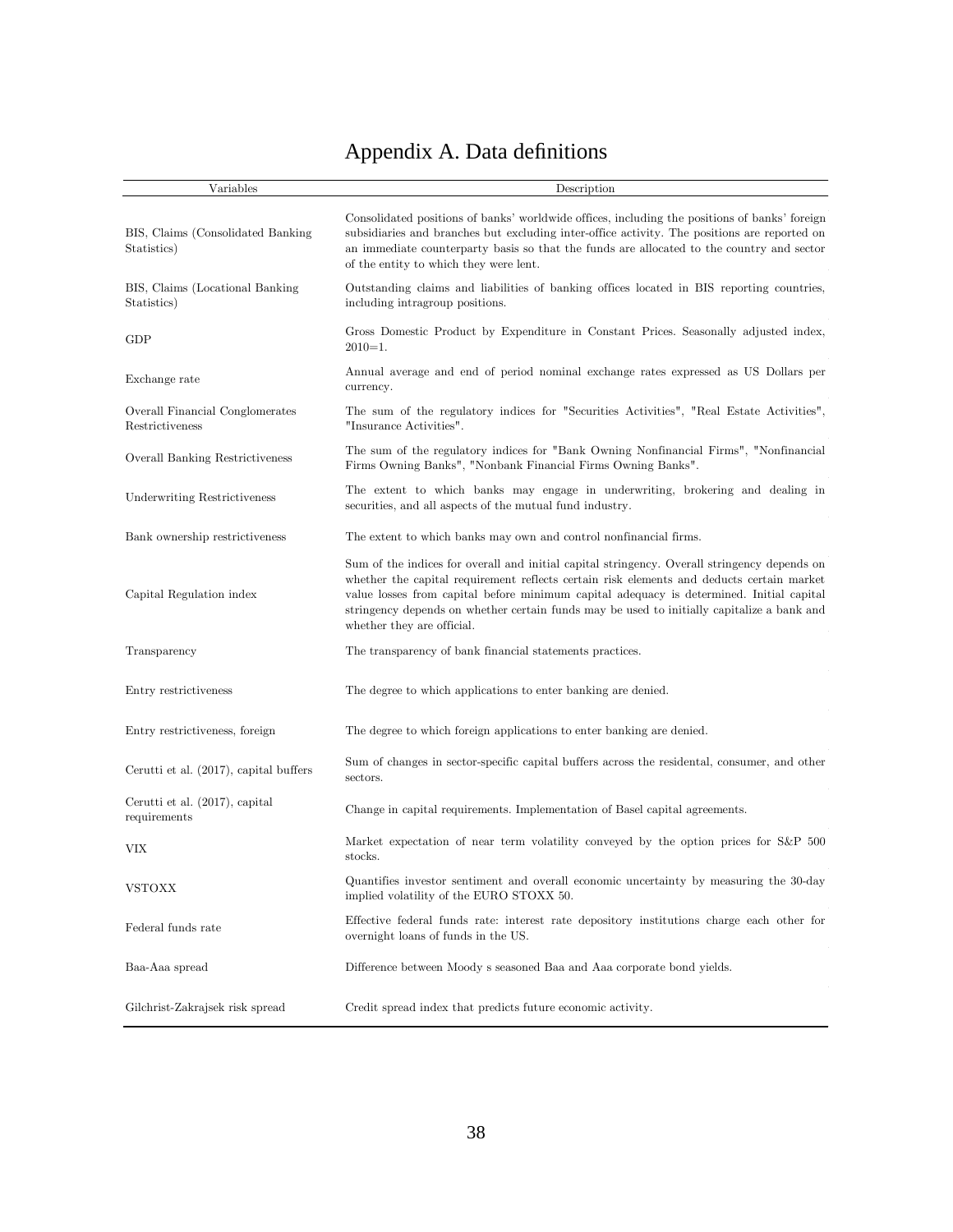

Figure 1. Claim growth response to a push shock

Notes: The figure displays the responses of the relative claim growth variable,  $rc_{i,t}$ , to a positive one percent orthogonal shock to the VIX index.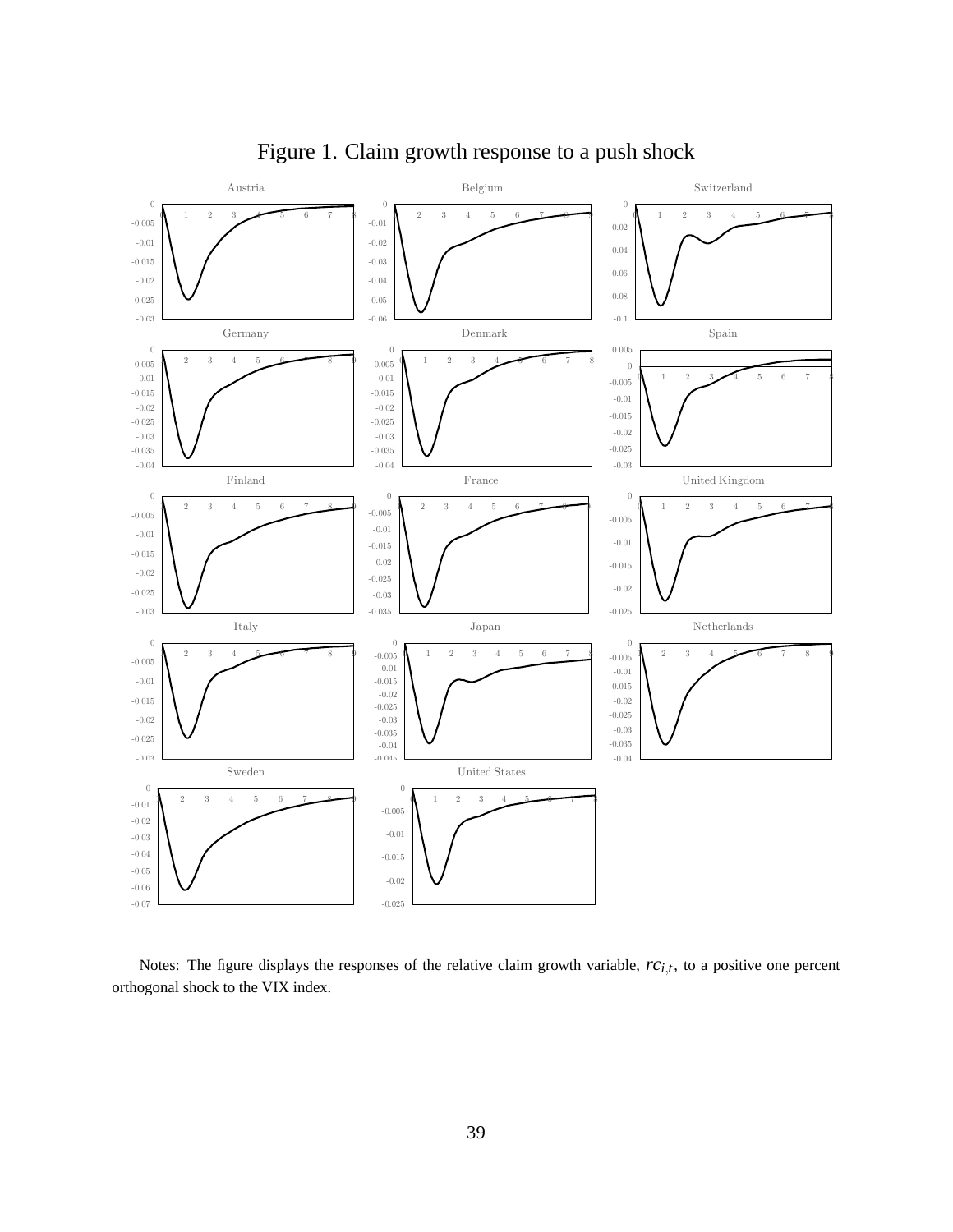

Figure 2. Claim growth response to a pull shock

Notes: The figure displays the responses of the relative claim growth variable,  $rc_{i,t}$ , to a positive one percent orthogonal shock to pull factor (the relative GDP growth variable.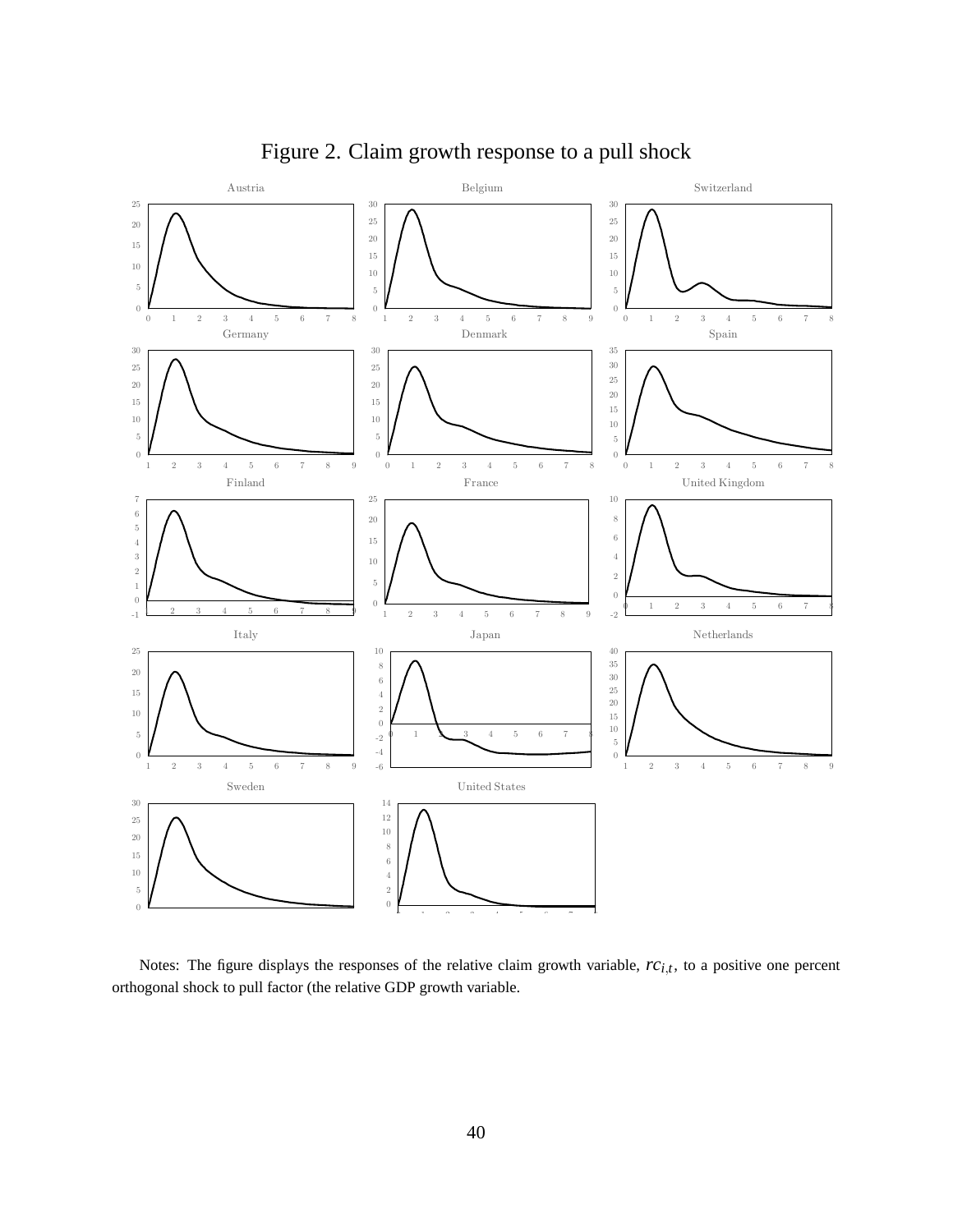| Number of reporting nations, CBS, LBS                        | 31     |           |
|--------------------------------------------------------------|--------|-----------|
| Number of reporting nations, Houston et al. (2013)           | 25     |           |
| Number of host nations, CBS                                  | 113    |           |
| Number of host nations, LBS                                  | 103    |           |
| IAB Claims / Host nations GDP, Reporters                     | 0.512  |           |
| IAB Claims / Host nations GDP, Host nations                  | 0.395  |           |
|                                                              |        |           |
|                                                              | Mean   | Std. Dev. |
| Claim growth                                                 | 0.043  | 0.742     |
| GDP growth                                                   | 0.040  | 0.037     |
| Financial Conglomerates<br>Restrictiveness, regulatory index | 6.894  | 1.820     |
| VIX.                                                         | 18.245 | 4.814     |
| Federal funds Rate                                           | 1.849  | 1.978     |
| <b>VSTOXX</b>                                                | 22.787 | 6.103     |
| Baa-Aaa spread                                               | 0.947  | 0.181     |
| Gilchrist-Zakrajsek spread                                   | 2.356  | 0.516     |

Table 1. Data

#### Host nations

Albania, Algeria, Angola, Argentina, Armenia, Australia, Austria, Bahamas, Bangladesh, Barbados, Belgium, Bolivia, Bosnia and Herzegovina, Botswana, Brazil, Bulgaria, Burkina Faso, Cameroon, Canada, Chad, Chile, China, Colombia, Costa Rica, Cote d'Ivoire, Croatia, Czech Republic, Denmark, Developed countries, Developing countries, Egypt, El Salvador, Estonia, Euro area, Falkland Islands, Finland, France, Gambia, Georgia, Germany, Ghana, Greece, Grenada, Guatemala, Guinea, Honduras, Hong Kong SAR, Hungary, Iceland, India, Indonesia, Ireland, Israel, Italy, Japan, Kazakhstan, Kenya, Latvia, Lebanon, Lithuania, Luxembourg, Macao SAR, Macedonia, FYR, Madagascar, Malaysia, Malta, Mauritius, Mexico, Moldova, Montenegro, Morocco, Mozambique, Netherlands, New Zealand, Nicaragua, Nigeria, Norway, Oman, Pakistan, Panama, Paraguay, Peru, Philippines, Poland, Portugal, Romania, Russia, Senegal, Serbia, Seychelles, Sierra Leone, Singapore, Slovakia, Slovenia, South Africa, South Korea, Spain, Sri Lanka, Sweden, Switzerland, Tanzania, Thailand, Trinidad and Tobago, Tunisia, Turkey, Uganda, Ukraine, United Kingdom, United States, Uruguay, Venezuela, Zambia, Zimbabwe.

#### Reporting nations

Austria, Australia, Brazil, Canada, Switzerland, Chile, Germany, Denmark, Spain, Finland, France, United Kingdom, Greece, Hong Kong SAR, Ireland, India, Italy, Japan, Republic of Korea, Luxembourg, Mexico, Netherlands, Norway, Panama, Portugal, Sweden, Singapore, Turkey, Chinese Taipei, United States

Notes: This table describes the contents of the dataset that we use in our baseline estimations.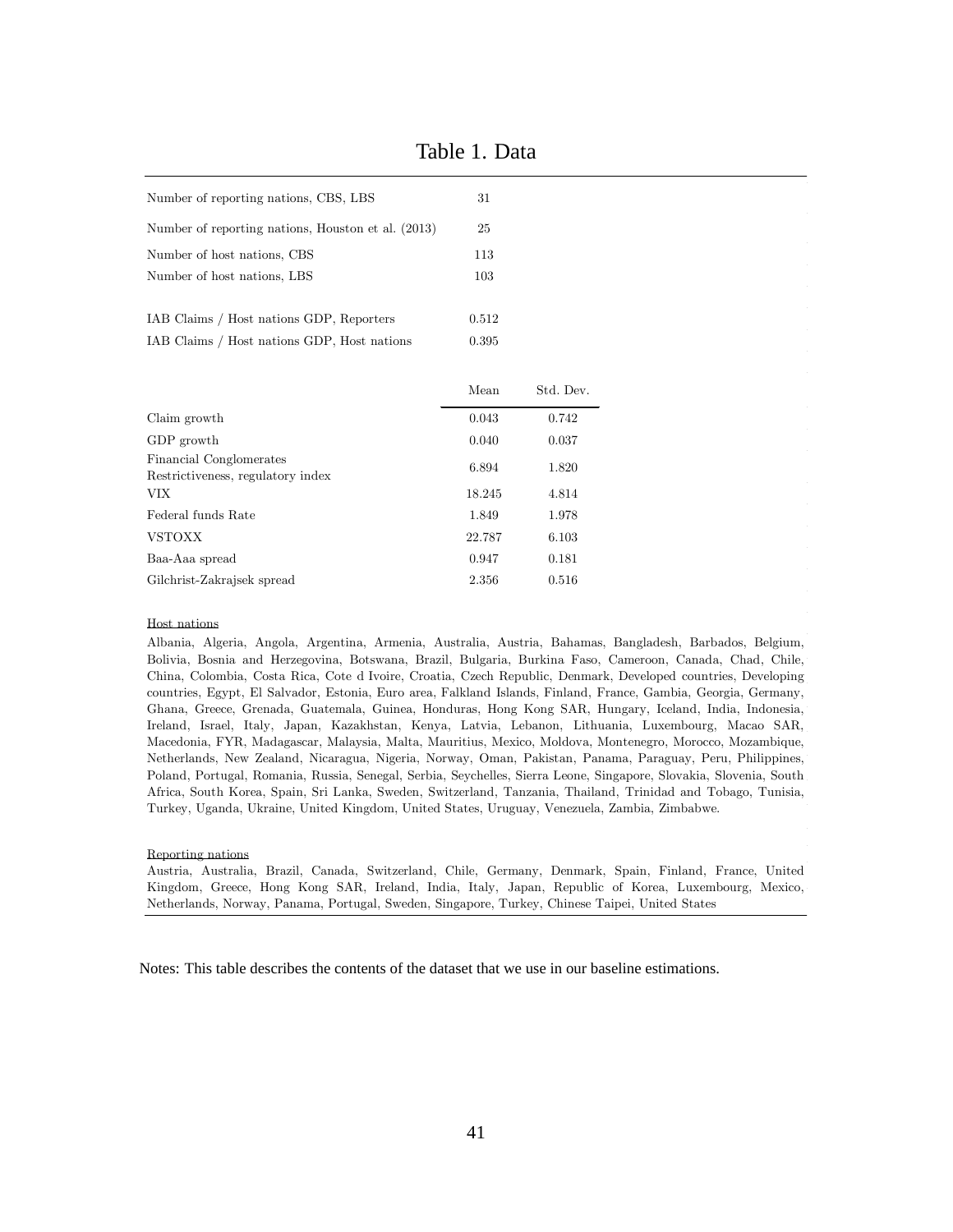|                     | Push factors  |               |                |                |                             |  |
|---------------------|---------------|---------------|----------------|----------------|-----------------------------|--|
|                     | <b>VIX</b>    | <b>VSTOXX</b> | <b>FFR</b>     | Baa-Aaa        | $\operatorname{G-Z}$ spread |  |
| Push*regulation     | $-0.0013$     | $-0.0008$     | $-0.0049$      | $-0.0298$      | $-0.0119$                   |  |
|                     | $(0.0005)$ ** | $(0.0005)*$   | $(0.0017)$ *** | $(0.0144)$ **  | $(0.005)$ **                |  |
| Regulation          | 0.0208        | 0.0168        | 0.0052         | 0.0268         | 0.0240                      |  |
|                     | $(0.0098)$ ** | (0.0114)      | (0.0032)       | $(0.0141)^*$   | $(0.0122)$ **               |  |
| Push factor         | 0.0009        | 0.0001        | $-0.0016$      | $-0.0519$      | $0.0188\,$                  |  |
|                     | (0.0009)      | (0.0009)      | (0.0031)       | $(0.0264)$ **  | $(0.0097)^*$                |  |
| Pull factor         | 1.1253        | 1.1250        | 1.1147         | 1.1277         | 1.0671                      |  |
|                     | $(0.174)$ *** | $(0.174)$ *** | $(0.1738)$ *** | $(0.1743)$ *** | $(0.1785)$ ***              |  |
| Dependent variable  | $-0.0909$     | $-0.0910$     | $-0.0941$      | $-0.0917$      | $-0.0779$                   |  |
| lags                | $(28.99)$ *** | $(29.10)$ *** | $(29.72)$ ***  | $(29.29)$ ***  | $(20.22)$ ***               |  |
| $#$ of observations | 10,962        | 10,962        | 10,962         | 10,962         | 10,962                      |  |
| Hansen test         | 0.215         | 0.212         | 0.236          | 0.201          | 0.113                       |  |
| $AR2$ test          | 0.532         | 0.527         | 0.563          | 0.534          | 0.301                       |  |

# Table 2. Interaction of regulation and push factors

Notes: This table reports the results obtained from the estimation of equation (19). The dependent variable in each estimation is the relative claim growth variable,  $\tilde{c}_{ijt}$ . The results are obtained separately for each of the push factors (displayed in the column headers) as independent variables. \*, \*\*, \*\*\* significant at 10%, 5%, 1%, respectively. The statistics reported for the Hansen and AR2 tests are the p-values and z-values, respectively.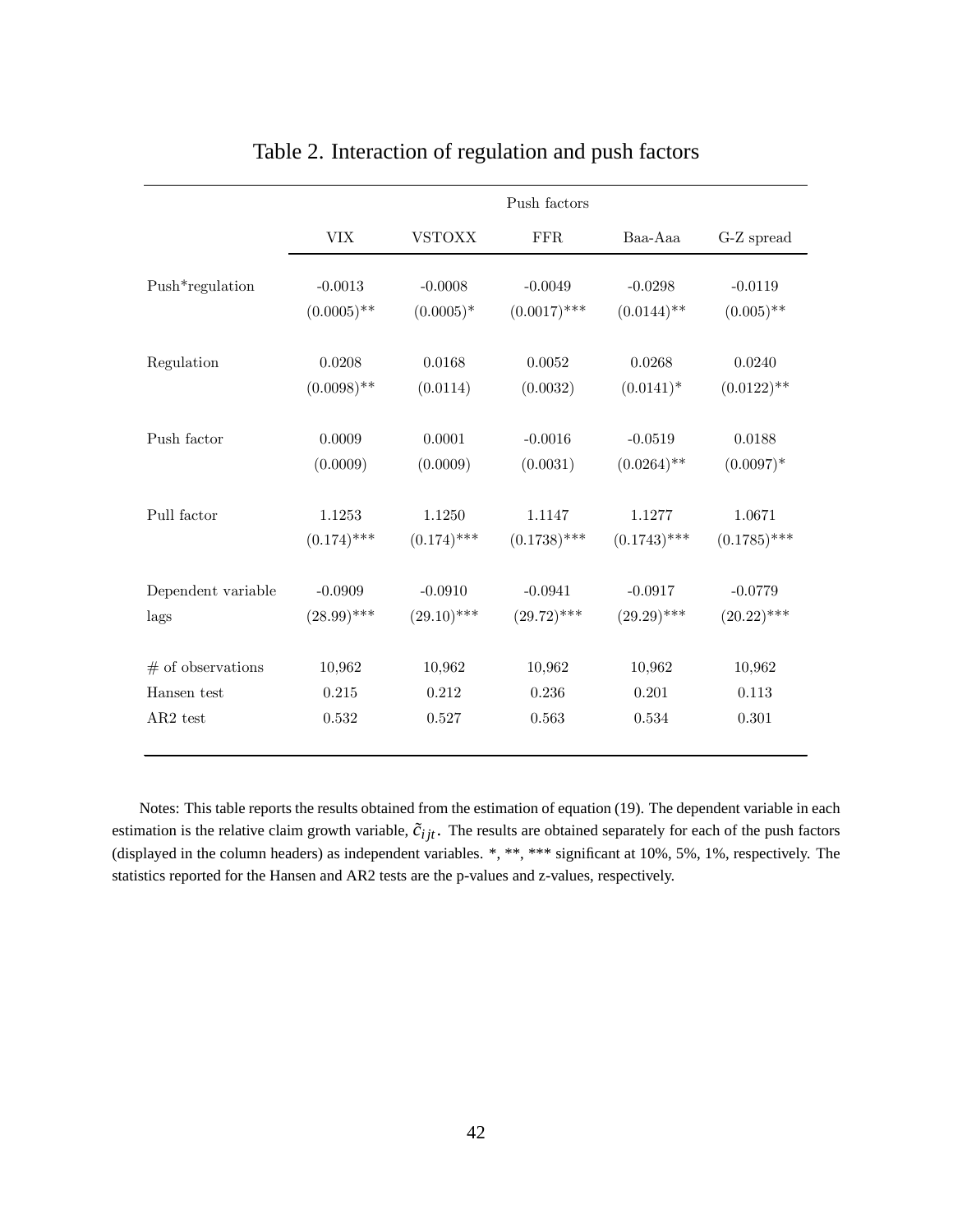|                 | Regulatory Restrictions                                  |                                                     |                                                            |                                                                                 |                                |                                                                        |                       |                                    |
|-----------------|----------------------------------------------------------|-----------------------------------------------------|------------------------------------------------------------|---------------------------------------------------------------------------------|--------------------------------|------------------------------------------------------------------------|-----------------------|------------------------------------|
|                 | Overall<br>Financial<br>Conglomerates<br>Restrictiveness | Overall<br>Restrictions<br>on Banking<br>Activities | Underwriting,<br>brokering and<br>dealing in<br>securities | The extent to<br>which banks<br>may own and<br>control<br>nonfinancial<br>firms | Capital<br>Regulation<br>Index | The<br>transparency<br>of bank<br>financial<br>statements<br>practices | Entry<br>Restrictions | Entry<br>Restrictions<br>, Foreign |
| Push*regulation | $-0.0013$                                                | $-0.0011$                                           | $-0.0028$                                                  | $-0.0021$                                                                       | 0.0009                         | $-0.0033$                                                              | $-0.0032$             | $-0.0076$                          |
|                 | $(0.0005)$ **                                            | $(0.0005)$ **                                       | $(0.0014)$ **                                              | $(0.0011)$ **                                                                   | (0.0006)                       | $(0.0011)$ ***                                                         | (0.0045)              | $(0.0046)*$                        |
| Regulation      | 0.0208                                                   | 0.0194                                              | 0.0442                                                     | 0.0310                                                                          | $-0.0148$                      | 0.0684                                                                 | 0.0009                | 0.0398                             |
|                 | $(0.0098)$ **                                            | $(0.0087)$ **                                       | $(0.0245)^*$                                               | (0.0192)                                                                        | (0.0116)                       | $(0.0209)$ ***                                                         | (0.0907)              | (0.0888)                           |
| Push factor     | 0.0009                                                   | 0.0008                                              | 0.0010                                                     | 0.0012                                                                          | 0.0017                         | 0.0011                                                                 | 0.0000                | 0.0005                             |
|                 | (0.0009)                                                 | (0.001)                                             | (0.001)                                                    | (0.001)                                                                         | $(0.001)^*$                    | (0.0009)                                                               | (0.0012)              | (0.0011)                           |
| Pull factor     | 1.1253                                                   | 1.2188                                              | 1.2025                                                     | 1.2367                                                                          | 1.1661                         | 1.0855                                                                 | 1.4426                | 1.3206                             |
|                 | $(0.174)$ ***                                            | $(0.1742)$ ***                                      | $(0.1756)$ ***                                             | $(0.1757)$ ***                                                                  | $(0.1738)$ ***                 | $(0.1646)$ ***                                                         |                       | $(0.2133)$ *** $(0.2044)$ ***      |
| Dependent var.  | $-0.0909$                                                | $-0.1020$                                           | $-0.1045$                                                  | $-0.1034$                                                                       | $-0.1002$                      | $-0.0894$                                                              | $-0.1244$             | $-0.1477$                          |
| lags            | $(28.99)$ ***                                            | $(36.60)$ ***                                       | $(36.70)$ ***                                              | $(31.96)$ ***                                                                   | $(32.00)$ ***                  | $(29.34)$ ***                                                          | $(41.56)$ ***         | $(58.10)$ ***                      |
| $#$ of obs.     | 10,962                                                   | 11,196                                              | 11,139                                                     | 11,087                                                                          | 11,179                         | 11,683                                                                 | 7,318                 | 10,962                             |
| Hansen test     | 0.215                                                    | 0.350                                               | 0.362                                                      | 0.388                                                                           | 0.440                          | 0.460                                                                  | 0.297                 | 0.292                              |
| AR2 test        | $\,0.532\,$                                              | 0.985                                               | 0.972                                                      | 0.855                                                                           | 0.677                          | 0.985                                                                  | 0.377                 | 0.231                              |

# Table 3. Other regulatory indicators

Notes: This table reports the results obtained from the estimation of equation (19). The dependent variable in each estimation is the relative claim growth variable,  $\tilde{c}_{ijt}$ . The results are obtained separately for each of the push factors (displayed in the column headers) as independent variables. \*, \*\*, \*\*\* significant at 10%, 5%, 1%, respectively. The statistics reported for the Hansen and AR2 tests are the p-values and z-values, respectively.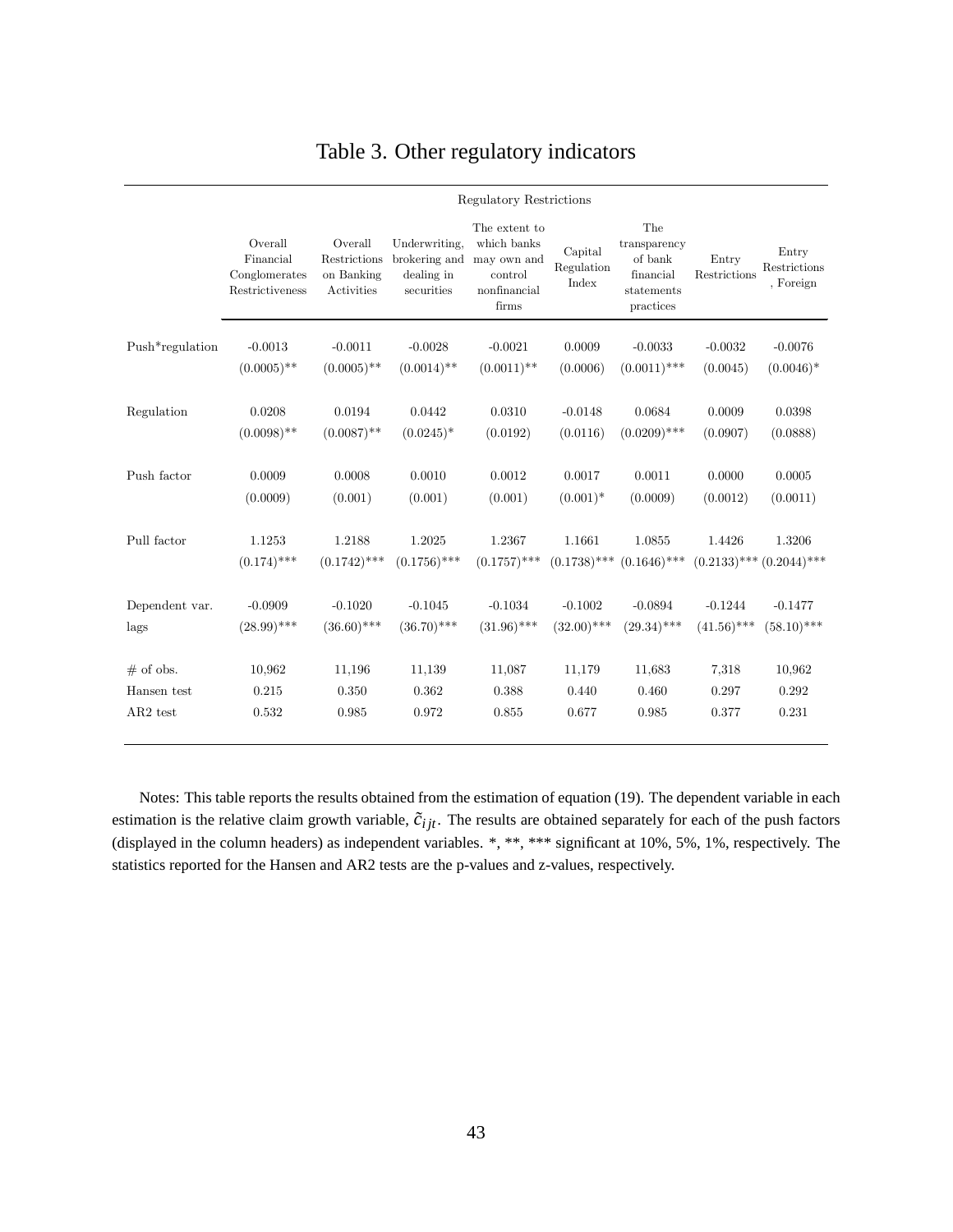|                         |                                  |                | Push factors   |                |                |
|-------------------------|----------------------------------|----------------|----------------|----------------|----------------|
|                         | $\ensuremath{\text{VIX}}\xspace$ | ${\rm FFR}$    | Baa-Aaa        | G-Z spread     | Global Factor  |
| Push*regulation         | $-0.0017$                        | $-0.0018$      | $-0.0038$      | 0.0011         | $-0.0002$      |
|                         | $(0.0008)$ **                    | (0.0014)       | (0.0098)       | (0.0118)       | $(0.0001)^*$   |
| Regulation              | 0.0381                           | 0.0165         | 0.0089         | 0.0042         | 0.0178         |
|                         | $(0.0145)$ ***                   | $(0.009)*$     | (0.0094)       | (0.0179)       | $(0.0063)$ *** |
| Push factor             | 0.0005                           | 0.0037         | 0.0484         | 0.0299         | 0.0000         |
|                         | (0.0015)                         | (0.0027)       | $(0.0218)$ **  | (0.0239)       | (0.0002)       |
| Pull factor             | 0.7661                           | 0.8083         | 0.8098         | 0.7909         | 0.7593         |
|                         | $(0.1822)$ ***                   | $(0.1195)$ *** | $(0.1184)$ *** | $(0.1188)$ *** | $(0.1164)$ *** |
| Dependent variable lags | 0.0149                           | $-0.0578$      | $-0.0589$      | $-0.0583$      | $-0.0597$      |
|                         | $(20.84)$ ***                    | $(48.39)$ ***  | $(50.07)$ ***  | $(47.96)$ ***  | $(49.32)$ ***  |
| $#$ of observations     | 3,165                            | 4,471          | 4,471          | 4,471          | 4,471          |
| Hansen test             | 0.199                            | 0.196          | 0.197          | 0.185          | 0.180          |
| AR2 test                | 0.987                            | 0.990          | 0.993          | 0.977          | 0.973          |

# Table 4. Evidence from earlier periods

Notes: This table reports the results obtained from the estimation of equation (19). The dependent variable in each estimation is the relative claim growth variable,  $\tilde{c}_{ijt}$ . The results are obtained separately for each of the push factors (displayed in the column headers) as independent variables. The sample period is 1990 to 1999. \*, \*\*, \*\*\* significant at 10%, 5%, 1%, respectively. The statistics reported for the Hansen and AR2 tests are the p-values and z-values, respectively.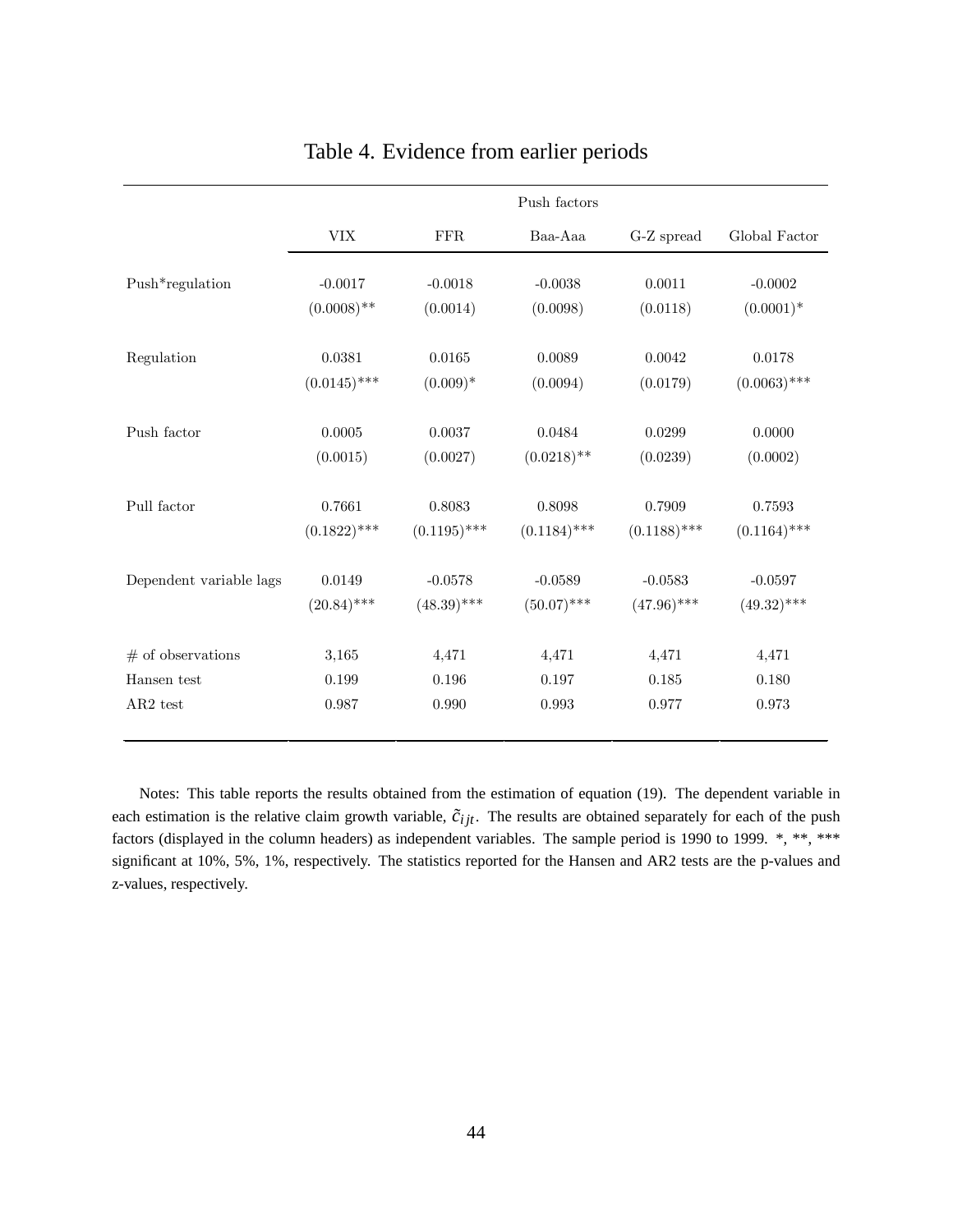|                        | Push factors                  |                |                |                |               |  |  |  |
|------------------------|-------------------------------|----------------|----------------|----------------|---------------|--|--|--|
|                        | $\ensuremath{\text{VIX}}$     | <b>VSTOXX</b>  | ${\rm FFR}$    | Baa-Aaa        | $G-Z$ spread  |  |  |  |
| Excluding 2008-2009    |                               |                |                |                |               |  |  |  |
| Push*regulation        | $-0.0013$                     | $-0.0008$      | $-0.0049$      | $-0.0298$      | $-0.0119$     |  |  |  |
|                        | $(0.0005)$ **                 | $(0.0005)^*$   | $(0.0017)$ *** | $(0.0144)$ **  | $(0.005)$ **  |  |  |  |
| Regulation             | 0.0208                        | 0.0168         | 0.0052         | 0.0268         | 0.0240        |  |  |  |
|                        | $(0.0098)$ **                 | (0.0114)       | (0.0032)       | $(0.0141)^*$   | $(0.0122)$ ** |  |  |  |
| Including 2008-2009    |                               |                |                |                |               |  |  |  |
| Push*regulation        | $-0.0007$                     | $-0.0006$      | $-0.0029$      | $-0.0100$      | $-0.0048$     |  |  |  |
|                        | $(0.0003)$ **                 | $(0.0003)*$    | $(0.0012)$ **  | $(0.0058)*$    | $(0.0026)^*$  |  |  |  |
| Regulation             | 0.0113                        | 0.0115         | 0.0021         | 0.0085         | 0.0095        |  |  |  |
|                        | $(0.0067)*$                   | (0.0087)       | (0.0027)       | (0.0068)       | (0.0071)      |  |  |  |
|                        | Post-crisis regulatory stance |                |                |                |               |  |  |  |
| Push*regulation        | $-0.0014$                     | $-0.0011$      | $-0.0040$      | $-0.0497$      | $-0.0114$     |  |  |  |
|                        | $(0.0005)$ ***                | $(0.0005)$ **  | $(0.0018)$ **  | $(0.0152)$ *** | $(0.0051)$ ** |  |  |  |
| Regulation             | 0.0140                        | 0.0133         | 0.0001         | 0.0339         | 0.0157        |  |  |  |
|                        | (0.0106)                      | (0.0116)       | (0.0042)       | $(0.0142)$ **  | (0.0135)      |  |  |  |
| post $08/09$ indicator | 0.0009                        | 0.0007         | 0.0224         | 0.0199         | 0.0056        |  |  |  |
|                        | $(0.0003)$ ***                | $(0.0002)$ *** | $(0.0119)*$    | $(0.0056)$ *** | $(0.0024)$ ** |  |  |  |

# Table 5. Accounting for the 2008-09 crisis

Notes: This table reports the results obtained from the estimation of equation (19). The dependent variable in each estimation is the relative claim growth variable,  $\tilde{c}_{ijt}$ . The results are obtained separately for each of the push factors (displayed in the column headers) as independent variables. The top panel shows our baseline results The two other panels show the results we obtained when we included the crisis periods and a crisis dummy, respectively. \*, \*\*, \*\*\* significant at 10%, 5%, 1%, respectively.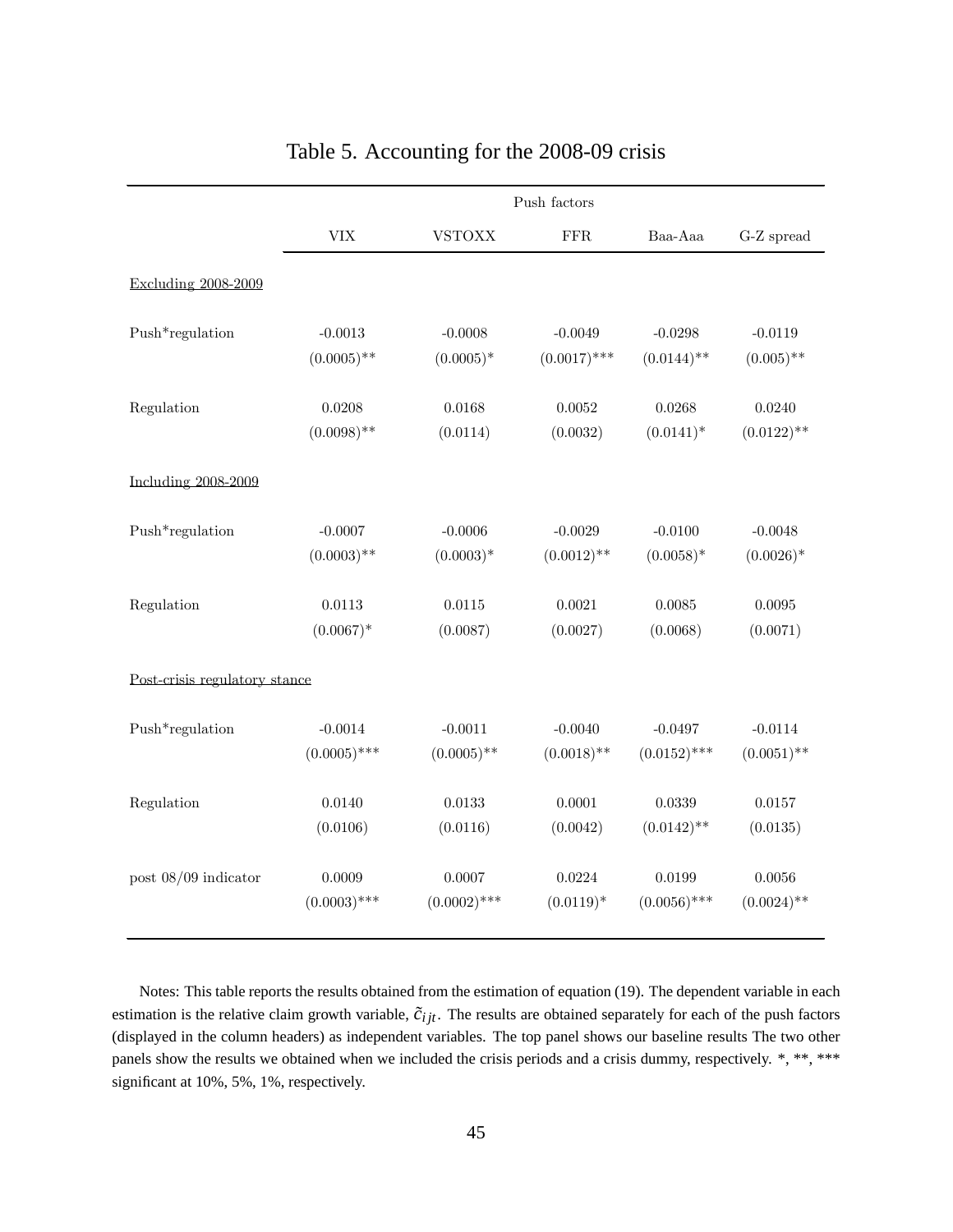|  |  | Table 6. Regulatory arbitrage |  |
|--|--|-------------------------------|--|
|--|--|-------------------------------|--|

| PANEL A                                                                  |                                  |                             |                   |                   |                          |
|--------------------------------------------------------------------------|----------------------------------|-----------------------------|-------------------|-------------------|--------------------------|
|                                                                          | Regulation                       | Pull factor                 | Number of<br>obs. | AR(2)             | Hansen                   |
| <b>Baseline</b>                                                          | $-0.0014$<br>(0.0027)            | 1.1224<br>$(0.1738)$ ***    | 10,962            | 0.539             | 0.214                    |
| Including crisis                                                         | $-0.0021$<br>(0.0023)            | 1.1802<br>$(0.129)$ ***     | 14,919            | 0.460             | 0.112                    |
| Advanced economies                                                       | $-0.0059$<br>$(0.0025)$ **       | 1.4997<br>$(0.2642)$ ***    | 4,110             | 0.539             | 0.214                    |
| Houston et al. $(2012)$ sample period                                    | $-0.0085$<br>$(0.003)$ ***       | 0.9572<br>$(0.1561)$ ***    | 7,008             | 0.186             | 0.160                    |
| Reporting country regulations                                            | $-0.0007$<br>(0.0027)            | 1.0752<br>$(0.1728)$ ***    | 11,041            | 0.954             | 0.191                    |
| Reporting country regulations - Advanced<br>economies                    | 0.0077<br>$(0.0028)$ ***         | 1.4879<br>$(0.3003)$ ***    | 4,050             | 0.501             | 0.457                    |
| <b>PANEL B</b>                                                           |                                  |                             |                   |                   |                          |
|                                                                          | Host nation (baseline) variables |                             |                   |                   | Lending nation variables |
|                                                                          | Regulation                       | Regulation*push             |                   | Regulation        | Regulation*push          |
| Specification with both host and lender<br>regulations (Push factor=VIX) | 0.0216<br>$(0.0098)$ **          | $-0.0013$<br>$(0.0005)$ *** |                   | 0.003<br>(0.0099) | 0.000<br>(0.0005)        |

Notes: Panel A reports the results obtained when we exclude the interactive term from equation (19). The dependent variable in each estimation is the relative claim growth variable,  $\tilde{c}_{ijt}$ . Panel B reports the results from the model that includes the regulatory variable, the interactive term and the GDP growth of the reporting countries. \*, \*\*, \*\*\* significant at 10%, 5%, 1%, respectively.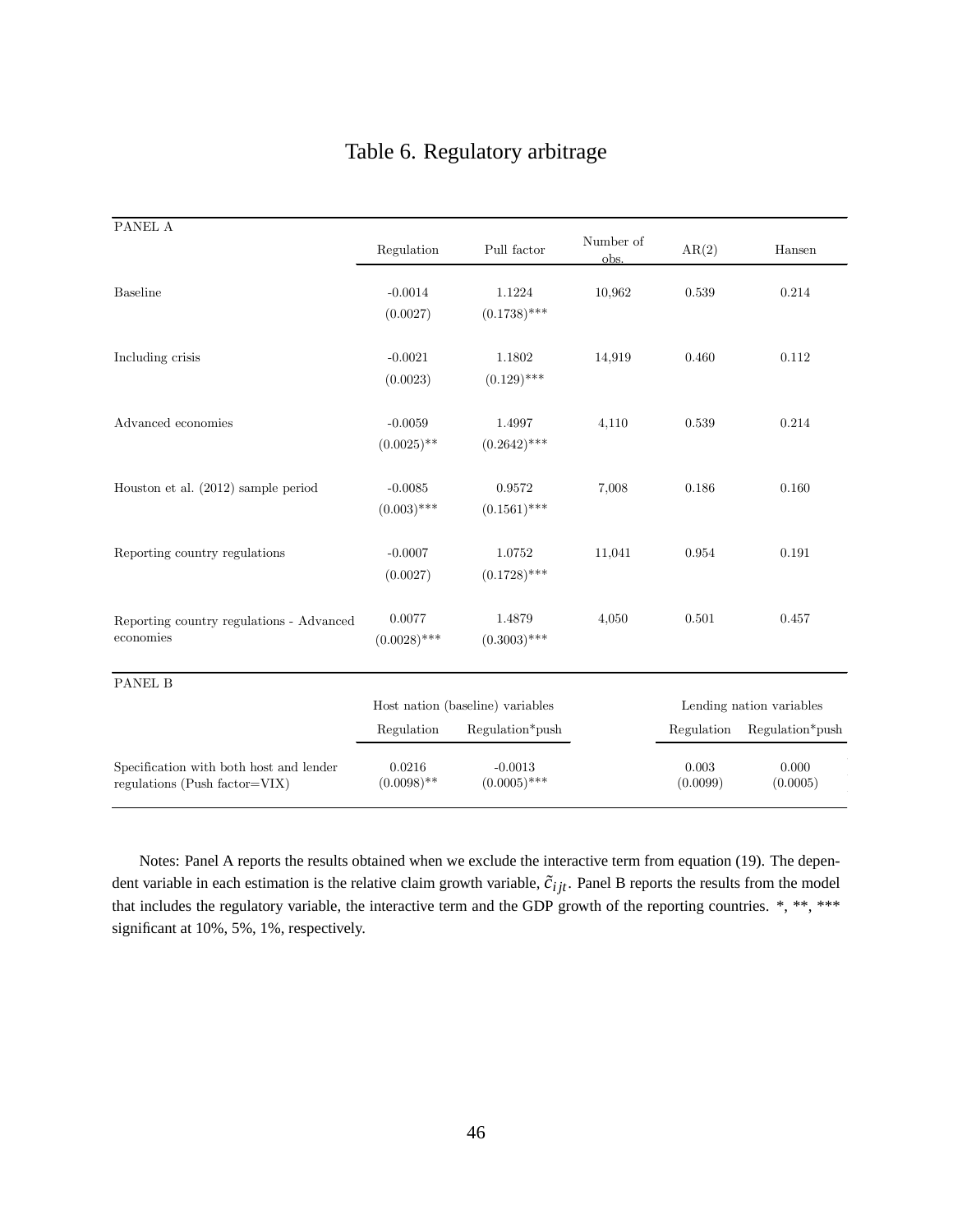|  |  | Table 7. A more dynamic indicator of regulatory stringency |  |
|--|--|------------------------------------------------------------|--|
|  |  |                                                            |  |
|  |  |                                                            |  |

|                                       | Push factors   |                |               |                |                |  |
|---------------------------------------|----------------|----------------|---------------|----------------|----------------|--|
|                                       | ${\rm VIX}$    | <b>VSTOXX</b>  | <b>FFR</b>    | Baa-Aaa        | G-Z spread     |  |
| Push*regulation, capital requirements | $-0.0114$      | $-0.0098$      | $-2.6305$     | $-0.2562$      | $-0.1091$      |  |
|                                       | $(0.0065)*$    | $(0.0049)$ **  | $(1.0436)$ ** | $(0.1143)$ **  | $(0.0507)$ **  |  |
| Regulation, capital requirements      | 0.1047         | 0.1323         | 0.2149        | 0.1758         | 0.1532         |  |
|                                       | (0.1472)       | (0.1464)       | (0.1554)      | (0.1490)       | (0.1458)       |  |
| Number of observations                | 5,453          | 5,453          | 5,453         | 5,453          | 5,453          |  |
| Hansen test                           | 0.2160         | 0.2162         | 0.2089        | 0.2125         | 0.2140         |  |
| AR2 test                              | 0.2401         | 0.2389         | 0.2340        | 0.2376         | 0.2385         |  |
| Push*regulation, capital buffers      | $-0.0363$      | $-0.0301$      | 0.1158        | $-1.1389$      | $-0.4592$      |  |
|                                       | $(0.0124)$ *** | $(0.0088)$ *** | $(0.0472)$ ** | (0.2886)       | (0.1181)       |  |
| Regulation, capital buffers           | 0.7336         | 0.7845         | $-0.0491$     | 1.2705         | 1.1373         |  |
|                                       | $(0.2477)$ *** | $(0.2316)$ *** | (0.0895)      | $(0.3130)$ *** | $(0.2941)$ *** |  |
| Number of observations                | 5,671          | 5,671          | 5,671         | 5,671          | 5,671          |  |
| Hansen test                           | 0.2751         | 0.2729         | 0.3082        | 0.2911         | 0.2884         |  |
| AR2 test                              | 0.6483         | 0.6360         | 0.7116        | 0.6374         | 0.6506         |  |

Notes: This table reports the results obtained from the estimation of equation (19). The dependent variable in each estimation is the relative claim growth variable,  $\tilde{c}_{ijt}$ . The results are obtained separately for each of the push factors (displayed in the column headers) as independent variables. The regulatory indices are from Cerutti et al. (2017). \*, \*\*, \*\*\* significant at 10%, 5%, 1%, respectively. The statistics reported for the Hansen and AR2 tests are the p-values and z-values, respectively.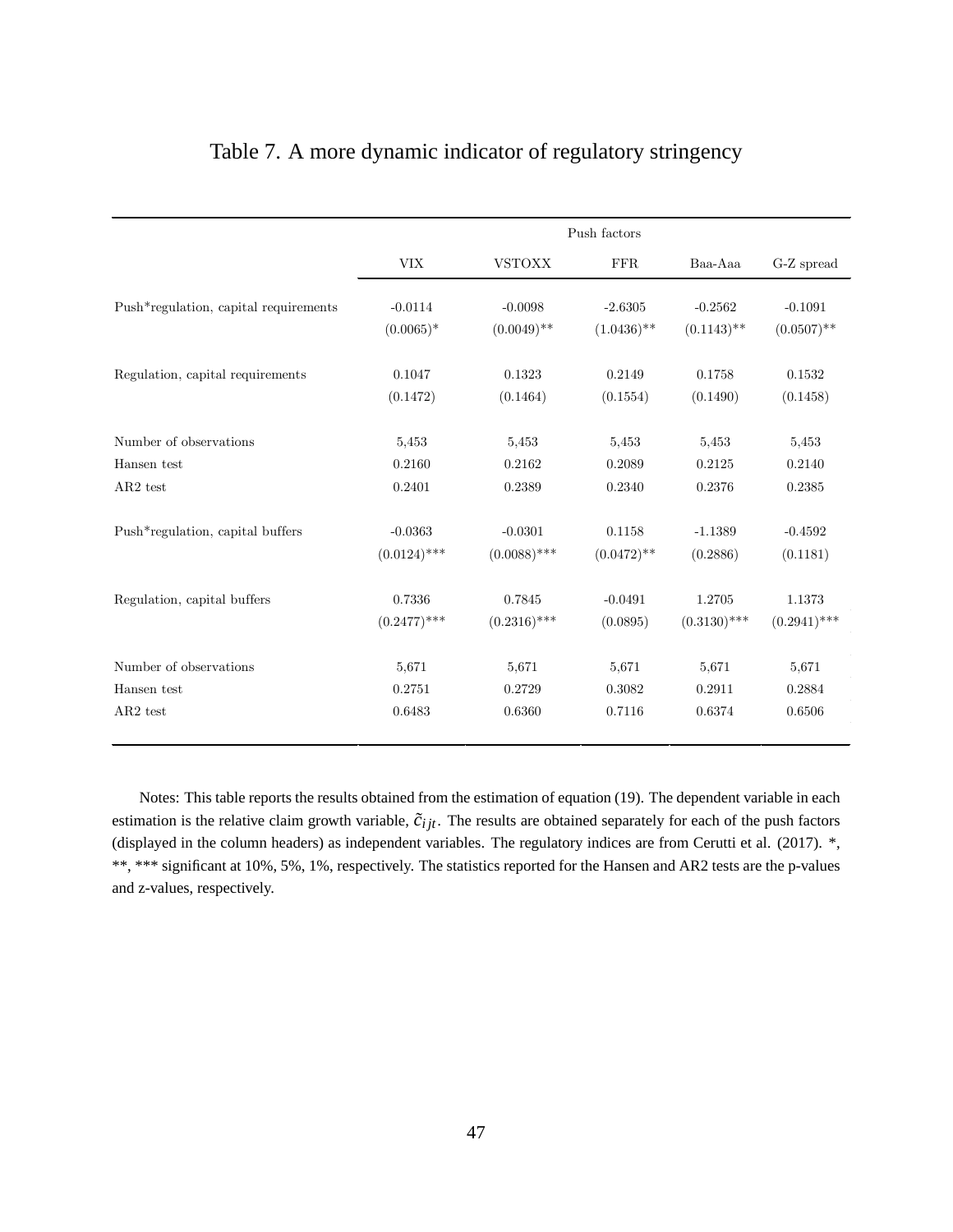| Panel A: Baseline<br>regulation, different push<br>factors | <b>VIX</b>                 | <b>VSTOXX</b>                                                              | <b>FFR</b>                                                          | Baa-Aaa                                                    | G-Z spread                        |
|------------------------------------------------------------|----------------------------|----------------------------------------------------------------------------|---------------------------------------------------------------------|------------------------------------------------------------|-----------------------------------|
| Push*regulation                                            | $-0.0442$                  | $-0.0335$                                                                  | $-0.0246$                                                           | $-0.2113$                                                  | $-0.0520$                         |
| Regulation                                                 | 0.0371                     |                                                                            |                                                                     | 0.0478                                                     | 0.0428                            |
| Panel B: VIX, different<br>regulations                     | Overall<br>Restrictions on | Underwriting,<br>brokering and<br>Banking Activities dealing in securities | The extent to<br>which banks<br>may<br>own/control<br>nonfin. firms | Transparency:<br>bank financial<br>statements<br>practices | Entry<br>restrictions,<br>foreign |
| Push*regulation                                            | $-0.0432$                  | $-0.0388$                                                                  | $-0.0354$                                                           | $-0.0570$                                                  | $-0.0300$                         |
| Regulation                                                 | 0.0395                     | 0.0335                                                                     |                                                                     | 0.0624                                                     |                                   |

# Table 8. Economic impact of regulation and push factors

Notes: This table reports the results obtained from the estimation of equation (19). The reported coefficient values represent the impact of a one standard deviation change in the dependent variable on claim growth. The results are obtained separately for each of the push factors displayed in the column headers of panel A and for the different regulatory measures in panel B. \*, \*\*, \*\*\* significant at 10%, 5%, 1%, respectively. The statistics reported for the Hansen and AR2 tests are the p-values and z-values, respectively.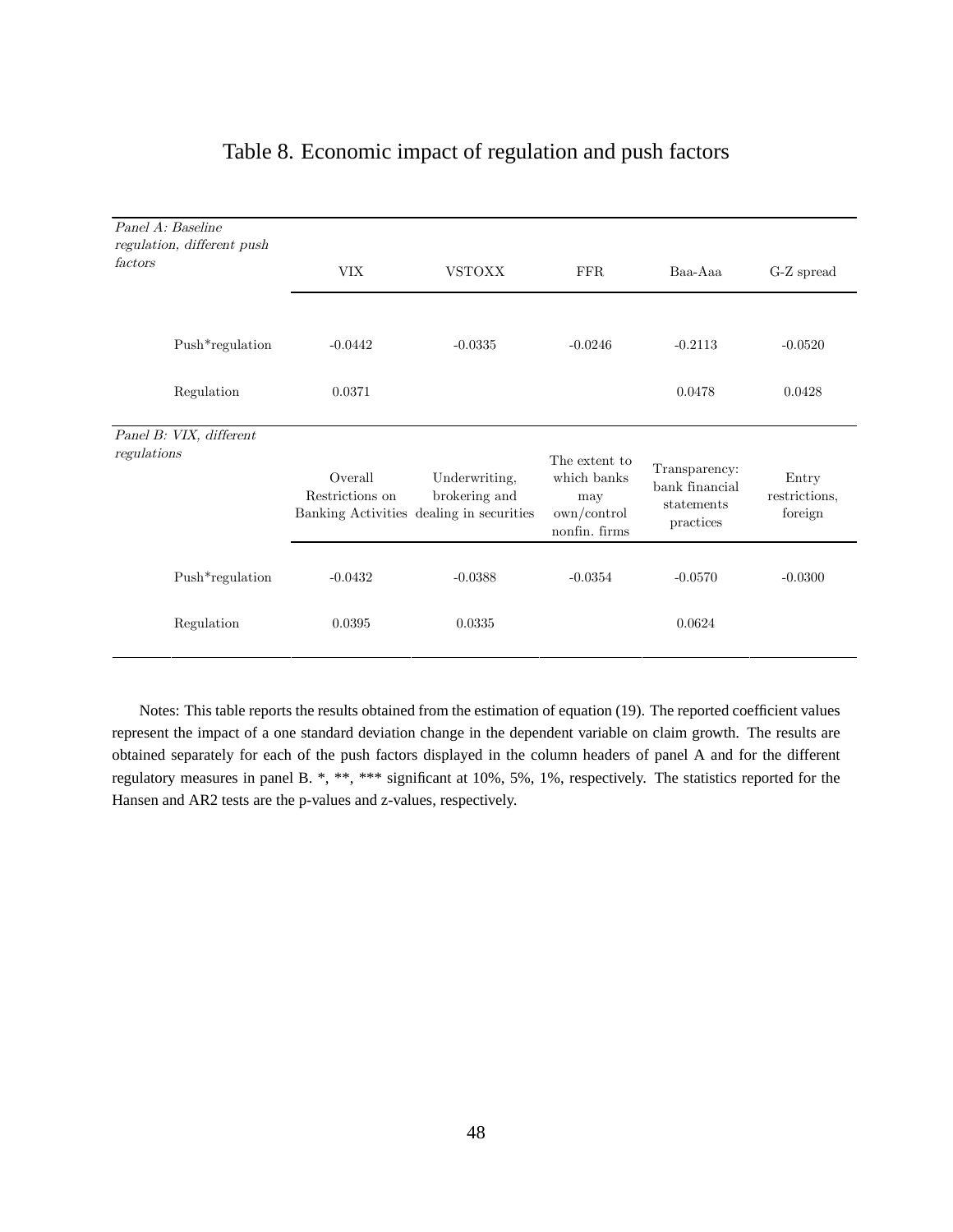| Panel A: Exchange rate       |                              |                      |                            |                          |                            |
|------------------------------|------------------------------|----------------------|----------------------------|--------------------------|----------------------------|
| adjusted lending, locational |                              |                      |                            |                          |                            |
| statistics                   | <b>VIX</b>                   | <b>VSTOXX</b>        | <b>FFR</b>                 | Baa-Aaa                  | G-Z spread                 |
| Push*regulation              | $-0.0023$                    | $-0.0019$            | 0.0044                     | $-0.0358$                | $-0.0240$                  |
|                              | $(0.0008)$ ***               | $(0.0007)$ ***       | (0.0042)                   | $(0.01778)$ **           | $(0.0092)$ ***             |
| Regulation                   | 0.0416                       | 0.0453               | $-0.0018$                  | 0.0368                   | 0.0556                     |
|                              | $(0.0151)$ ***               | $(0.0169)$ ***       | (0.0052)                   | $(0.01775)$ **           | $(0.0219)$ **              |
| Panel B: Reporting country   |                              |                      |                            |                          |                            |
| regulations                  | <b>VIX</b>                   | <b>VSTOXX</b>        | <b>FFR</b>                 | Baa-Aaa                  | G-Z spread                 |
| Push*regulation              | 0.0003                       | 0.0004               | $-0.0016$                  | 0.0237                   | $-0.0126$                  |
|                              | (0.0005)                     | (0.0004)             | (0.0017)                   | (0.0155)                 | $(0.0049)$ ***             |
| Regulation                   | $-0.0028$                    | $-0.0056$            | 0.0059                     | $-0.0196$                | 0.0383                     |
|                              | (0.0094)                     | (0.0111)             | $(0.0034)$ *               | (0.0152)                 | $(0.0126)$ ***             |
| Panel C: Fixed effects       |                              |                      |                            |                          |                            |
| estimator                    | <b>VIX</b>                   | <b>VSTOXX</b>        | FFR                        | Baa-Aaa                  | G-Z spread                 |
| Push*regulation              | $-0.00168$<br>$(0.0006)$ *** | $-0.0024$<br>(0.002) | $-0.0013$<br>$(0.0005)$ ** | $-0.0324$<br>$(0.0166)*$ | $-0.0125$<br>$(0.0055)$ ** |
| Regulation                   | 0.0278<br>$(0.0116)$ **      | 0.0016<br>(0.0046)   | 0.0266<br>$(0.0123)$ **    | 0.0295<br>$(0.0165)*$    | 0.0241<br>$(0.0138)*$      |

## Table 9. Other considerations

Notes: This table reports the results obtained from the estimation of equation (19). The dependent variable in each estimation is the relative claim growth variable,  $\tilde{c}_{ijt}$ . The results are obtained separately for each of the push factors (displayed in the column headers) as independent variables. The results in Panel A are obtained after adjusting the dependent variable for exchange rate fluctuations. The results in Panel B correspond to the model where the regulation variable captures the variation amongst reporting country regulations. Panel C reports the results obtained by using a fixed effects estimator. \*, \*\*, \*\*\* significant at 10%, 5%, 1%, respectively. The statistics reported for the Hansen and AR2 tests are the p-values and z-values, respectively.